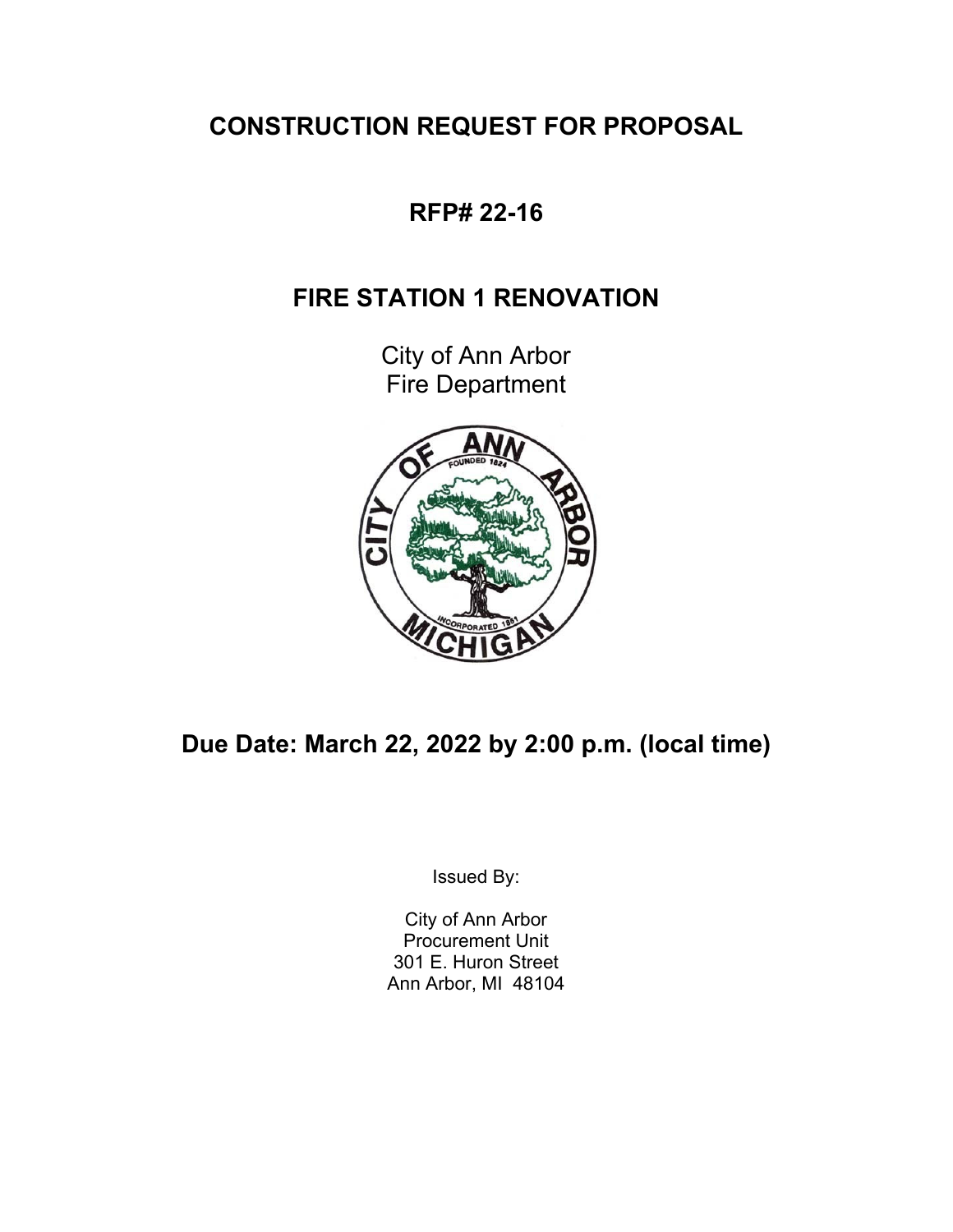# **TABLE OF CONTENTS**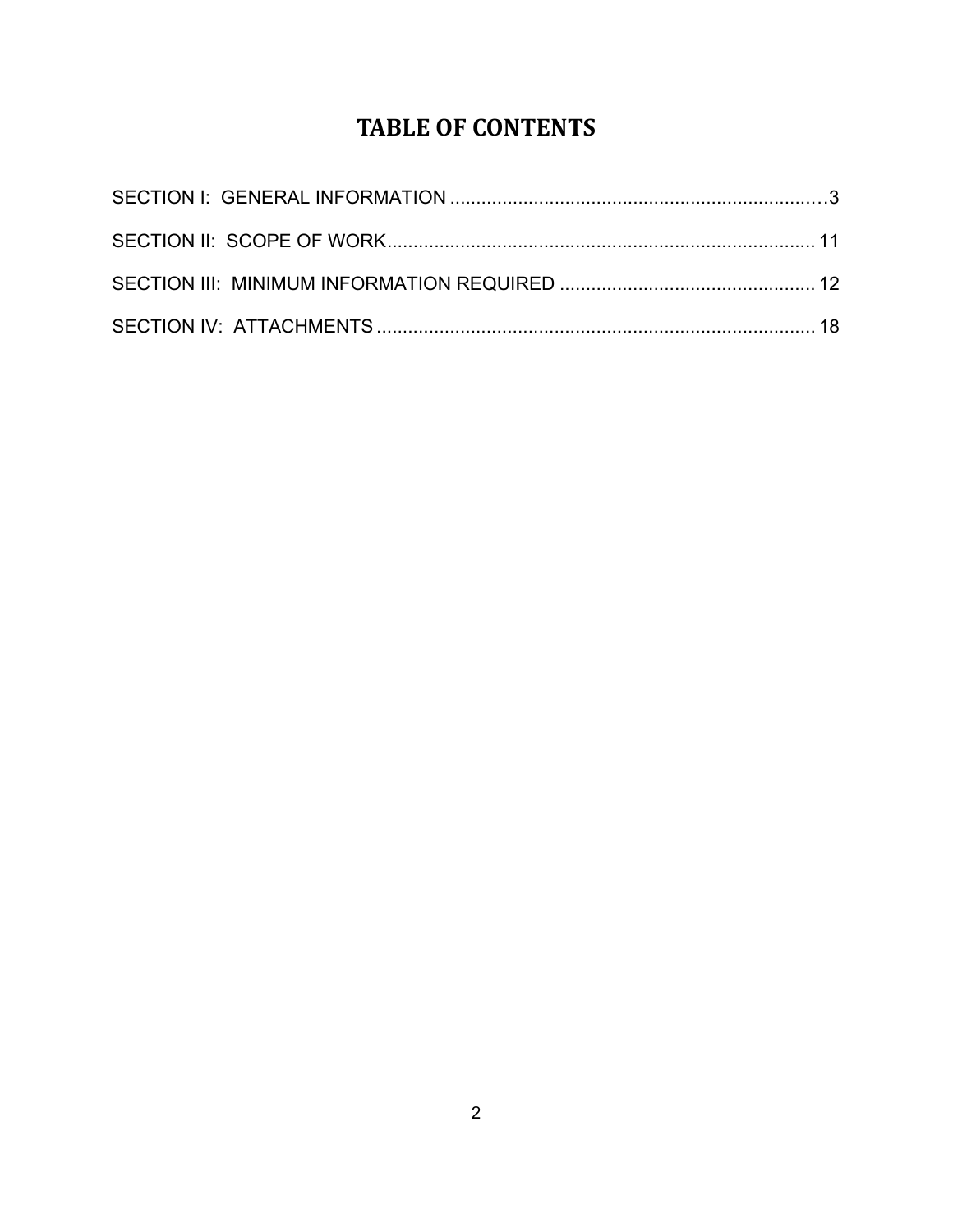## **SECTION I - GENERAL INFORMATION**

## **A. OBJECTIVE**

The purpose of this Request for Proposal (RFP) is to select a firm to provide construction services for interior renovations (offices, bunk room, and clerk storage) on 8,381 s.f. located on the second floor. Project scope also includes replacing the existing building fire alarm system in its entirety. Refer to NSA Summary of Work description Section 011000 for a more detailed description of the work scope.

## **B. QUESTIONS AND CLARIFICATIONS / DESIGNATED CITY CONTACTS**

All questions regarding this Request for Proposal (RFP) shall be submitted via e-mail. Questions will be accepted and answered in accordance with the terms and conditions of this RFP.

**All questions shall be submitted on or before March 4, 2022 2:00 p.m. (local time)**, and should be addressed as follows:

Scope of Work/Proposal Content questions shall be e-mailed to Mike Kennedy, Fire Chief, - mkennedy@a2gov.org

RFP Process and Compliance questions shall be e-mailed to Colin Spencer, Buyer - CSpencer@a2gov.org

Should any prospective bidder be in doubt as to the true meaning of any portion of this RFP, or should the prospective bidder find any ambiguity, inconsistency, or omission therein, the prospective bidder shall make a written request for an official interpretation or correction by the due date for questions above.

All interpretations, corrections, or additions to this RFP will be made only as an official addendum that will be posted to a2gov.org and MITN.info and it shall be the prospective bidder's responsibility to ensure they have received all addenda before submitting a proposal. Any addendum issued by the City shall become part of the RFP, and must be incorporated in the proposal where applicable.

## **C. PRE-PROPOSAL MEETING**

**A mandatory pre-proposal conference for this project will be held on Friday, February 25. 2022 at 9:00 AM at 111 North Fifth Ave, Ann Arbor, MI. This will be the south entrance, and there will be a sign posted on the door.** 

**Failure to attend the meeting and sign the RFP sign-in sheet at the pre-proposal meeting will automatically disqualify a bidder from submitting a valid proposal.**  Any proposal submitted by a party not attending and signing the roster at the pre-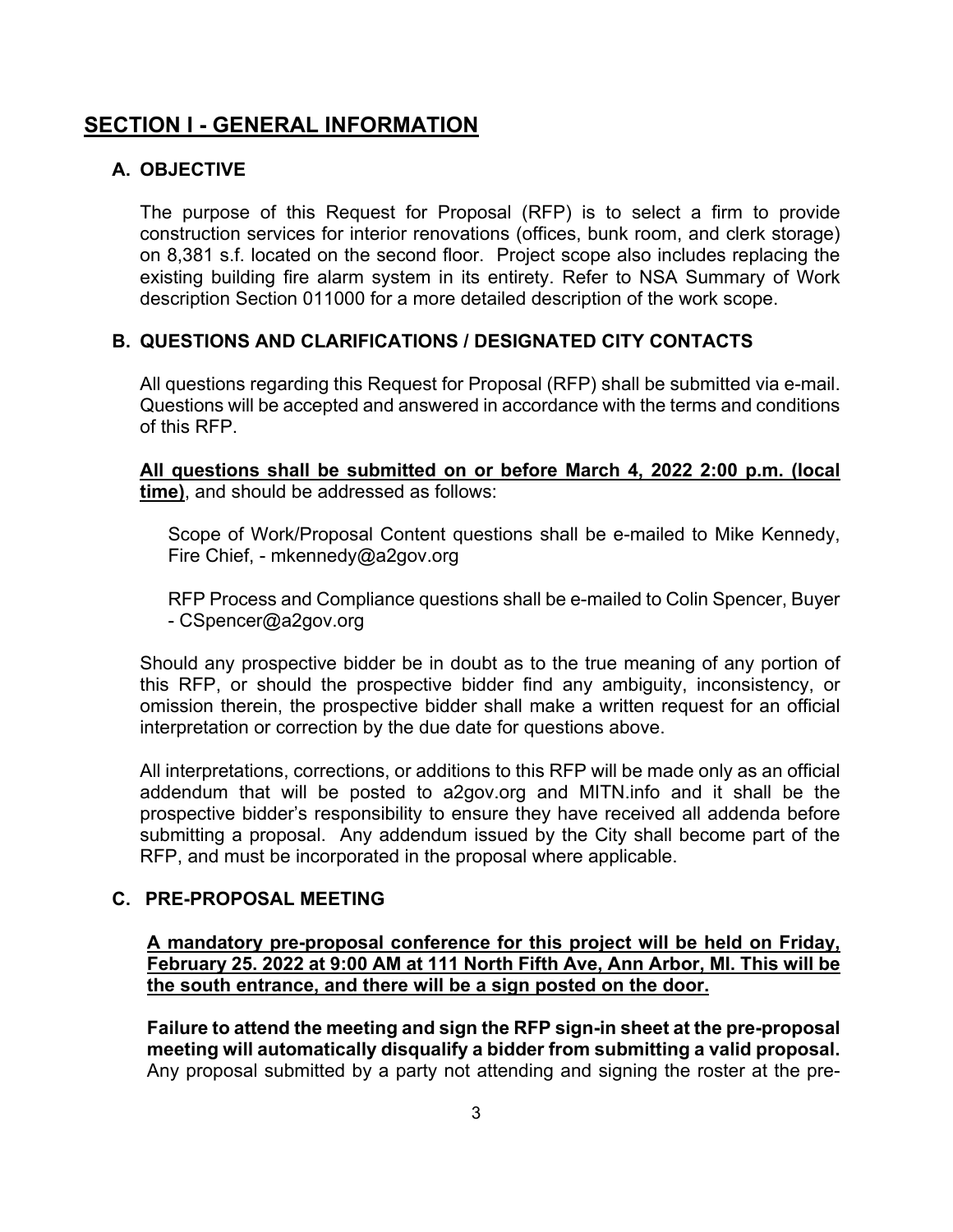proposal meeting will not be opened or considered. Administrative and technical questions regarding this project will be answered at this time. The pre-proposal meeting is for information only. Any answers furnished will not be official until verified in writing by the Financial Service Area, Procurement Unit. Answers that change or substantially clarify the proposal will be affirmed in an addendum.

#### **D. PROPOSAL FORMAT**

To be considered, each firm must submit a response to this RFP using the format provided in Section III. No other distribution of proposals is to be made by the prospective bidder. An official authorized to bind the bidder to its provisions must sign the proposal in ink. Each proposal must remain valid for at least one hundred and twenty (120) days from the due date of this RFP.

Proposals should be prepared simply and economically providing a straightforward, concise description of the bidder's ability to meet the requirements of the RFP. No erasures are permitted. Mistakes may be crossed out and corrected and must be initialed in ink by the person signing the proposal.

#### **E. SELECTION CRITERIA**

Responses to this RFP will be evaluated using a point system as shown in Section III. A selection committee comprised primarily of staff from the City will complete the evaluation.

If interviews are desired by the City, the selected firms will be given the opportunity to discuss their proposal, qualifications, past experience, and their fee proposal in more detail. The City further reserves the right to interview the key personnel assigned by the selected bidder to this project.

All proposals submitted may be subject to clarifications and further negotiation. All agreements resulting from negotiations that differ from what is represented within the RFP or in the proposal response shall be documented and included as part of the final contract.

#### **F. SEALED PROPOSAL SUBMISSION**

**All proposals are due and must be delivered to the City on or before March 22, 2022 2:00 p.m. (local time).** Proposals submitted late or via oral, telephonic, telegraphic, electronic mail or facsimile **will not** be considered or accepted.

#### **Each respondent should submit in a sealed envelope**

- **one (1) original proposal**
- **two (2) additional proposal copies**
- **one (1) digital copy of the proposal preferably on a USB/flash drive as one file in PDF format**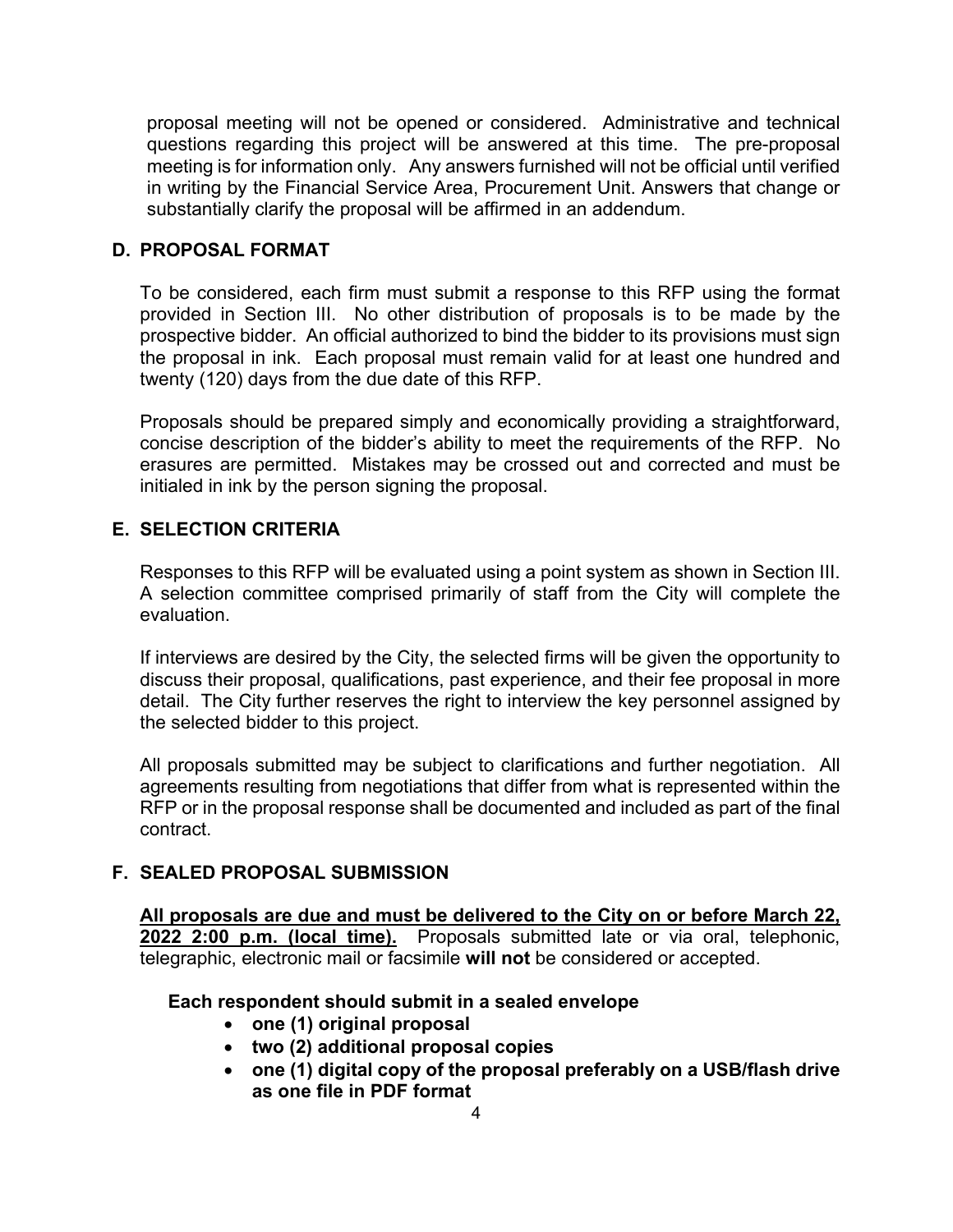Proposals submitted should be clearly marked: **"RFP No. 22-16 – FIRE STATION 1 RENOVATION"** and list the bidder's name and address.

Proposals must be addressed and delivered to: City of Ann Arbor c/o Customer Service 301 East Huron Street Ann Arbor, MI 48107

All proposals received on or before the due date will be publicly opened and recorded on the due date. No immediate decisions will be rendered.

Hand delivered proposals may be dropped off in the Purchasing drop box located in the Ann Street (north) vestibule/entrance of City Hall which is accessible to the public at all hours. The City will not be liable to any prospective bidder for any unforeseen circumstances, delivery, or postal delays. Postmarking on the due date will not substitute for receipt of the proposal.

Bidders are responsible for submission of their proposal. Additional time will not be granted to a single prospective bidder. However, additional time may be granted to all prospective bidders at the discretion of the City.

**A proposal may be disqualified if the following required forms are not included with the proposal:** 

- **Attachment D Prevailing Wage Declaration of Compliance**
- **Attachment E Living Wage Declaration of Compliance**
- **Attachment G Vendor Conflict of Interest Disclosure Form**
- **Attachment H Non-Discrimination Declaration of Compliance**

#### *Proposals that fail to provide these forms listed above upon proposal opening may be deemed non-responsive and may not be considered for award.*

#### **G. DISCLOSURES**

Under the Freedom of Information Act (Public Act 442), the City is obligated to permit review of its files, if requested by others. All information in a proposal is subject to disclosure under this provision. This act also provides for a complete disclosure of contracts and attachments thereto.

## **H. TYPE OF CONTRACT**

A sample of the Construction Agreement is included as Attachment A. Those who wish to submit a proposal to the City are required to review this sample agreement carefully. **The City will not entertain changes to its Construction Agreement.**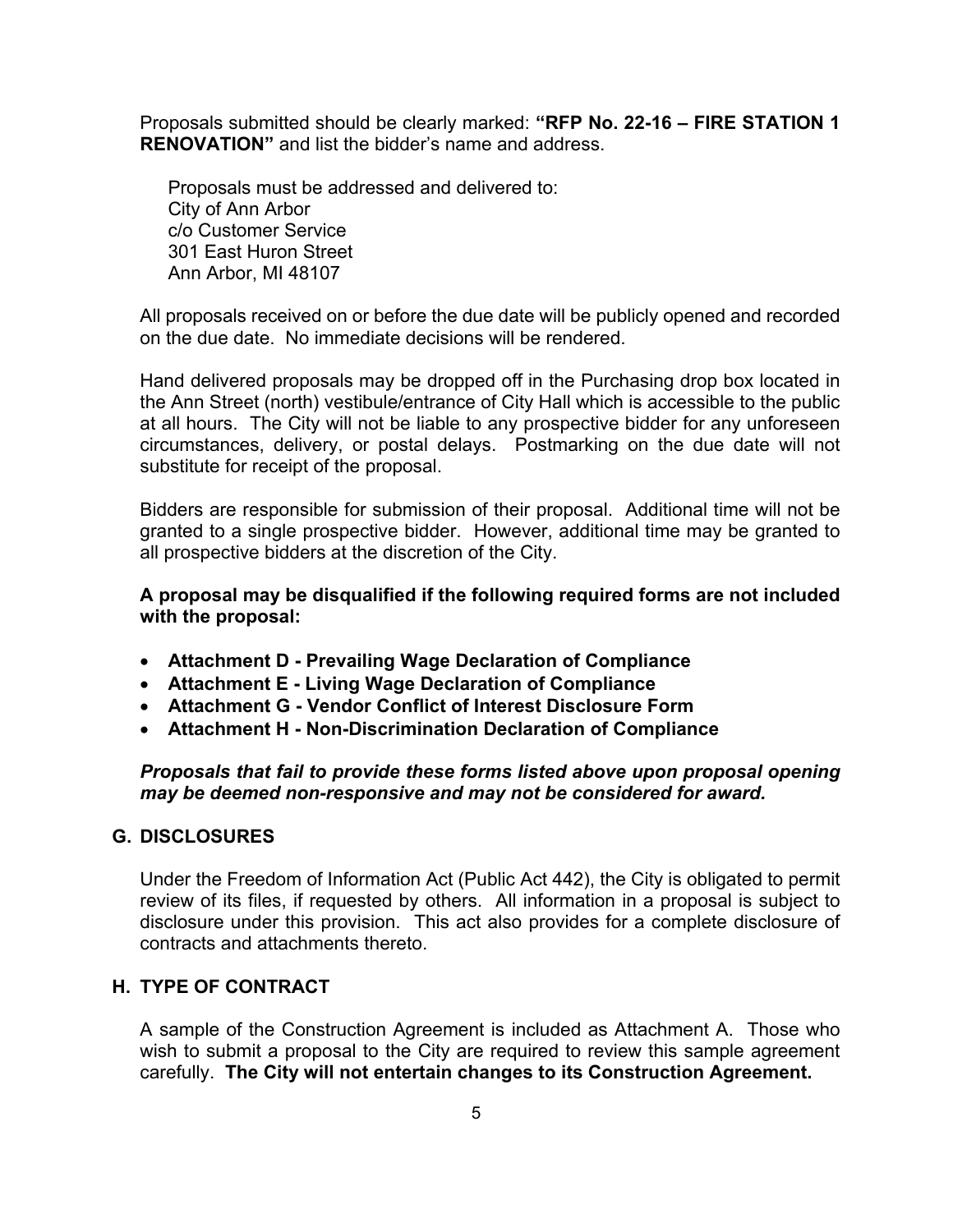For all construction work, the respondent must further adhere to the City of Ann Arbor General Conditions. The General Conditions are included herein. Retainage will be held as necessary based on individual tasks and not on the total contract value. The Contractor shall provide the required bonds included in the Contract Documents for any bid over \$50,000 for the duration of the Contract. The cost for these bonds shall be included in the fee schedule and paid for by the City quarterly. If the value of work at any time exceeds \$50,000, the Contractor shall adjust the bonding amount appropriately.

The City reserves the right to award the total proposal, to reject any or all proposals in whole or in part, and to waive any informality or technical defects if, in the City's sole judgment, the best interests of the City will be so served.

This RFP and the selected bidder's response thereto, shall constitute the basis of the scope of services in the contract by reference.

#### **I. NONDISCRIMINATION**

All bidders proposing to do business with the City shall satisfy the contract compliance administrative policy adopted by the City Administrator in accordance with the Section 9:158 of the Ann Arbor City Code. Breach of the obligation not to discriminate as outlined in Attachment H shall be a material breach of the contract. Contractors are required to post a copy of Ann Arbor's Non-Discrimination Ordinance (Attachment I) at all work locations where its employees provide services under a contract with the City.

#### **J. WAGE REQUIREMENTS**

The Attachments provided herein outline the requirements for payment of prevailing wages or of a "living wage" to employees providing service to the City under this contract. The successful bidder must comply with all applicable requirements and provide documentary proof of compliance when requested.

Pursuant to Resolution R-16-469 all public improvement contractors are subject to prevailing wage and will be required to provide to the City payroll records sufficient to demonstrate compliance with the prevailing wage requirements. Use of Michigan Department of Transportation Prevailing Wage Forms (sample attached hereto) or a City-approved equivalent will be required along with wage rate interviews.

For laborers whose wage level are subject to federal, state and/or local prevailing wage law the appropriate Davis-Bacon wage rate classification is identified based upon the work including within this contract. **The wage determination(s) current on the date 10 days before proposals are due shall apply to this contract.** The U.S. Department of Labor (DOL) has provided explanations to assist with classification in the following resource link: www.wdol.gov.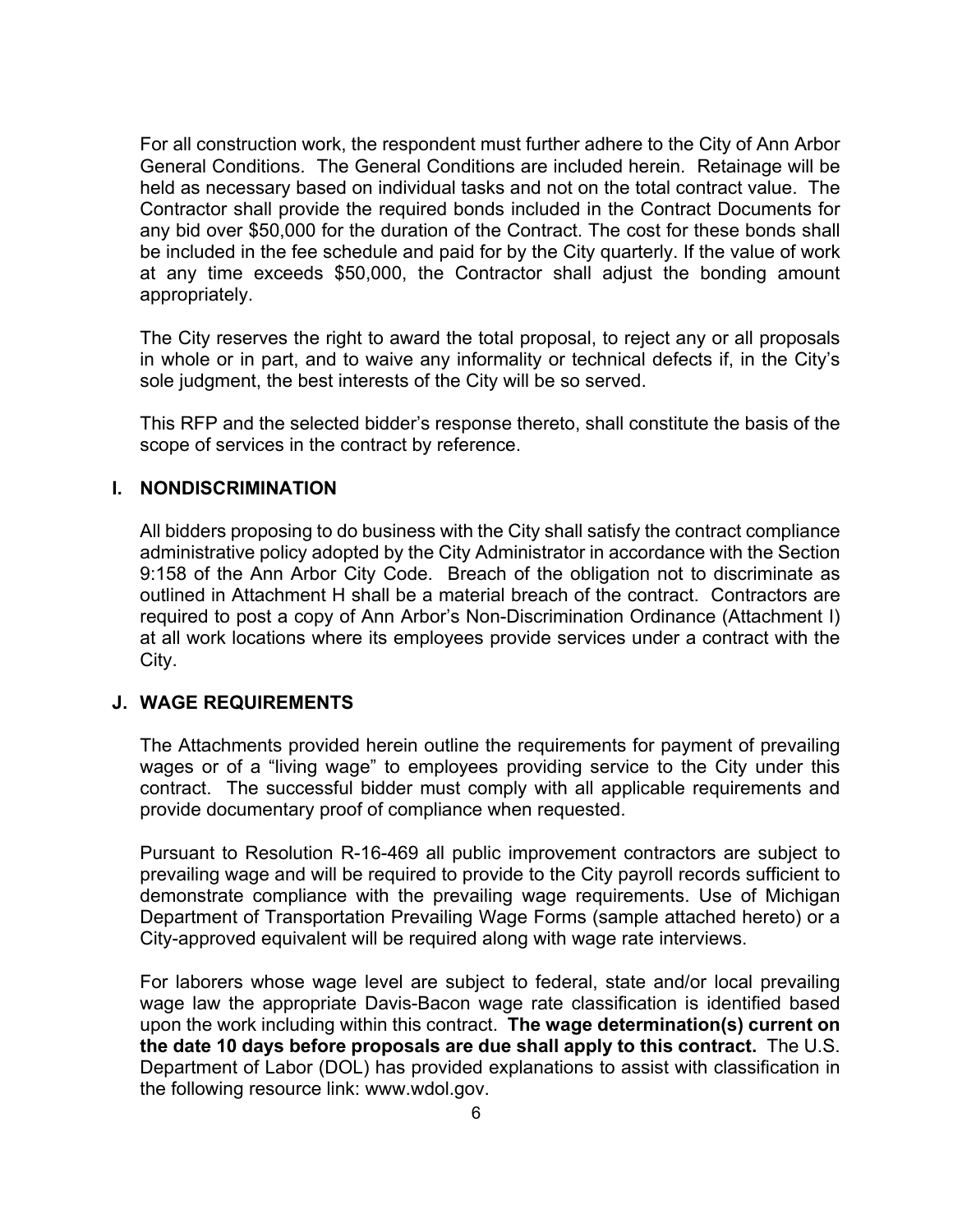For the purposes of this RFP the Construction Type of Building will apply.

#### **K. CONFLICT OF INTEREST DISCLOSURE**

The City of Ann Arbor Purchasing Policy requires that the consultant complete a Conflict of Interest Disclosure form. A contract may not be awarded to the selected bidder unless and until the Procurement Unit and the City Administrator have reviewed the Disclosure form and determined that no conflict exists under applicable federal, state, or local law or administrative regulation. Not every relationship or situation disclosed on the Disclosure Form may be a disqualifying conflict. Depending on applicable law and regulations, some contracts may awarded on the recommendation of the City Administrator after full disclosure, where such action is allowed by law, if demonstrated competitive pricing exists and/or it is determined the award is in the best interest of the City. A copy of the Conflict of Interest Disclosure Form is attached.

#### **L. COST LIABILITY**

The City of Ann Arbor assumes no responsibility or liability for costs incurred by the bidder prior to the execution of a Professional Services Agreement. The liability of the City is limited to the terms and conditions outlined in the Agreement. By submitting a proposal, bidder agrees to bear all costs incurred or related to the preparation, submission, and selection process for the proposal.

#### **M. DEBARMENT**

Submission of a proposal in response to this RFP is certification that the Respondent is not currently debarred, suspended, proposed for debarment, and declared ineligible or voluntarily excluded from participation in this transaction by any State or Federal departments or agency. Submission is also agreement that the City will be notified of any changes in this status.

#### **N. PROPOSAL PROTEST**

All proposal protests must be in writing and filed with the Purchasing Manager within five (5) business days of the award action. The bidder must clearly state the reasons for the protest. If any bidder contacts a City Service Area/Unit and indicates a desire to protest an award, the Service Area/Unit shall refer the bidder to the Purchasing Manager. The Purchasing Manager will provide the bidder with the appropriate instructions for filing the protest. The protest shall be reviewed by the City Administrator or designee, whose decision shall be final.

Any inquiries or requests regarding this procurement should be only submitted in writing to the Designated City Contacts provided herein. Attempts by the bidder to initiate contact with anyone other than the Designated City Contacts provided herein that the bidder believes can influence the procurement decision, e.g., Elected Officials,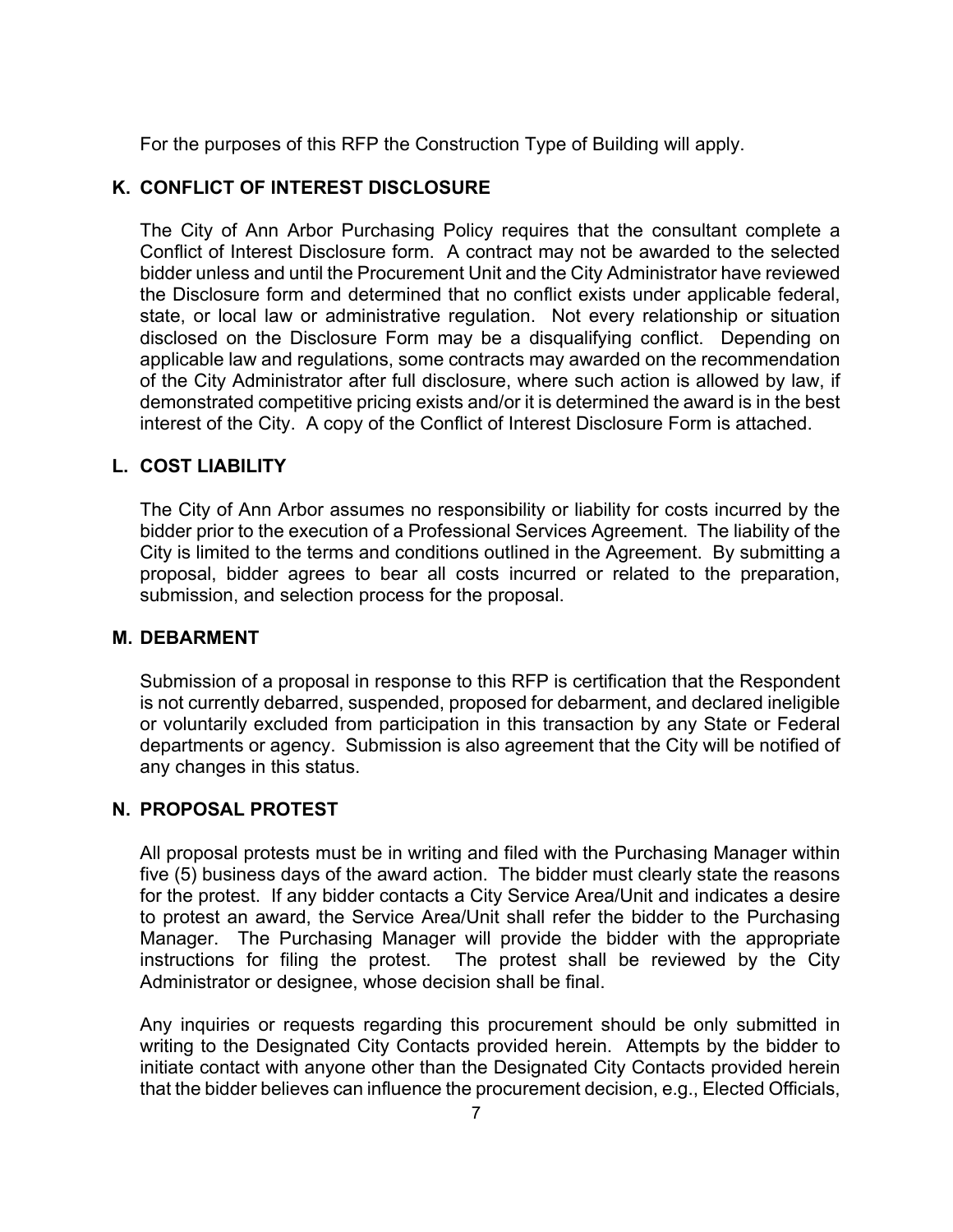City Administrator, Selection Committee Members, Appointed Committee Members, etc., may lead to immediate elimination from further consideration.

#### **O. SCHEDULE**

The following is the schedule for this RFP process.

| <b>Activity/Event</b>                       | <b>Anticipated Date</b>                |
|---------------------------------------------|----------------------------------------|
| Mandatory pre-proposal conference           | February 25, 2022 at 9:00 a.m.         |
| <b>Written Question Deadline</b>            | March 4, 2022 2:00 p.m. (Local Time)   |
| Addenda Published (if needed)               | Week of March 7, 2022                  |
| <b>Proposal Due Date</b>                    | March 22, 2022, 2:00 p.m. (Local Time) |
| Selection/Negotiations                      | April 2022                             |
| <b>Expected City Council Authorizations</b> | May 16, 2022                           |

The above schedule is for information purposes only and is subject to change at the City's discretion.

#### **P. IRS FORM W-9**

The selected bidder will be required to provide the City of Ann Arbor an IRS form W-9.

#### **Q. RESERVATION OF RIGHTS**

- 1. The City reserves the right in its sole and absolute discretion to accept or reject any or all proposals, or alternative proposals, in whole or in part, with or without cause.
- 2. The City reserves the right to waive, or not waive, informalities or irregularities in terms or conditions of any proposal if determined by the City to be in its best interest.
- 3. The City reserves the right to request additional information from any or all bidders.
- 4. The City reserves the right to reject any proposal that it determines to be unresponsive and deficient in any of the information requested within RFP.
- 5. The City reserves the right to determine whether the scope of the project will be entirely as described in the RFP, a portion of the scope, or a revised scope be implemented.
- 6. The City reserves the right to select one or more contractors or service providers to perform services.
- 7. The City reserves the right to retain all proposals submitted and to use any ideas in a proposal regardless of whether that proposal is selected. Submission of a proposal indicates acceptance by the firm of the conditions contained in this RFP, unless clearly and specifically noted in the proposal submitted.
- 8. The City reserves the right to disqualify proposals that fail to respond to any requirements outlined in the RFP, or failure to enclose copies of the required documents outlined within the RFP.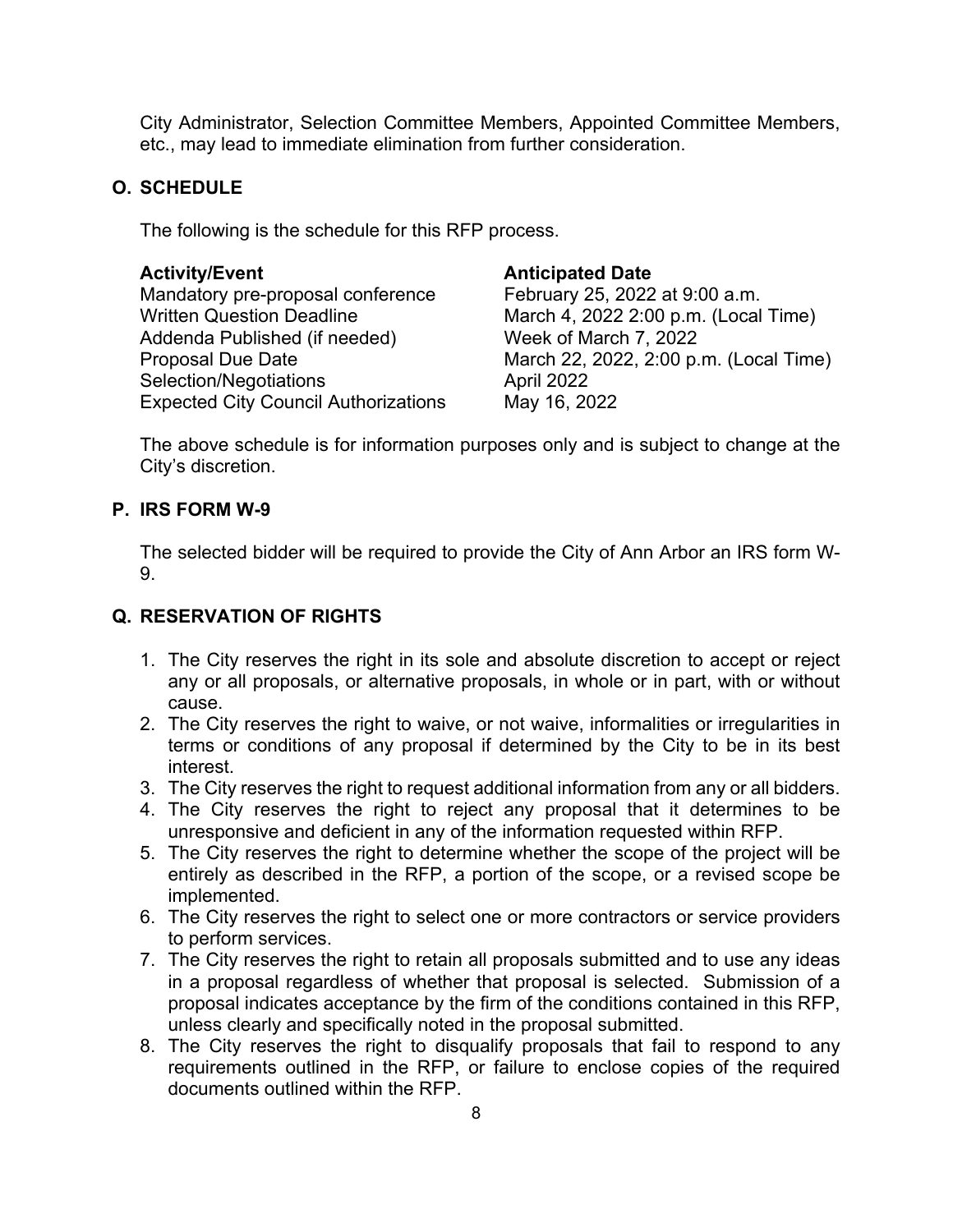#### **R. IDLEFREE ORDINANCE**

The City of Ann Arbor adopted an idling reduction Ordinance that went into effect July 1, 2017. The full text of the ordinance (including exemptions) can be found at: www.a2gov.org/idlefree.

Under the ordinance, No Operator of a Commercial Vehicle shall cause or permit the Commercial Vehicle to Idle:

- (a) For any period of time while the Commercial Vehicle is unoccupied; or
- (b) For more than 5 minutes in any 60-minute period while the Commercial Vehicle is occupied.

In addition, generators and other internal combustion engines are covered

 (1) Excluding Motor Vehicle engines, no internal combustion engine shall be operated except when it is providing power or electrical energy to equipment or a tool that is actively in use.

#### **S. ENVIRONMENTAL COMMITMENT**

The City of Ann Arbor recognizes its responsibility to minimize negative impacts on human health and the environment while supporting a vibrant community and economy. The City further recognizes that the products and services the City buys have inherent environmental and economic impacts and that the City should make procurement decisions that embody, promote, and encourage the City's commitment to the environment.

The City encourages potential vendors to bring forward emerging and progressive products and services that are best suited to the City's environmental principles.

#### **T. BID SECURITY**

Each bid must be accompanied by a certified check, or Bid Bond by a surety licensed and authorized to do business within the State of Michigan, in the amount of 5% of the total of the bid price.

#### **U. MAJOR SUBCONTRACTORS**

The Bidder shall identify each major subcontractor it expects to engage for this Contract if the work to be subcontracted is 15% or more of the bid sum or over \$50,000, whichever is less. The Bidder also shall identify the work to be subcontracted to each major subcontractor. The Bidder shall not change or replace a subcontractor without approval by the City.

#### **V. LIQUIDATED DAMAGES**

A liquidated damages clause, as given on page C-2, Article III of the Contract, provides that the Contractor shall pay the City as liquidated damages, and not as a penalty, a sum certain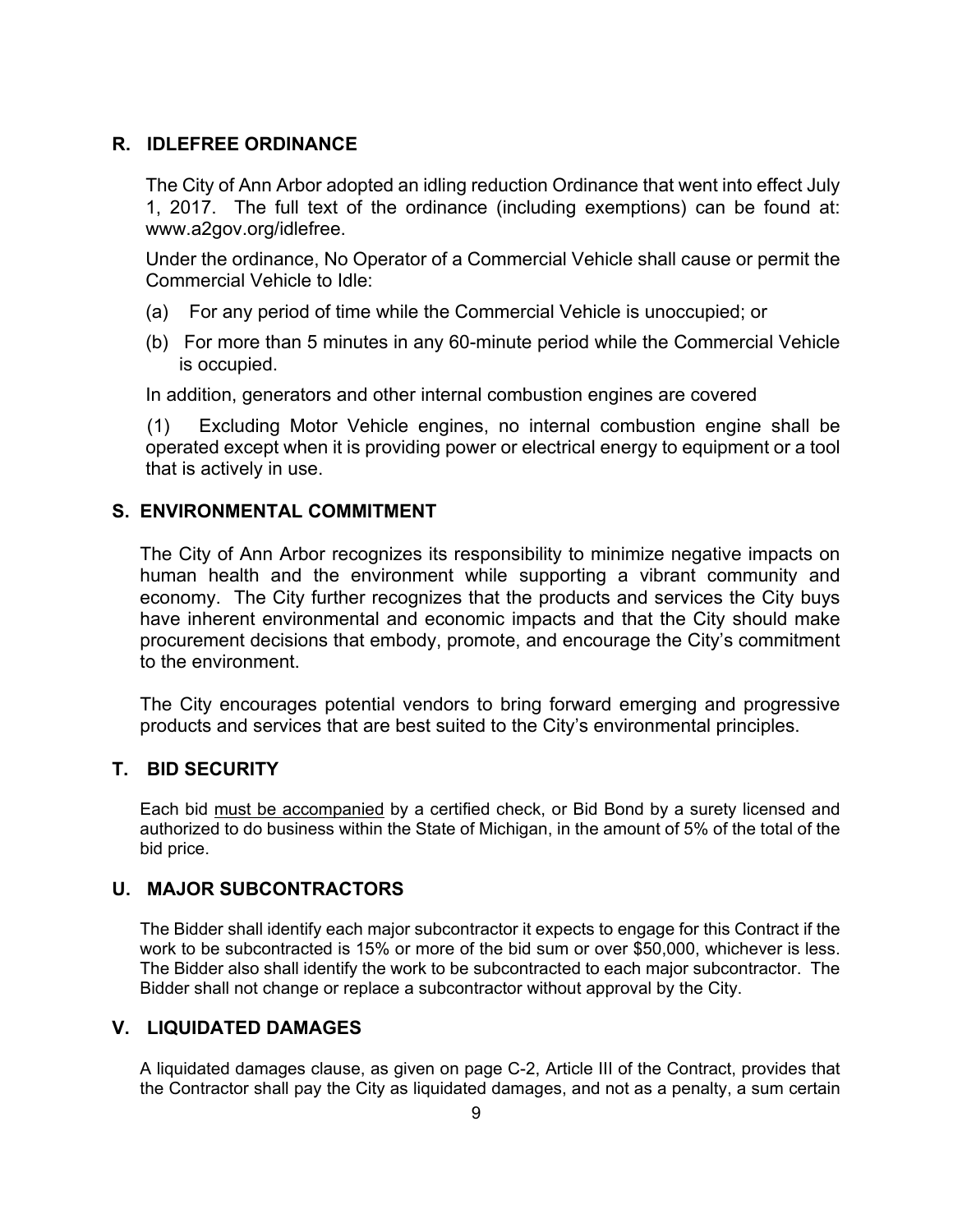per day for each and every day that the Contractor may be in default of completion of the specified work, within the time(s) stated in the Contract, or written extensions.

Liquidated damages clauses, as given in the General Conditions, provide further that the City shall be entitled to impose and recover liquidated damages for breach of the obligations under Chapter 112 of the City Code.

The liquidated damages are for the non-quantifiable aspects of any of the previously identified events and do not cover actual damages that can be shown or quantified nor are they intended to preclude recovery of actual damages in addition to the recovery of liquidated damages.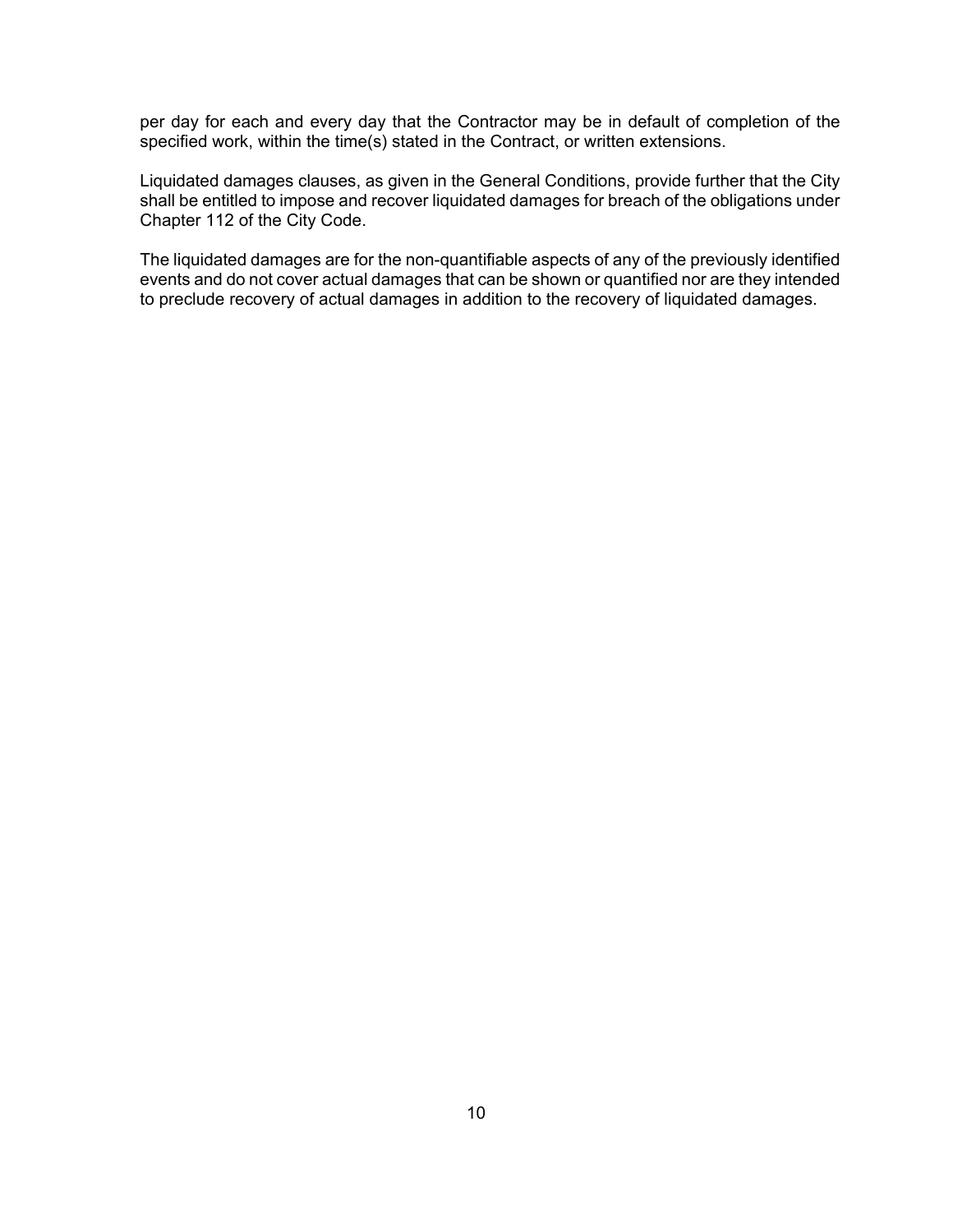## **SECTION II - SCOPE OF WORK**

Please see the NSA documents (Project Manual & Drawings) published as a separate Plan Set along with this document.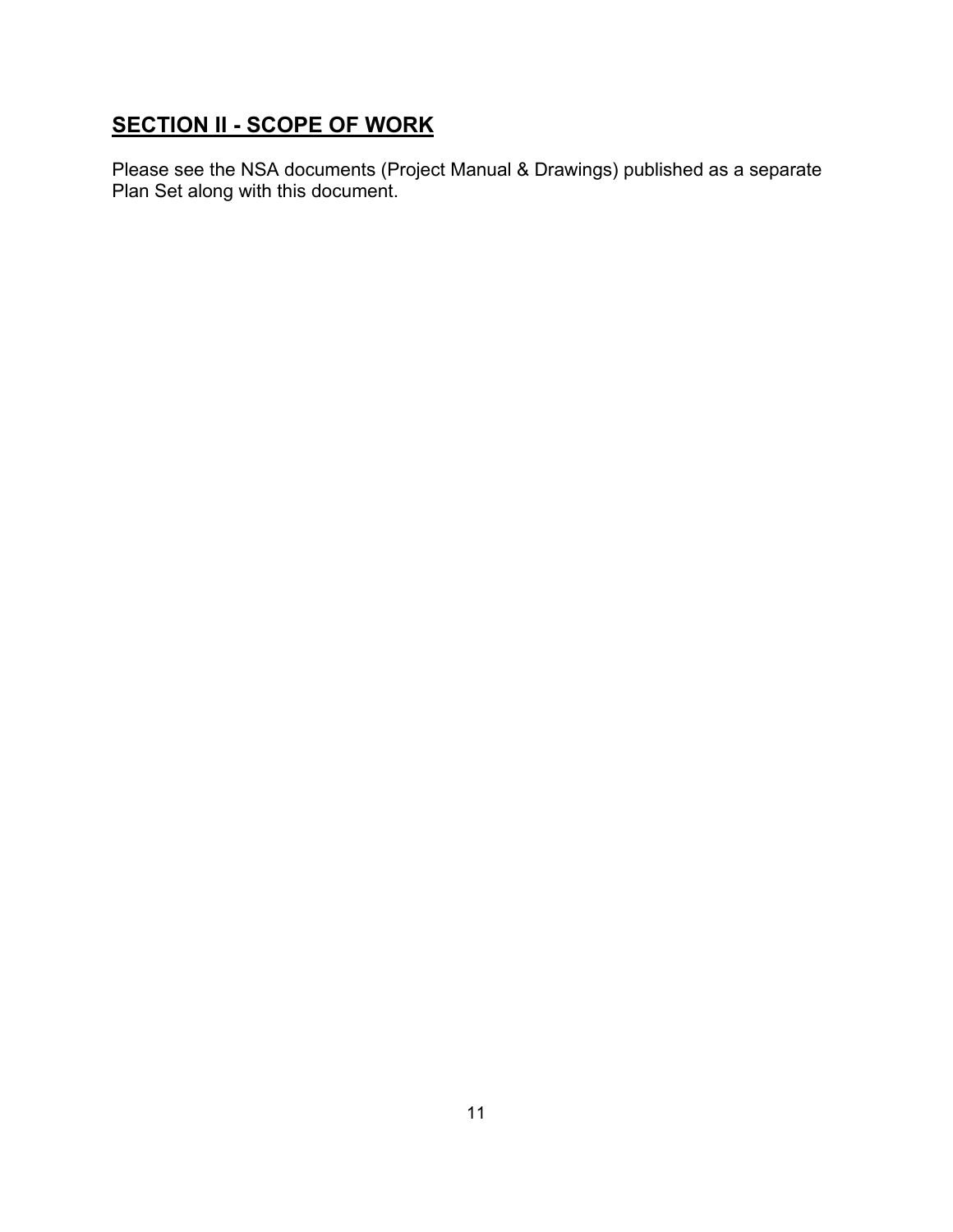## **SECTION III - MINIMUM INFORMATION REQUIRED**

#### **PROPOSAL FORMAT**

The following describes the elements that should be included in each of the proposal sections and the weighted point system that will be used for evaluation of the proposals.

Bidders should organize Proposals into the following Sections:

- A. Qualifications, Experience and Accountability
- B. Workplace Safety
- C. Workforce Development
- D. Social Equity and Sustainability
- E. Schedule of Pricing/Cost
- F. Authorized Negotiator
- G. Attachments

*Bidders are strongly encouraged to provided details for all of the information requested below within initial proposals. Backup documentation may be requested at the sole discretion of the City to validate all of the responses provided herein by bidders. False statements by bidders to any of the criteria provided herein will result in the proposal being considered non-responsive and will not be considered for award.* 

Pursuant to Sec 1:314(9) of the City Code which sets forth requirements for evaluating construction bids, Bidders should submit the following:

#### **A. Qualifications, Experience and Accountability - 20 Points**

- 1. Qualifications and experience of the bidder and of key persons, management, and supervisory personnel to be assigned by the bidder.
- 2. References from individuals or entities the bidder has worked for within the last five (5) years including information regarding records of performance and job site cooperation.
- 3. Evidence of any quality assurance program used by the bidder and the results of any such program on the bidder's previous projects.
- 4. A statement from the bidder as to any major subcontractors it expects to engage including the name, work, and amount.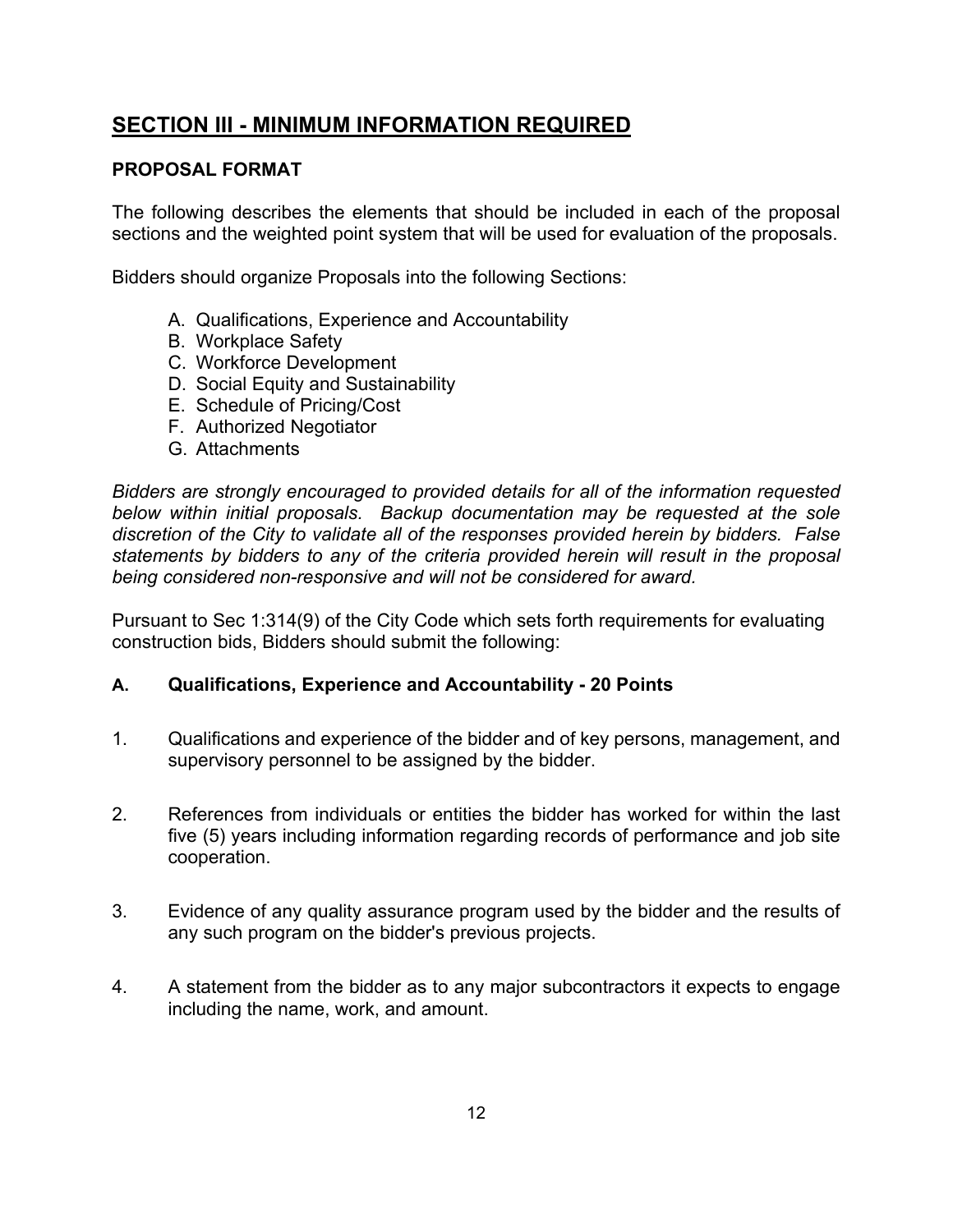#### **B. Workplace Safety – 20 Points**

- 1. Documentation of an on-going, Michigan OSHA-approved safety-training program for employees to be used on the proposed job site.
- 2. Evidence of the bidder's worker's compensation Experience Modification Rating ("EMR"). Preference within this criterion will be given to an EMR of 1.0 or less based on a three-year average.
- 3. Evidence that all craft labor that will be employed by the bidder for the project has, or will have prior to project commencement, completed at least the OSHA 10-hour training course for safety established by the U.S. Department of Labor, Occupational Safety & Health Administration.
- 4. The safety record of bidder and major subcontractors, including OSHA, MIOSHA, or other safety violations.

#### **C. Workforce Development – 20 Points**

- 1. The ratio of masters or journeypersons to apprentices proposed to be used on the construction project job site, if apprentices are to be used on the project.
- 2. Documentation as to bidder's pay rates, health insurance, pension or other retirement benefits, paid leave, or other fringe benefits to its employees.
- 3. Documentation that the bidder participates in a Registered Apprenticeship Program that is registered with the United States Department of Labor Office of Apprenticeship or by a State Apprenticeship Agency recognized by the USDOL Office of Apprenticeship.
- 4. Documentation of how the bidder assesses the skills and qualifications of any employees who do not have master or journeyperson certification or status, or are not participants in a Registered Apprenticeship Program.

#### **D. Social Equity and Sustainability – 20 Points**

1. A statement from the bidder as to what percentage of its workforce resides in the City of Ann Arbor and in Washtenaw County, Michigan. The City will consider in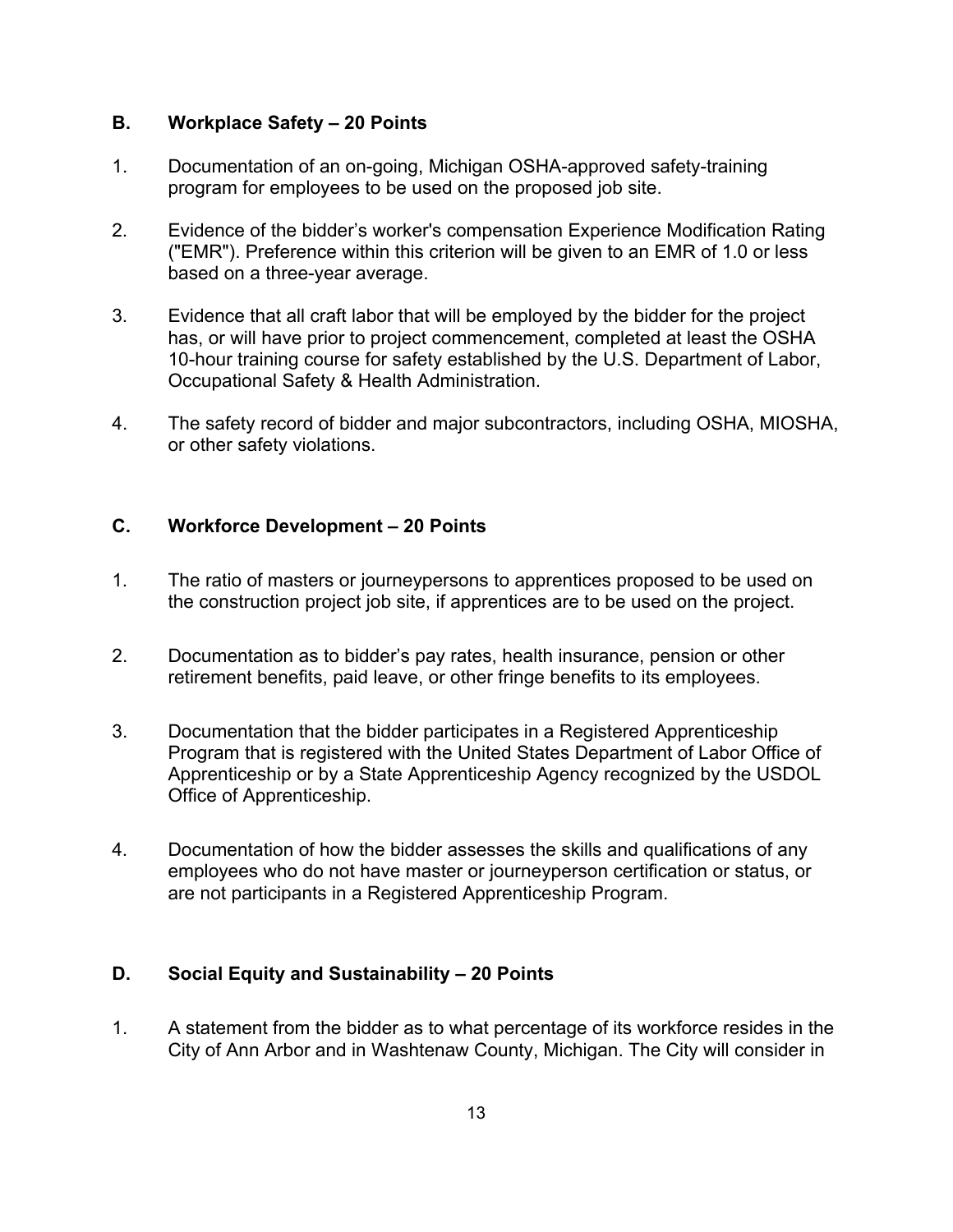evaluating which bids best serve its interests, the extent to which responsible and qualified bidders are able to achieve this goal.

- 2. Evidence of Equal Employment Opportunity Programs for minorities, women, veterans, returning citizens, and small businesses.
- 3. Evidence that the bidder is an equal opportunity employer and does not discriminate on the basis of race, sex, pregnancy, age, religion, national origin, marital status, sexual orientation, gender identity or expression, height, weight, or disability.
- 4. The bidder's proposed use of sustainable products, technologies, or practices for the project, which reduce the impact on human health and the environment, including raw materials acquisition, production, manufacturing, packaging, distribution, reuse, operation, maintenance, and waste management.
- 5. The bidder's environmental record, including findings of violations and penalties imposed by government agencies.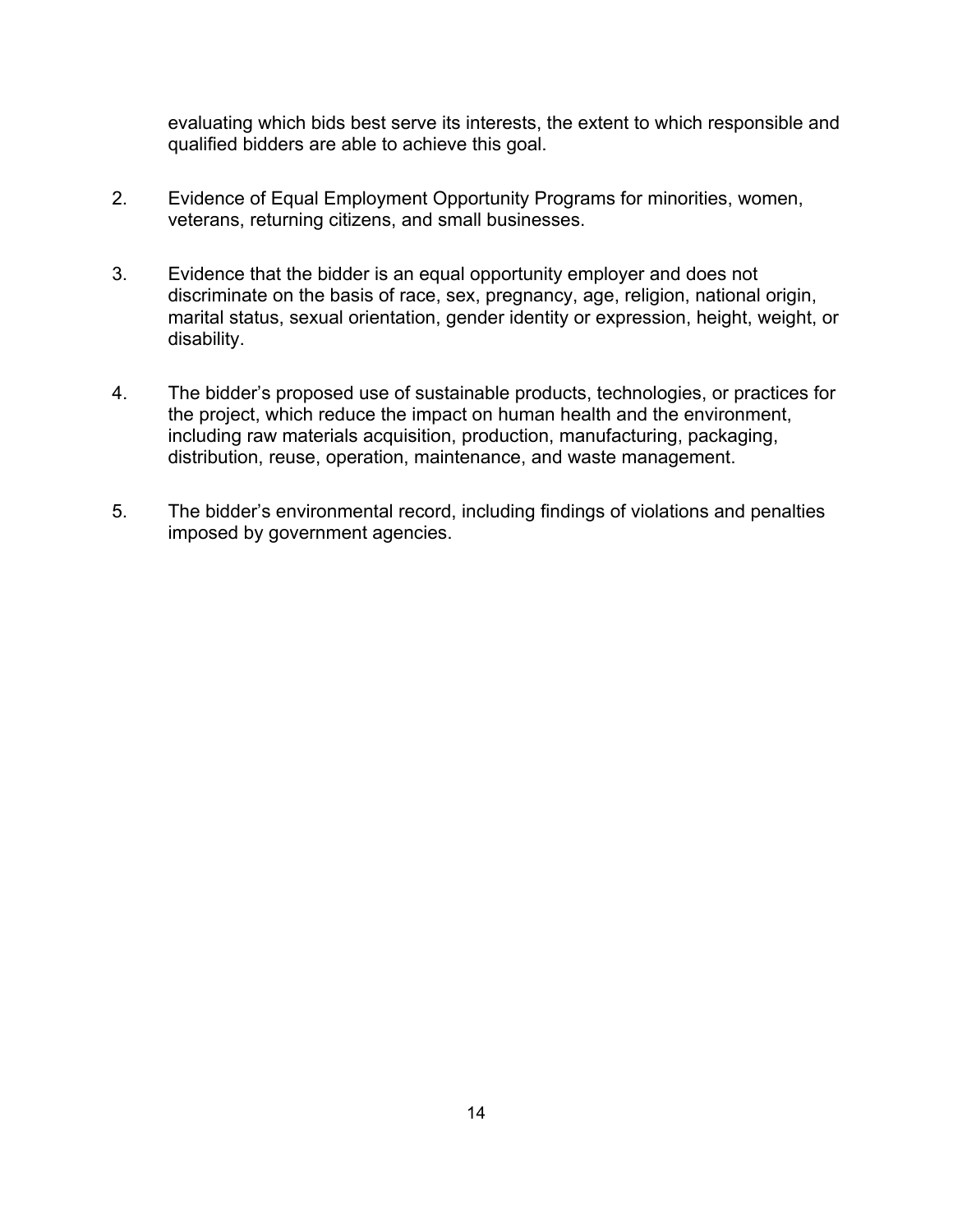## **E. Schedule of Pricing/Cost – 20 Points**

Company:

**Base Bid –** *(use for lump sum bid)* 

For the entire work outlined in these documents for **Fire Station 1 Renovation**, complete as specified, using equipment and materials only of the type and manufacturers where specifically named.

\_\_\_\_\_\_\_\_\_\_\_\_\_\_\_\_\_\_\_\_\_\_\_\_\_\_\_\_\_\_\_\_\_\_\_\_\_\_\_\_\_\_\_\_\_\_\_\_\_\_ (\$ )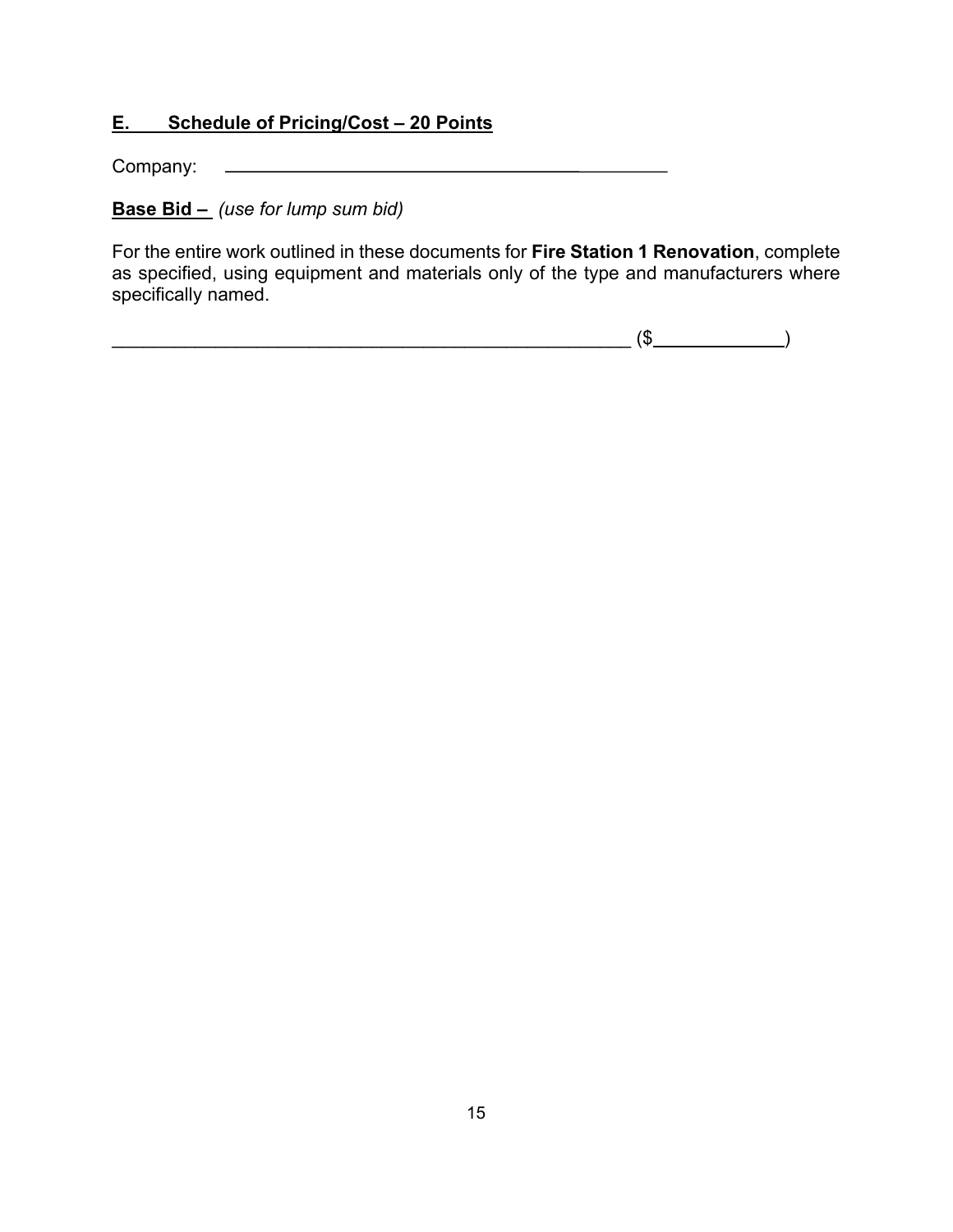#### **F. AUTHORIZED NEGOTIATOR / NEGOTIATIBLE ELEMENTS (ALTERNATES)**

Include the name, phone number, and e-mail address of persons(s) in your organization authorized to negotiate the agreement with the City.

The proposal price shall include materials and equipment selected from the designated items and manufacturers listed in the bidding documents. This is done to establish uniformity in bidding and to establish standards of quality for the items named.

If the bidder wishes to quote alternate items for consideration by the City, it may do so under this Section. A complete description of the item and the proposed price differential must be provided. Unless approved at the time of award, substitutions where items are specifically named will be considered only as a negotiated change in Contract Sum.

If the Bidder takes exception to the time stipulated in Article III of the Contract, Time of Completion, page C-2, it is requested to stipulate its proposed time for performance of the work. This proposed time exception for performance of work should be included in section E. Schedule of Pricing/Cost.

Consideration for any proposed alternative items or time may be negotiated at the discretion of the City.

#### **G. ATTACHMENTS**

General Declaration, Legal Status of Bidder, Conflict of Interest Form, Living Wage Compliance Form, Prevailing Wage Compliance Form and the Non-Discrimination Form should be completed and returned with the proposal. These elements should be included as attachments to the proposal submission.

#### **PROPOSAL EVALUATION**

- 1. The selection committee will evaluate each proposal by the above-described criteria and point system. The City reserves the right to reject any proposal that it determines to be unresponsive and deficient in any of the information requested for evaluation. A proposal with all the requested information does not guarantee the proposing firm to be a candidate for an interview if interviews are selected to be held by the City. The committee may contact references to verify material submitted by the bidder.
- 2. The committee then will schedule interviews with the selected firms if necessary. The selected firms will be given the opportunity to discuss in more detail their qualifications, past experience, proposed work plan (if applicable) and pricing.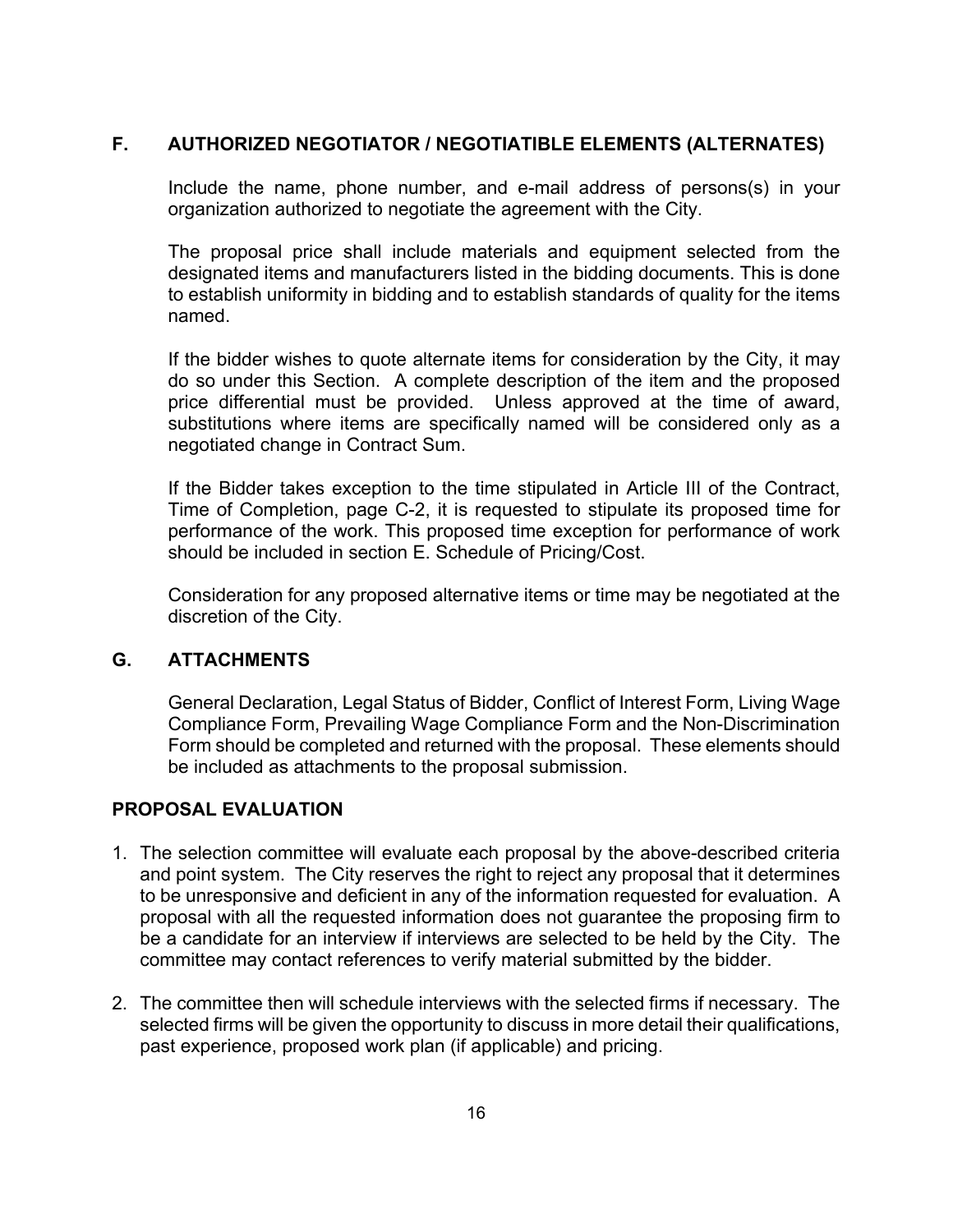- 3. The interview should include the project team members expected to work on the project, but no more than six members total. The interview shall consist of a presentation of up to thirty minutes (or the length provided by the committee) by the bidder, including the person who will be the project manager on this contract, followed by approximately thirty minutes of questions and answers. Audiovisual aids may be used during the oral interviews. The committee may record the oral interviews.
- 4. The firms interviewed will then be re-evaluated by the above criteria and adjustments to scoring will be made as appropriate. After evaluation of the proposals, further negotiation with the selected firm may be pursued leading to the award of a contract by City Council, if suitable proposals are received.

#### The City reserves the right to waive the interview process and evaluate the bidder based on their proposal and pricing schedules alone.

The City will determine whether the final scope of the project to be negotiated will be entirely as described in this RFP, a portion of the scope, or a revised scope.

Work to be done under this contract is generally described through the detailed specifications and must be completed fully in accordance with the contract documents.

Any proposal that does not conform fully to these instructions may be rejected.

### **PREPARATION OF PROPOSALS**

Proposals should have no plastic bindings but will not be rejected as non-responsive for being bound. Staples or binder clips are acceptable. Proposals should be printed double sided on recycled paper.

Each person signing the proposal certifies that they are a person in the bidder's firm/organization responsible for the decisions regarding the fees being offered in the Proposal and has not and will not participate in any action contrary to the terms of this provision.

#### **ADDENDA**

If it becomes necessary to revise any part of the RFP, notice of the addendum will be posted to Michigan Inter-governmental Trade Network (MITN) www.mitn.info and/or the City of Ann Arbor web site www.A2gov.org for all parties to download.

Each bidder should acknowledge in its proposal all addenda it has received on the General Declarations form provided in the Attachments section herein. The failure of a bidder to receive or acknowledge receipt of any addenda shall not relieve the bidder of the responsibility for complying with the terms thereof. The City will not be bound by oral responses to inquiries or written responses other than official written addenda.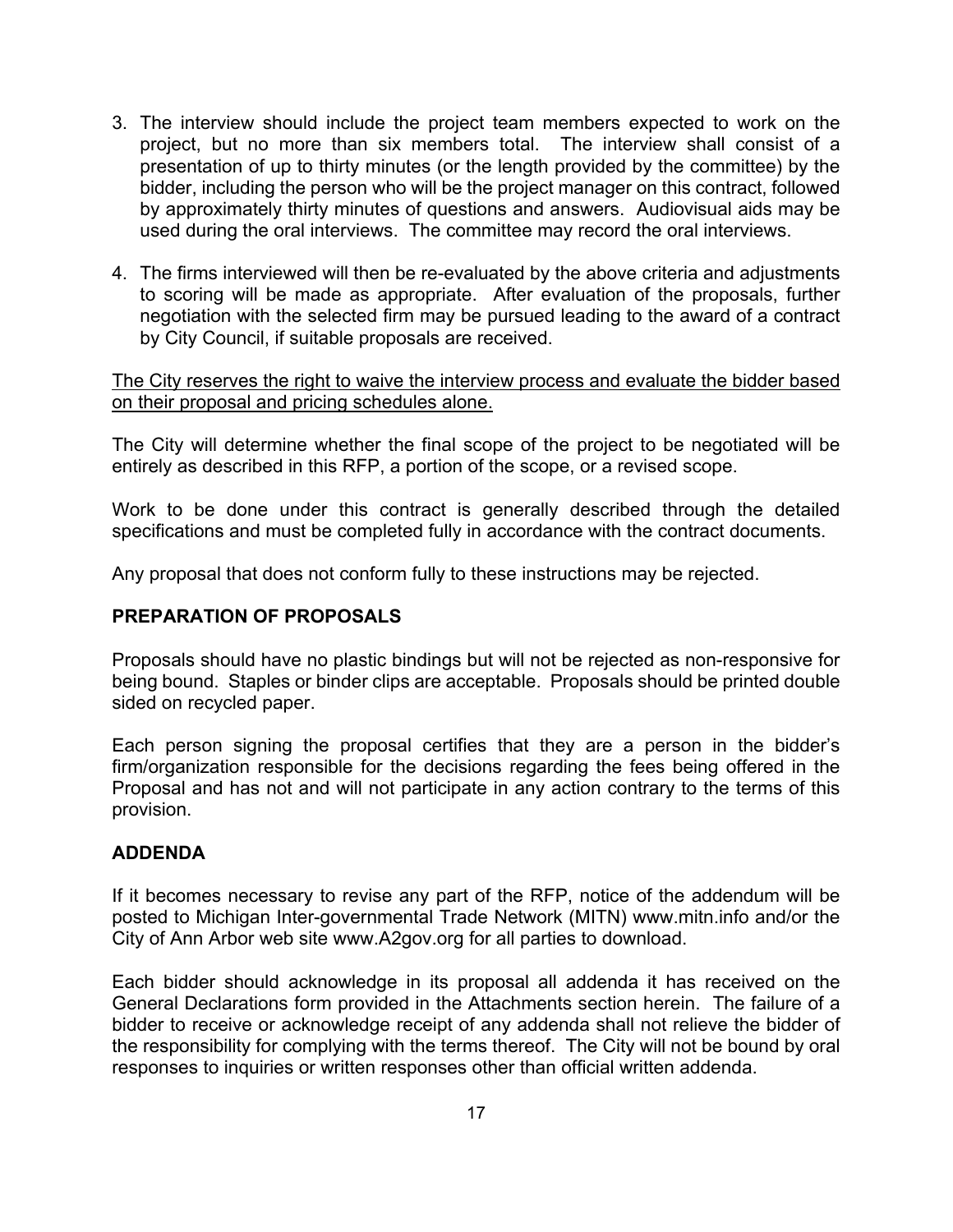#### **SECTION IV - ATTACHMENTS**

- Attachment A Sample Standard Contract
- Attachment B General Declarations
- Attachment C Legal Status of Bidder
- Attachment D Prevailing Wage Declaration of Compliance Form
- Attachment E Living Wage Declaration of Compliance Form
- Attachment F Living Wage Ordinance Poster
- Attachment G Vendor Conflict of Interest Disclosure Form
- Attachment H Non-Discrimination Ordinance Declaration of Compliance Form
- Attachment I Non-Discrimination Ordinance Poster
- Sample Certified Payroll Report Template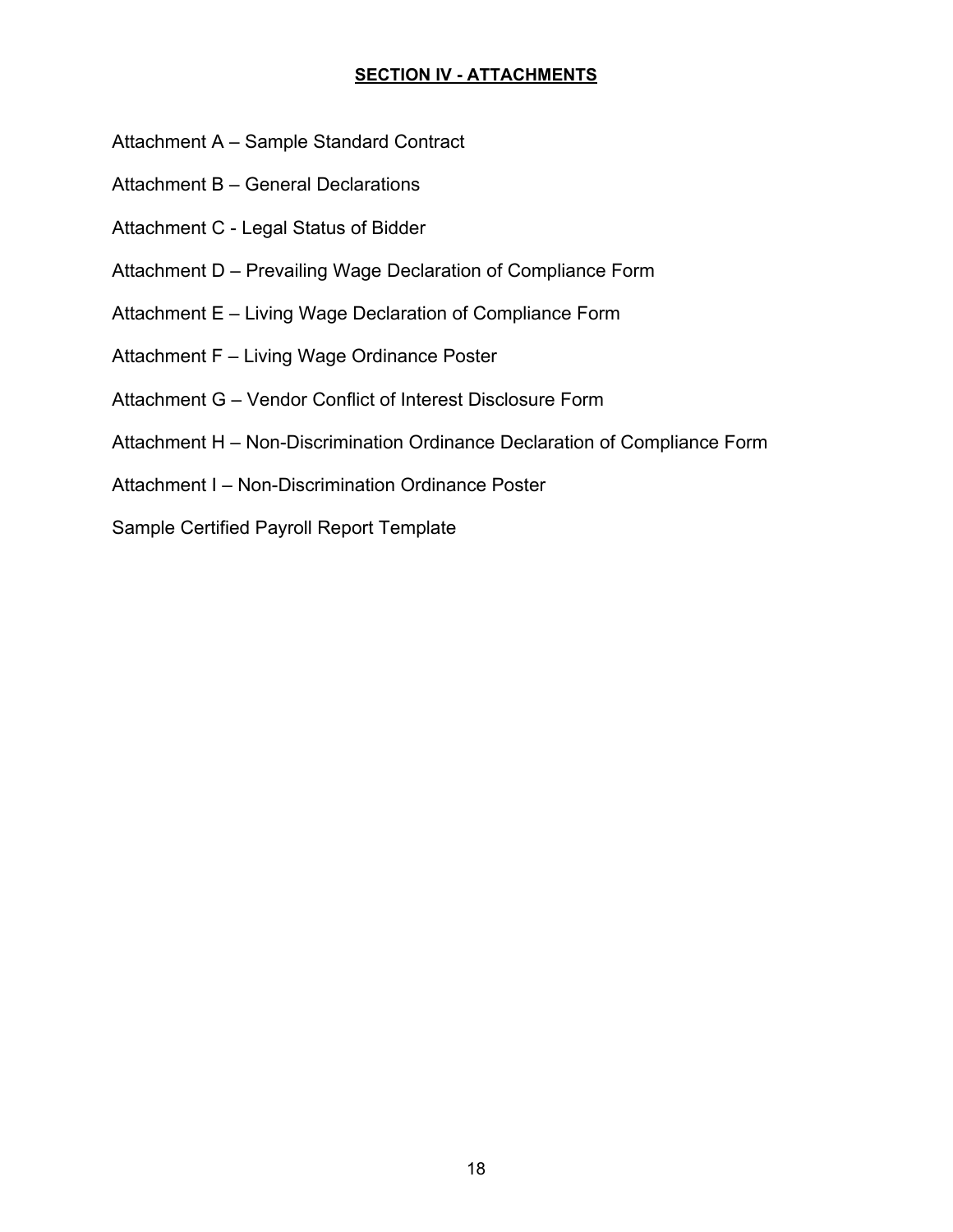## **ATTACHMENT A SAMPLE STANDARD CONTRACT**

*If a contract is awarded, the selected contractor will be required to adhere to a set of general contract provisions which will become a part of any formal agreement. These provisions are general principles which apply to all contractors of service to the City of Ann Arbor such as the following:* 

> **Administrative Use Only**  Contract Date: \_\_\_\_\_\_\_\_\_\_\_

## **CONTRACT**

THIS CONTRACT is between the CITY OF ANN ARBOR, a Michigan Municipal Corporation, 301 East Huron Street, Ann Arbor, Michigan 48104 ("City") and ("Contractor")

 $\overline{a}$ (An individual/partnership/corporation, include state of incorporation) (Address)

Based upon the mutual promises below, the Contractor and the City agree as follows:

#### **ARTICLE I - Scope of Work**

The Contractor agrees to furnish all of the materials, equipment and labor necessary; and to abide by all the duties and responsibilities applicable to it for the project titled **[Insert Title of Bid and Bid Number**] in accordance with the requirements and provisions of the following documents, including all written modifications incorporated into any of the documents, all of which are incorporated as part of this Contract:

> Non-discrimination and Living Wage Declaration of Compliance Forms (if applicable) Vendor Conflict of Interest Form Prevailing Wage Declaration of Compliance Form (if applicable) Bid Forms Contract and Exhibits Bonds

General Conditions Standard Specifications Detailed Specifications Plans Addenda

#### **ARTICLE II - Definitions**

**Administering Service Area/Unit** means **[Insert Name of Administering Service Unit]** 

#### **Project** means **[Insert Title of Bid and Bid Number]**

**Supervising Professional** means the person acting under the authorization of the manager of the Administering Service Area/Unit. At the time this Contract is executed,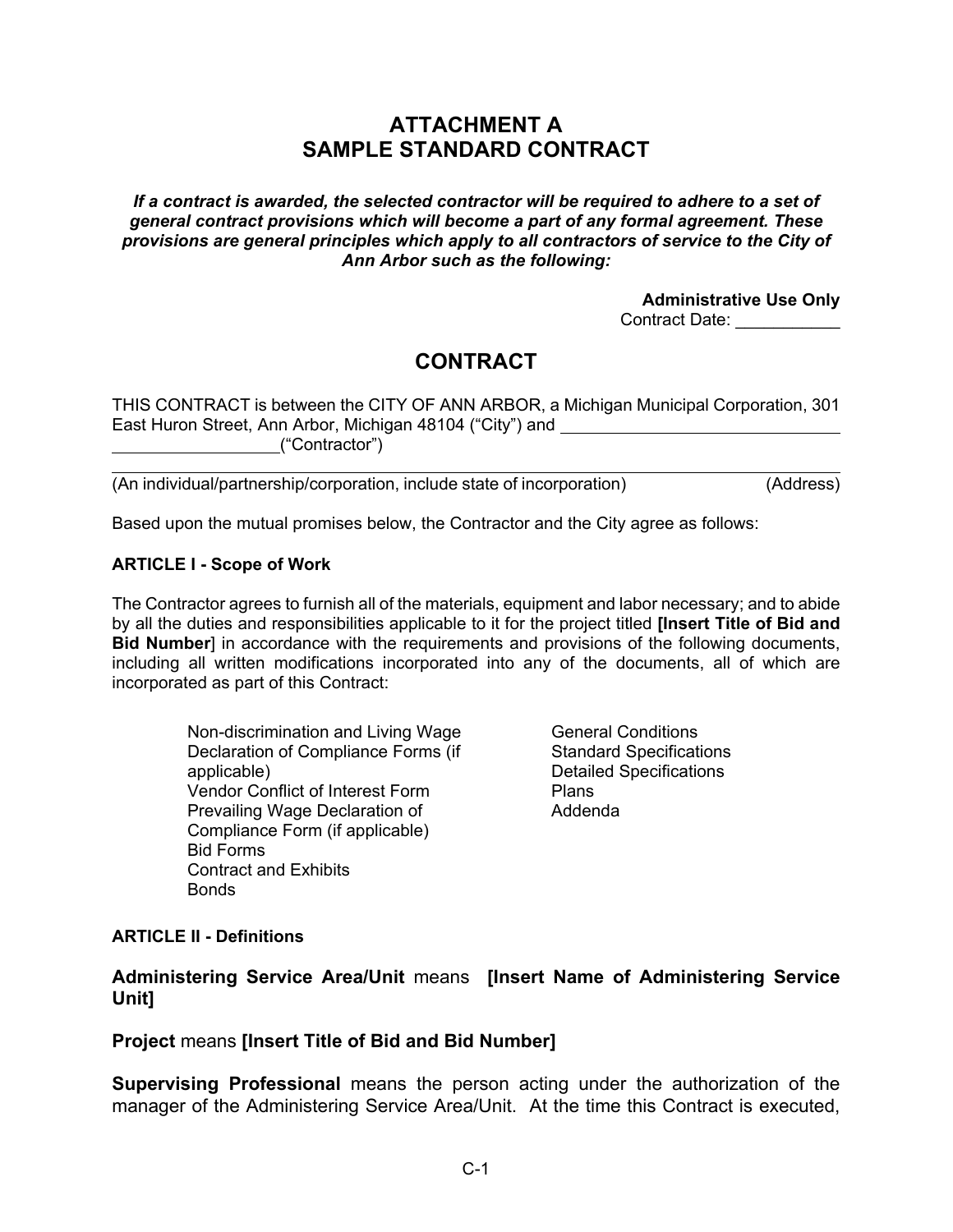the Supervising Professional is: [**Insert the person's name**] whose job title is [**Insert job title**]. If there is any question concerning who the Supervising Professional is, Contractor shall confirm with the manager of the Administering Service Area/Unit.

**Contractor's Representative** means \_\_\_\_\_\_\_\_\_\_\_\_\_\_\_\_\_\_\_ [**Insert name**] whose job title is [**Insert job title**].

#### **ARTICLE III - Time of Completion**

- (A) The work to be completed under this Contract shall begin immediately on the date specified in the Notice to Proceed issued by the City.
- (B) There shall be substantial completion of the work per the AIA definition for this Contract shall be completed within 150 consecutive calendar days.
- (C) Failure to complete all the work within the time specified above, including any extension granted in writing by the Supervising Professional, shall obligate the Contractor to pay the City, as liquidated damages and not as a penalty, an amount equal to \$500.00 / day for each calendar day of delay in the completion of all the work. If any liquidated damages are unpaid by the Contractor, the City shall be entitled to deduct these unpaid liquidated damages from the monies due the Contractor.

The liquidated damages are for the non-quantifiable aspects of any of the previously identified events and do not cover actual damages that can be shown or quantified nor are they intended to preclude recovery of actual damages in addition to the recovery of liquidated damages.

#### **ARTICLE IV - The Contract Sum**

(A) The City shall pay to the Contractor for the performance of the Contract, the lump sum price as given in the Bid Form in the amount of:

\_\_\_\_\_\_\_\_\_\_\_\_\_\_Dollars (\$\_\_\_\_\_\_\_\_\_\_\_)

|  | be determined only by written agreement between the City and Contractor. |  |  |
|--|--------------------------------------------------------------------------|--|--|
|--|--------------------------------------------------------------------------|--|--|

#### **ARTICLE V - Assignment**

This Contract may not be assigned or subcontracted any portion of any right or obligation under this contract without the written consent of the City. Notwithstanding any consent by the City to any assignment, Contractor shall at all times remain bound to all warranties, certifications, indemnifications, promises and performances, however described, as are required of it under this contract unless specifically released from the requirement, in writing, by the City.

#### **ARTICLE VI - Choice of Law**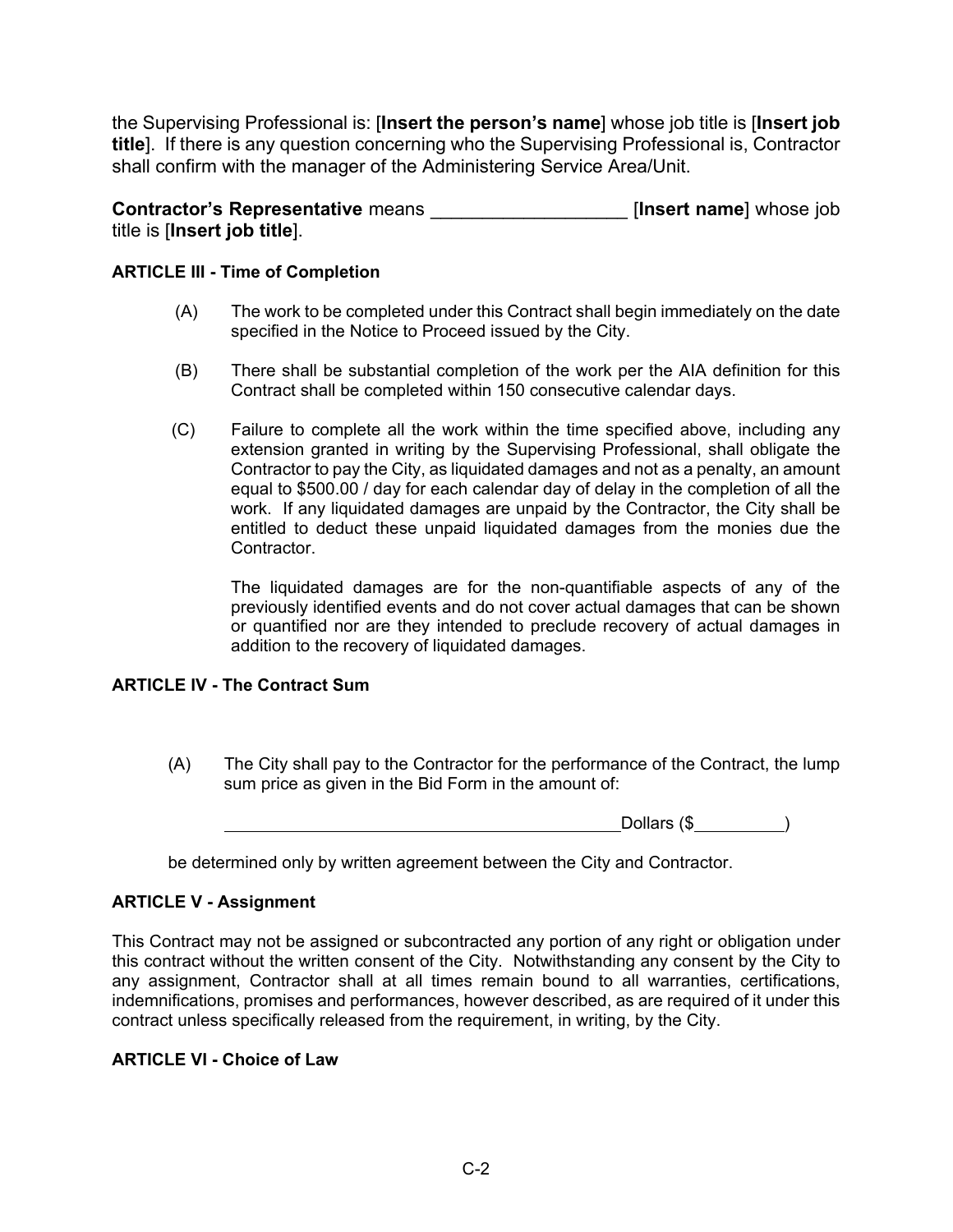This Contract shall be construed, governed, and enforced in accordance with the laws of the State of Michigan. By executing this Contract, the Contractor and the City agree to venue in a court of appropriate jurisdiction sitting within Washtenaw County for purposes of any action arising under this Contract. The parties stipulate that the venue referenced in this Contract is for convenience and waive any claim of non-convenience.

Whenever possible, each provision of the Contract will be interpreted in a manner as to be effective and valid under applicable law. The prohibition or invalidity, under applicable law, of any provision will not invalidate the remainder of the Contract.

#### **ARTICLE VII - Relationship of the Parties**

The parties of the Contract agree that it is not a Contract of employment but is a Contract to accomplish a specific result. Contractor is an independent Contractor performing services for the City. Nothing contained in this Contract shall be deemed to constitute any other relationship between the City and the Contractor.

Contractor certifies that it has no personal or financial interest in the project other than the compensation it is to receive under the Contract. Contractor certifies that it is not, and shall not become, overdue or in default to the City for any Contract, debt, or any other obligation to the City including real or personal property taxes. City shall have the right to set off any such debt against compensation awarded for services under this Contract.

#### **ARTICLE VIII - Notice**

All notices given under this Contract shall be in writing, and shall be by personal delivery or by certified mail with return receipt requested to the parties at their respective addresses as specified in the Contract Documents or other address the Contractor may specify in writing. Notice will be deemed given on the date when one of the following first occur: (1) the date of actual receipt; or (2) three days after mailing certified U.S. mail.

#### **ARTICLE IX - Indemnification**

To the fullest extent permitted by law, Contractor shall indemnify, defend and hold the City, its officers, employees and agents harmless from all suits, claims, judgments and expenses including attorney's fees resulting or alleged to result, in whole or in part, from any act or omission, which is in any way connected or associated with this Contract, by the Contractor or anyone acting on the Contractor's behalf under this Contract. Contractor shall not be responsible to indemnify the City for losses or damages caused by or resulting from the City's sole negligence. The provisions of this Article shall survive the expiration or earlier termination of this contract for any reason.

#### **ARTICLE X - Entire Agreement**

This Contract represents the entire understanding between the City and the Contractor and it supersedes all prior representations, negotiations, agreements, or understandings whether written or oral. Neither party has relied on any prior representations in entering into this Contract. No terms or conditions of either party's invoice, purchase order or other administrative document shall modify the terms and conditions of this Contract, regardless of the other party's failure to object to such form. This Contract shall be binding on and shall inure to the benefit of the parties to this Contract and their permitted successors and permitted assigns and nothing in this Contract, express or implied, is intended to or shall confer on any other person or entity any legal or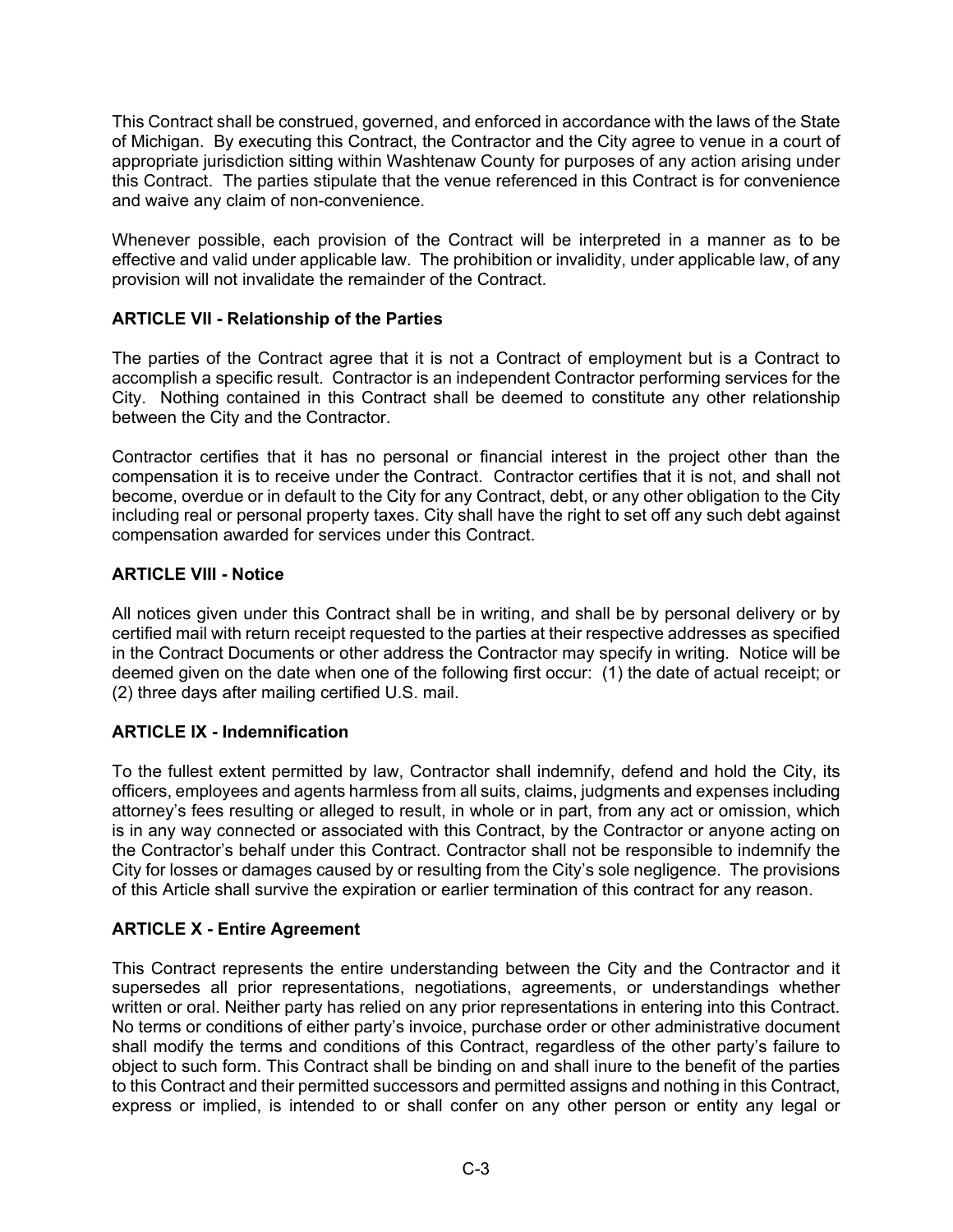equitable right, benefit, or remedy of any nature whatsoever under or by reason of this Contract. This Contract may be altered, amended or modified only by written amendment signed by the City and the Contractor.

#### **ARTICLE XI – Electronic Transactions**

By the contract of the contract of the contract of the contract of the contract of the contract of the contract of the contract of the contract of the contract of the contract of the contract of the contract of the contrac

Its:

The City and Contractor agree that signatures on this Contract may be delivered electronically in lieu of an original signature and agree to treat electronic signatures as original signatures that bind them to this Contract. This Contract may be executed and delivered by facsimile and upon such delivery, the facsimile signature will be deemed to have the same effect as if the original signature had been delivered to the other party.

#### **FOR CONTRACTOR FOR THE CITY OF ANN ARBOR**

 $\mathsf{By} \hspace{2em} \rule{2.5em}{0.4em}$ 

Christopher Taylor, Mayor

 $\mathsf{By}$ 

Jacqueline Beaudry, City Clerk

#### **Approved as to substance**

 $\mathsf{By}$ 

City Administrator

 $\mathsf{By}$ 

Services Area Administrator

#### **Approved as to form and content**

Stephen K. Postema, City Attorney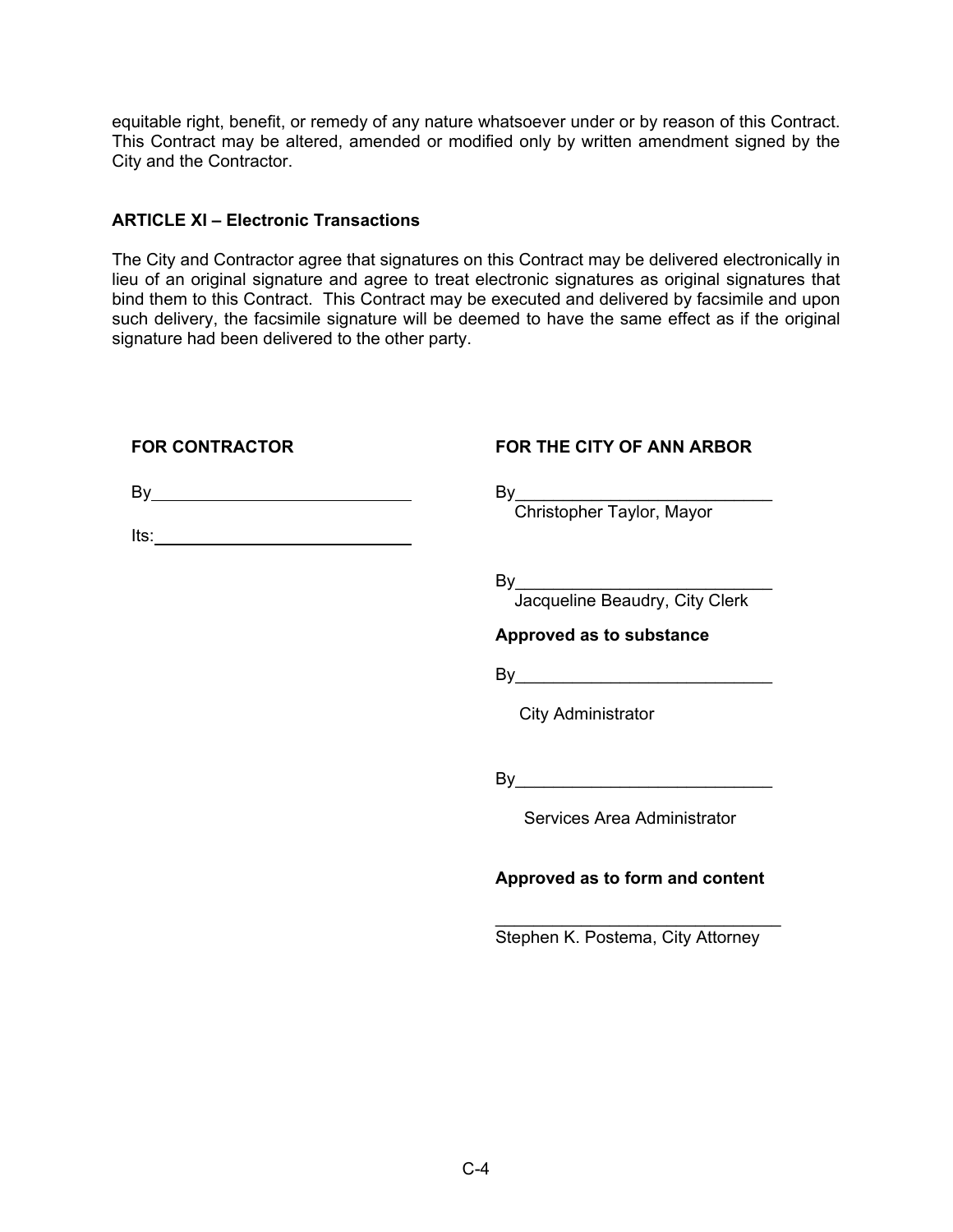## **PERFORMANCE BOND**

| (1) |                                                                                                                                                                                                                                     |        |                                                                                                                                                                                                                                                                                                                                                                                                                                                                                                                                                                                                                                        |
|-----|-------------------------------------------------------------------------------------------------------------------------------------------------------------------------------------------------------------------------------------|--------|----------------------------------------------------------------------------------------------------------------------------------------------------------------------------------------------------------------------------------------------------------------------------------------------------------------------------------------------------------------------------------------------------------------------------------------------------------------------------------------------------------------------------------------------------------------------------------------------------------------------------------------|
|     | of                                                                                                                                                                                                                                  |        | (referred to as                                                                                                                                                                                                                                                                                                                                                                                                                                                                                                                                                                                                                        |
| (2) | "Principal"), and<br>The Principal has entered a written Contract with the City entitled                                                                                                                                            |        | , а<br>corporation duly authorized to do business in the State of Michigan (referred to as<br>"Surety"), are bound to the City of Ann Arbor, Michigan (referred to as "City"), for \$<br>, the payment of which Principal and Surety bind themselves, their heirs, executors,<br>administrators, successors and assigns, jointly and severally, by this bond.                                                                                                                                                                                                                                                                          |
| (3) | Surety may promptly remedy the default or shall promptly:                                                                                                                                                                           |        | for RFP No. and this bond is given for that Contract in compliance with<br>Act No. 213 of the Michigan Public Acts of 1963, as amended, being MCL 129.201 et seq.<br>Whenever the Principal is declared by the City to be in default under the Contract, the                                                                                                                                                                                                                                                                                                                                                                           |
|     |                                                                                                                                                                                                                                     |        | (a) complete the Contract in accordance with its terms and conditions; or                                                                                                                                                                                                                                                                                                                                                                                                                                                                                                                                                              |
| (4) |                                                                                                                                                                                                                                     |        | (b) obtain a bid or bids for submission to the City for completing the Contract in<br>accordance with its terms and conditions, and upon determination by Surety of the lowest<br>responsible bidder, arrange for a Contract between such bidder and the City, and make<br>available, as work progresses, sufficient funds to pay the cost of completion less the<br>balance of the Contract price; but not exceeding, including other costs and damages for<br>which Surety may be liable hereunder, the amount set forth in paragraph 1.<br>Surety shall have no obligation to the City if the Principal fully and promptly performs |
|     | under the Contract.                                                                                                                                                                                                                 |        |                                                                                                                                                                                                                                                                                                                                                                                                                                                                                                                                                                                                                                        |
| (5) | work, or to the specifications.                                                                                                                                                                                                     |        | Surety agrees that no change, extension of time, alteration or addition to the terms of the<br>Contract or to the work to be performed thereunder, or the specifications accompanying<br>it shall in any way affect its obligations on this bond, and waives notice of any such<br>change, extension of time, alteration or addition to the terms of the Contract or to the                                                                                                                                                                                                                                                            |
| (6) |                                                                                                                                                                                                                                     |        | Principal, Surety, and the City agree that signatures on this bond may be delivered<br>electronically in lieu of an original signature and agree to treat electronic signatures as<br>original signatures that bind them to this bond. This bond may be executed and delivered<br>by facsimile and upon such delivery, the facsimile signature will be deemed to have the<br>same effect as if the original signature had been delivered to the other party.                                                                                                                                                                           |
|     | <b>SIGNED AND SEALED this</b>                                                                                                                                                                                                       | day of | $\overline{\phantom{1}}$ , 202 $\overline{\phantom{1}}$ .                                                                                                                                                                                                                                                                                                                                                                                                                                                                                                                                                                              |
|     |                                                                                                                                                                                                                                     |        |                                                                                                                                                                                                                                                                                                                                                                                                                                                                                                                                                                                                                                        |
|     | (Name of Surety Company)                                                                                                                                                                                                            |        | (Name of Principal)                                                                                                                                                                                                                                                                                                                                                                                                                                                                                                                                                                                                                    |
|     | (Signature)                                                                                                                                                                                                                         |        | $\mathsf{By} \_\_\_\_\_\$                                                                                                                                                                                                                                                                                                                                                                                                                                                                                                                                                                                                              |
|     |                                                                                                                                                                                                                                     |        | (Signature)                                                                                                                                                                                                                                                                                                                                                                                                                                                                                                                                                                                                                            |
|     | <b>Its</b> the contract of the contract of the contract of the contract of the contract of the contract of the contract of the contract of the contract of the contract of the contract of the contract of the contract of the cont |        | $Its \_\_$                                                                                                                                                                                                                                                                                                                                                                                                                                                                                                                                                                                                                             |
|     | (Title of Office)                                                                                                                                                                                                                   |        | (Title of Office)                                                                                                                                                                                                                                                                                                                                                                                                                                                                                                                                                                                                                      |
|     | Approved as to form:                                                                                                                                                                                                                |        | Name and address of agent:                                                                                                                                                                                                                                                                                                                                                                                                                                                                                                                                                                                                             |
|     | Stephen K. Postema, City Attorney                                                                                                                                                                                                   |        |                                                                                                                                                                                                                                                                                                                                                                                                                                                                                                                                                                                                                                        |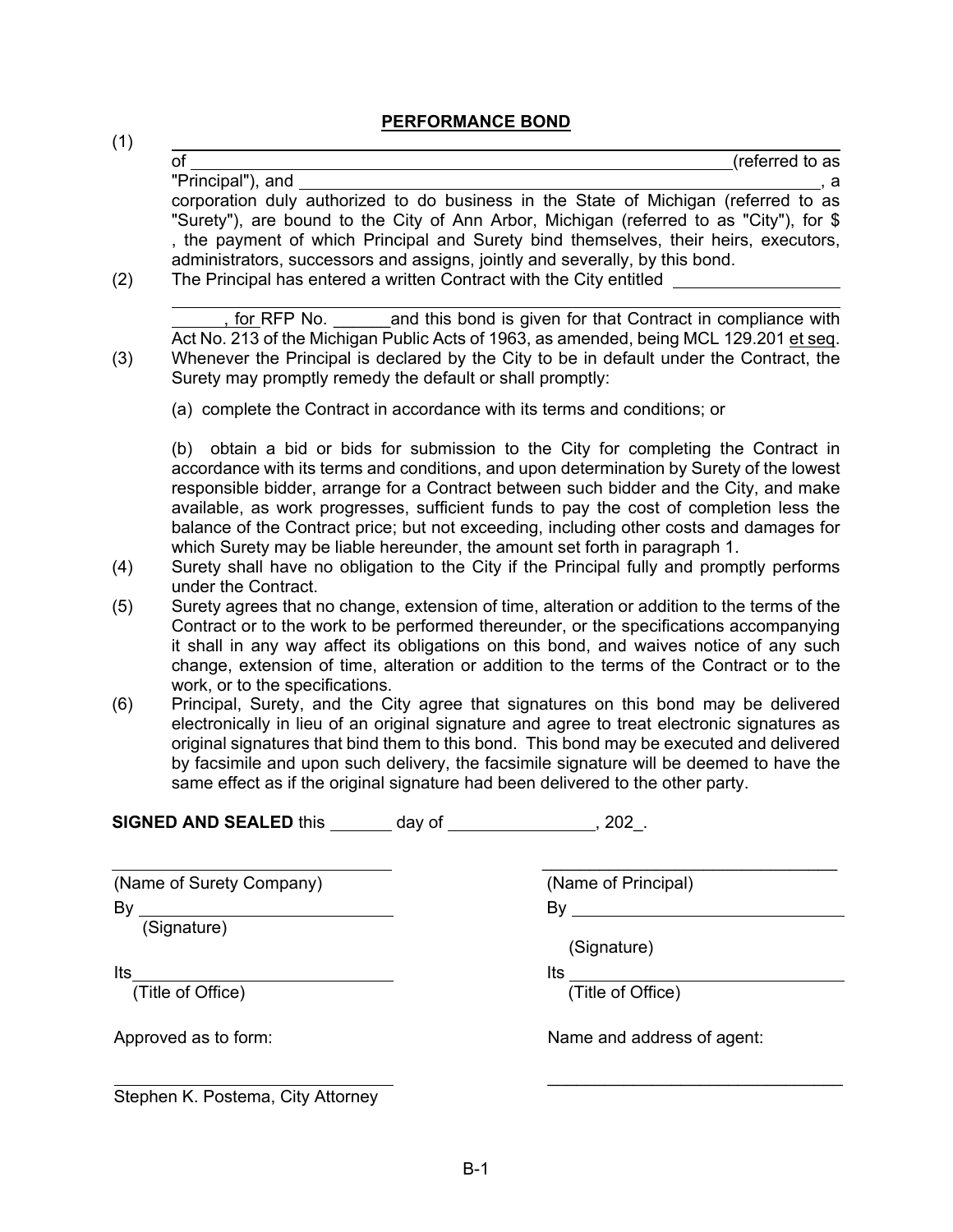$B-2$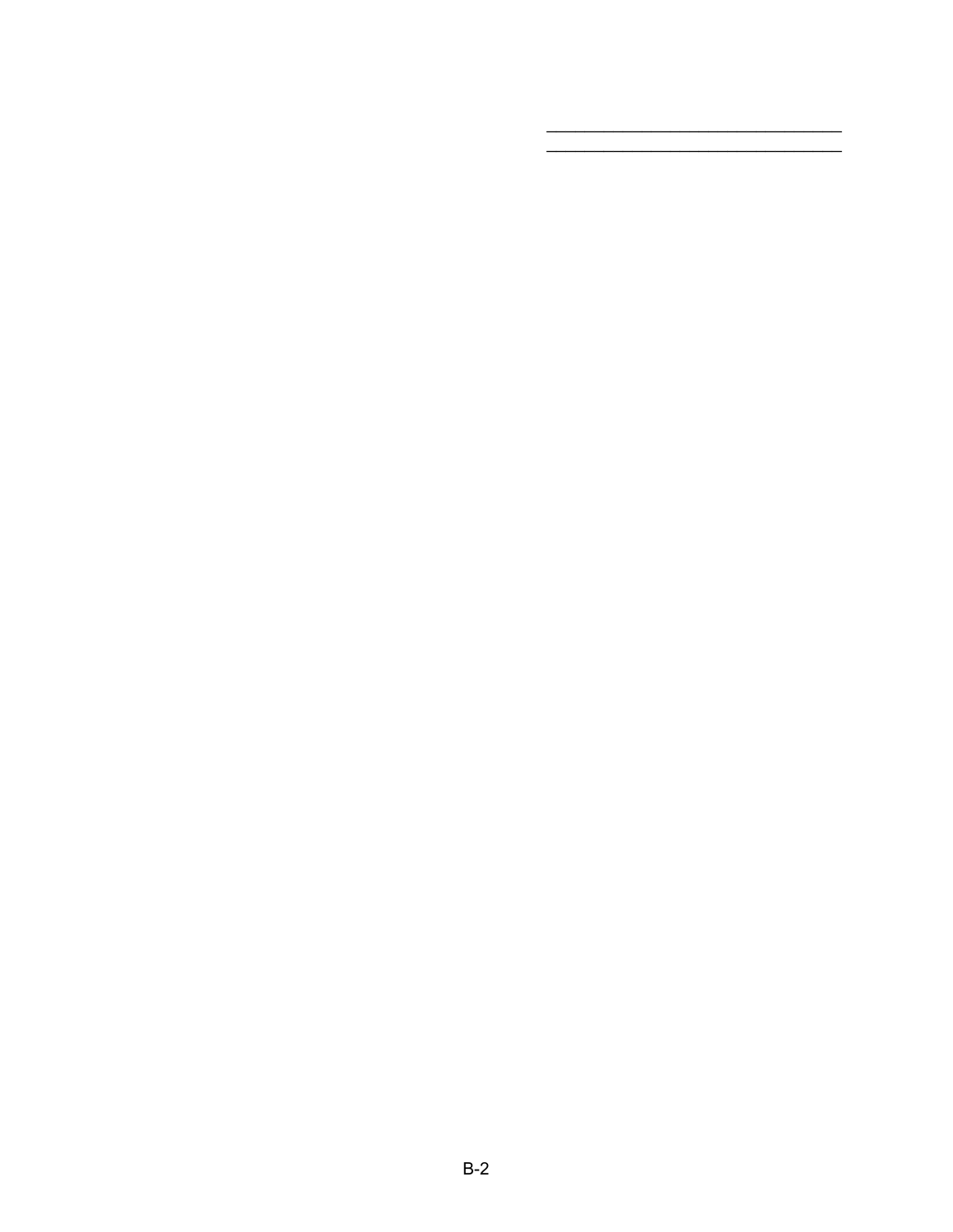# **LABOR AND MATERIAL BOND**

| (1) | <u> 1980 - Johann Barn, fransk politik fotograf (d. 1980)</u>                                                 |
|-----|---------------------------------------------------------------------------------------------------------------|
|     |                                                                                                               |
|     |                                                                                                               |
|     | duly authorized to do business in the State of Michigan, (referred to as "Surety"), are bound                 |
|     | to the City of Ann Arbor, Michigan (referred to as "City"), for the use and benefit of claimants              |
|     | as defined in Act 213 of Michigan Public Acts of 1963, as amended, being MCL 129.201 et                       |
|     | seq., in the amount of                                                                                        |
|     | \$ ____________________, for the payment of which Principal and Surety bind themselves, their                 |
|     | heirs, executors, administrators, successors and assigns, jointly and severally, by this bond.                |
| (2) | The Principal has entered a written Contract with the Cityentitled ______________                             |
|     |                                                                                                               |
|     |                                                                                                               |
|     |                                                                                                               |
|     | given for that Contract in compliance with Act No. 213 of the Michigan Public Acts of 1963 as                 |
|     | amended;                                                                                                      |
|     | (3) If the Principal fails to promptly and fully repay claimants for labor and material reasonably            |
|     | required under the Contract, the Surety shall pay those claimants.                                            |
|     | (4) Surety's obligations shall not exceed the amount stated in paragraph 1, and Surety shall have             |
|     | no obligation if the Principal promptly and fully pays the claimants.                                         |
|     | (5) Principal, Surety, and the City agree that signatures on this bond may be delivered                       |
|     | electronically in lieu of an original signature and agree to treat electronic signatures as original          |
|     | signatures that bind them to this bond. This bond may be executed and delivered by facsimile                  |
|     | and upon such delivery, the facsimile signature will be deemed to have the same effect as if                  |
|     | the original signature had been delivered to the other party.                                                 |
|     |                                                                                                               |
|     | SIGNED AND SEALED this _______ day of ______________, 202_                                                    |
|     |                                                                                                               |
|     |                                                                                                               |
|     | (Name of Surety Company)<br>(Name of Principal)                                                               |
|     | $\mathsf{By} \_\_\_\_\_\_\$                                                                                   |
|     | (Signature)                                                                                                   |
| Its | lts in the set of the set of the set of the set of the set of the set of the set of the set of the set of the |

(Title of Office)

(Title of Office)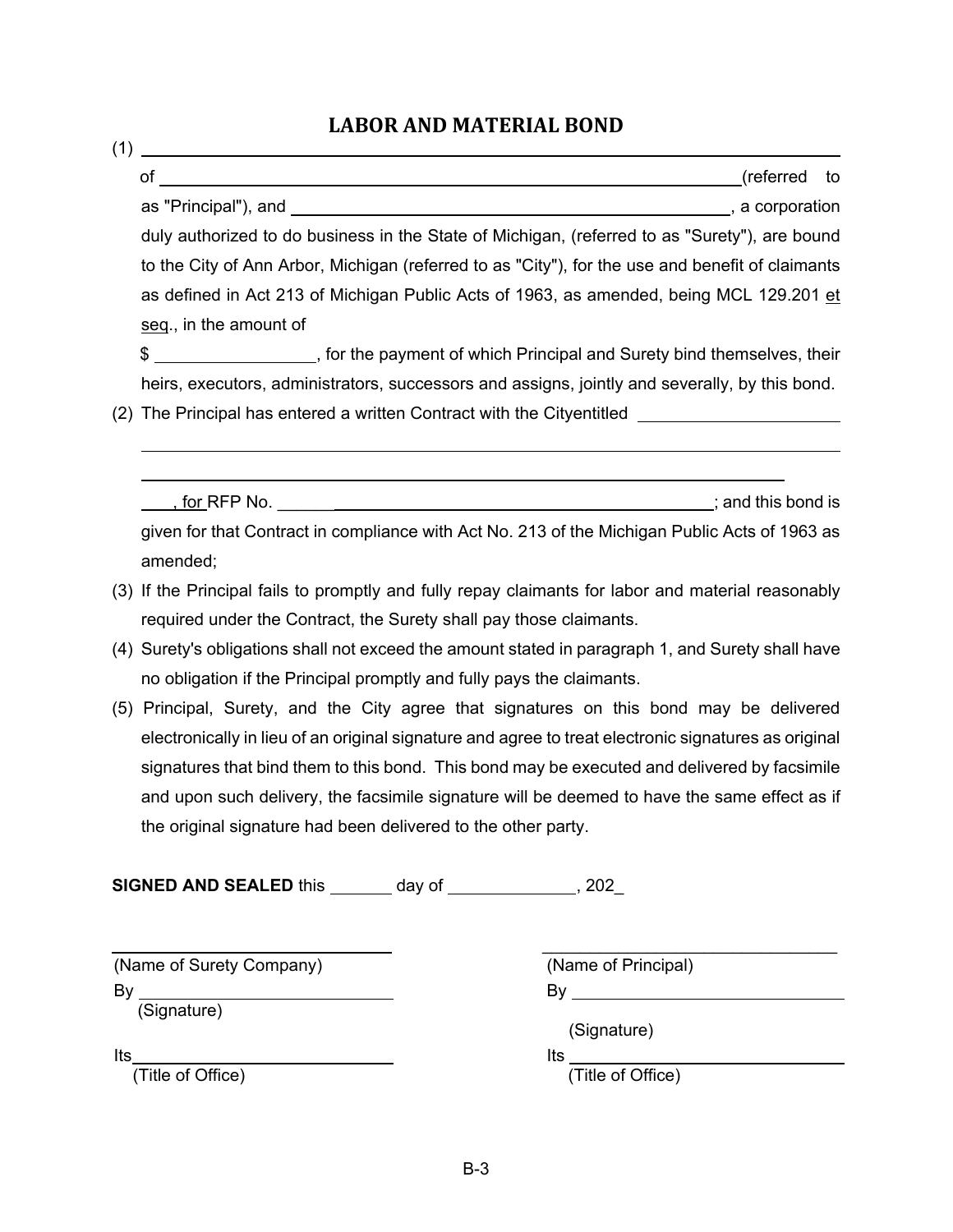Approved as to form:

Name and address of agent:

 $\mathcal{L}=\frac{1}{2}$  , where  $\mathcal{L}=\frac{1}{2}$  , where  $\mathcal{L}=\frac{1}{2}$ 

 $\mathcal{L}_\text{max}$  and  $\mathcal{L}_\text{max}$  and  $\mathcal{L}_\text{max}$  and  $\mathcal{L}_\text{max}$ 

 $\overline{a}$ Stephen K. Postema, City Attorney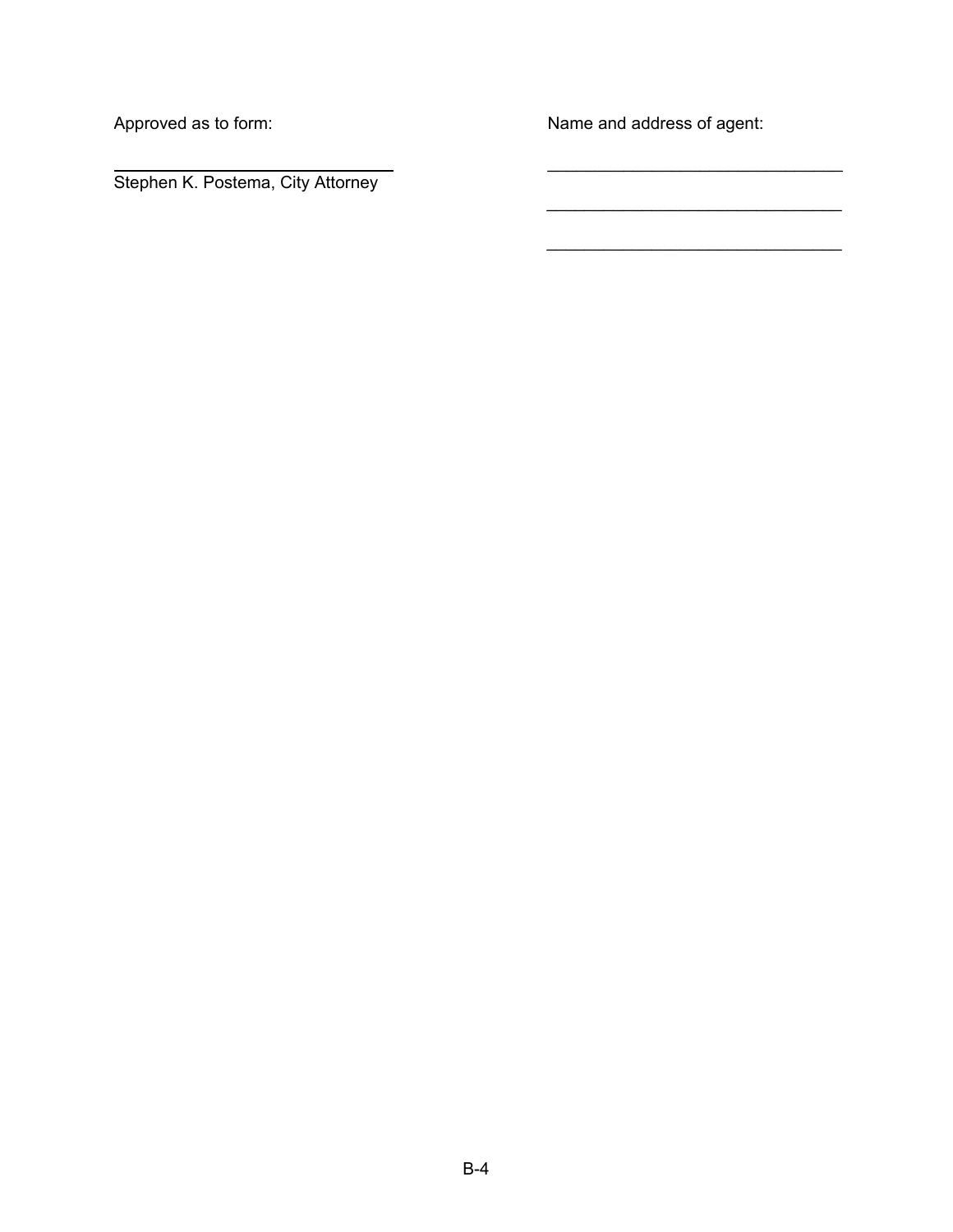#### **GENERAL CONDITIONS**

## **Section 1 - Execution, Correlation and Intent of Documents**

The contract documents shall be signed in 2 copies by the City and the Contractor.

The contract documents are complementary and what is called for by any one shall be binding. The intention of the documents is to include all labor and materials, equipment and transportation necessary for the proper execution of the work. Materials or work described in words which so applied have a well-known technical or trade meaning have the meaning of those recognized standards.

In case of a conflict among the contract documents listed below in any requirement(s), the requirement(s) of the document listed first shall prevail over any conflicting requirement(s) of a document listed later.

(1) Addenda in reverse chronological order; (2) Detailed Specifications; (3) Standard Specifications; (4) Plans; (5) General Conditions; (6) Contract; (7) Bid Forms; (8) Bond Forms; (9) **Bid.** 

## **Section 2 - Order of Completion**

The Contractor shall submit with each invoice, and at other times reasonably requested by the Supervising Professional, schedules showing the order in which the Contractor proposes to carry on the work. They shall include the dates at which the Contractor will start the several parts of the work, the estimated dates of completion of the several parts, and important milestones within the several parts.

## **Section 3 - Familiarity with Work**

The Bidder or its representative shall make personal investigations of the site of the work and of existing structures and shall determine to its own satisfaction the conditions to be encountered, the nature of the ground, the difficulties involved, and all other factors affecting the work proposed under this Contract. The Bidder to whom this Contract is awarded will not be entitled to any additional compensation unless conditions are clearly different from those which could reasonably have been anticipated by a person making diligent and thorough investigation of the site.

The Bidder shall immediately notify the City upon discovery, and in every case prior to submitting its Bid, of every error or omission in the bidding documents that would be identified by a reasonably competent, diligent Bidder. In no case will a Bidder be allowed the benefit of extra compensation or time to complete the work under this Contract for extra expenses or time spent as a result of the error or omission.

## **Section 4 - Wage Requirements**

Under this Contract, the Contractor shall conform to Chapter 14 of Title I of the Code of the City of Ann Arbor as amended; which in part states "...that all craftsmen, mechanics and laborers employed directly on the site in connection with said improvements, including said employees of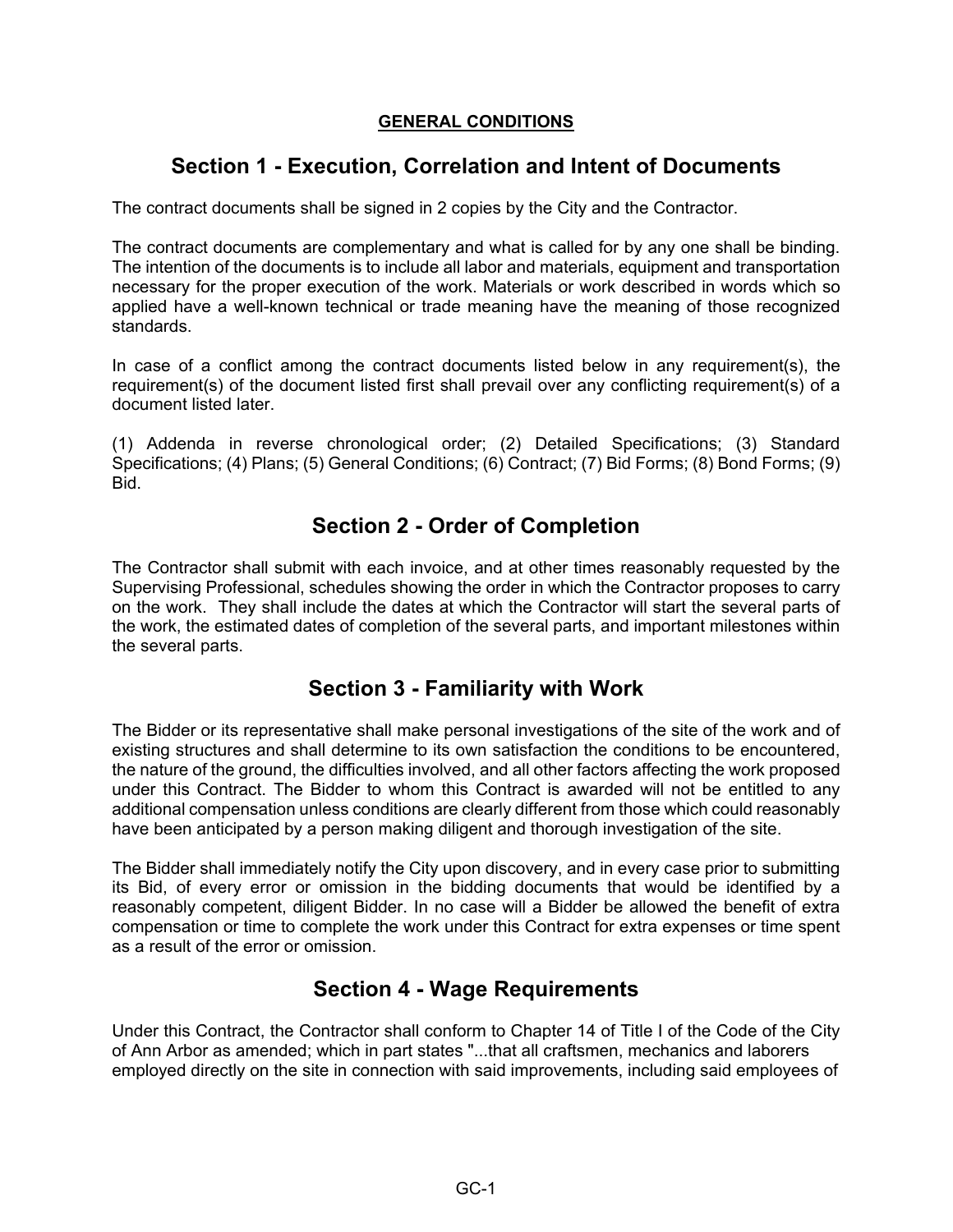subcontractors, shall receive the prevailing wage for the corresponding classes of craftsmen, mechanics and laborers, as determined by statistics for the Ann Arbor area compiled by the United States Department of Labor. At the request of the City, any contractor or subcontractor shall provide satisfactory proof of compliance with the contract provisions required by the Section.

Pursuant to Resolution R-16-469 all public improvement contractors are subject to prevailing wage and will be required to provide to the City payroll records sufficient to demonstrate compliance with the prevailing wage requirements. A sample Prevailing Wage Form is provided in the Appendix herein for reference as to what will be expected from contractors. Use of the Prevailing Wage Form provided in the Appendix section or a City-approved equivalent will be required along with wage rate interviews.

Where the Contract and the Ann Arbor City Ordinance are silent as to definitions of terms required in determining contract compliance with regard to prevailing wages, the definitions provided in the Davis-Bacon Act as amended (40 U.S.C. 278-a to 276-a-7) for the terms shall be used.

If the Contractor is a "covered employer" as defined in Chapter 23 of the Ann Arbor City Code, the Contractor agrees to comply with the living wage provisions of Chapter 23 of the Ann Arbor City Code. The Contractor agrees to pay those employees providing Services to the City under this Contract a "living wage," as defined in Section 1:815 of the Ann Arbor City Code, as adjusted in accordance with Section 1:815(3); to post a notice approved by the City of the applicability of Chapter 23 in every location in which regular or contract employees providing services under this Contract are working; to maintain records of compliance; if requested by the City, to provide documentation to verify compliance; to take no action that would reduce the compensation, wages, fringe benefits, or leave available to any employee or person contracted for employment in order to pay the living wage required by Section 1:815; and otherwise to comply with the requirements of Chapter 23.

Contractor agrees that all subcontracts entered into by the Contractor shall contain similar wage provision covering subcontractor's employees who perform work on this contract.

## **Section 5 - Non-Discrimination**

The Contractor agrees to comply, and to require its subcontractor(s) to comply, with the nondiscrimination provisions of MCL 37.2209. The Contractor further agrees to comply with the provisions of Section 9:158 of Chapter 112 of Title IX of the Ann Arbor City Code, and to assure that applicants are employed and that employees are treated during employment in a manner which provides equal employment opportunity.

## **Section 6 - Materials, Appliances, Employees**

Unless otherwise stipulated, the Contractor shall provide and pay for all materials, labor, water, tools, equipment, light, power, transportation, and other facilities necessary or used for the execution and completion of the work. Unless otherwise specified, all materials incorporated in the permanent work shall be new, and both workmanship and materials shall be of the highest quality. The Contractor shall, if required, furnish satisfactory evidence as to the kind and quality of materials.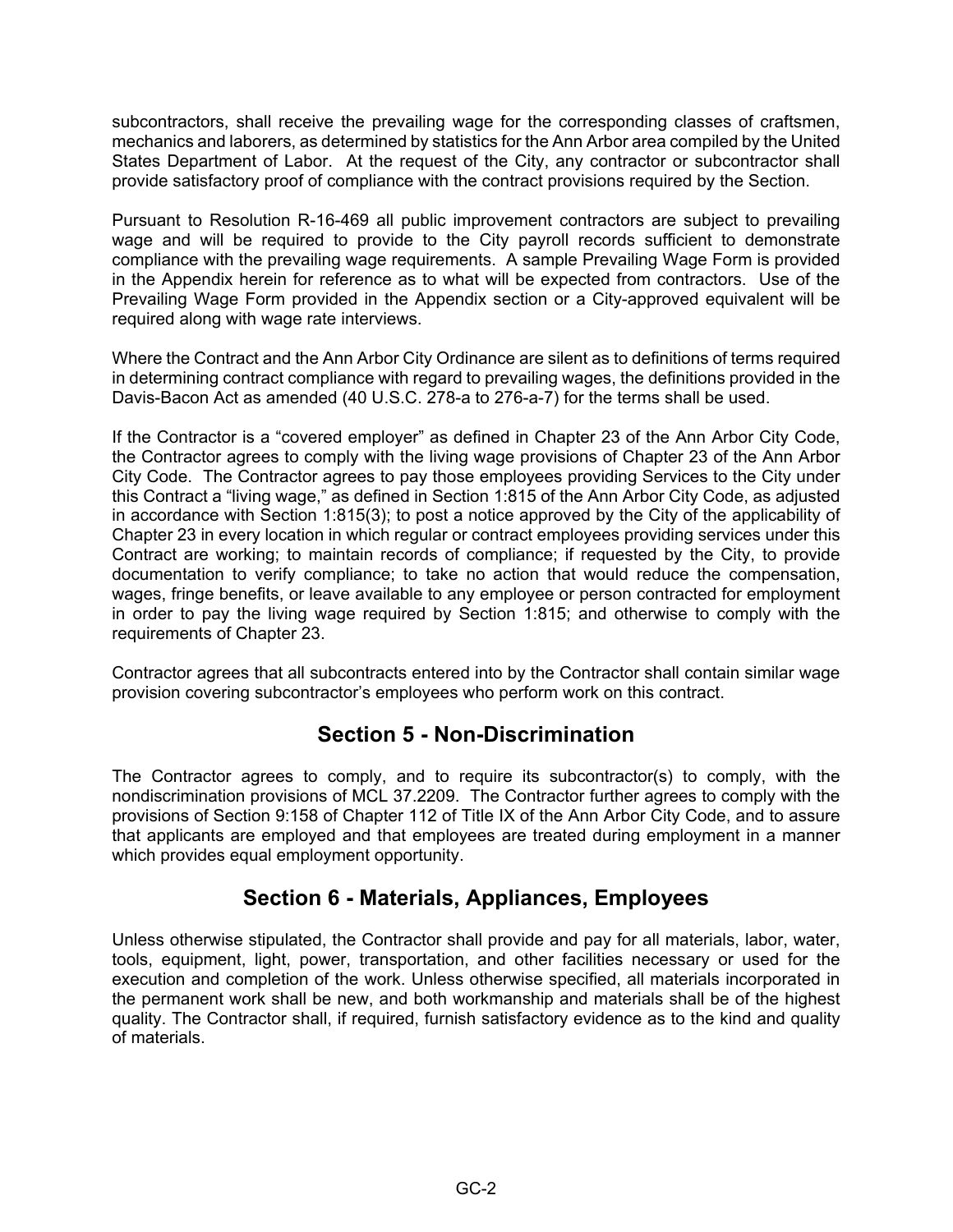The Contractor shall at all times enforce strict discipline and good order among its employees, and shall seek to avoid employing on the work any unfit person or anyone not skilled in the work assigned.

Adequate sanitary facilities shall be provided by the Contractor.

## **Section 7 - Qualifications for Employment**

The Contractor shall employ competent laborers and mechanics for the work under this Contract. For work performed under this Contract, employment preference shall be given to qualified local residents.

## **Section 8 - Royalties and Patents**

The Contractor shall pay all royalties and license fees. It shall defend all suits or claims for infringements of any patent rights and shall hold the City harmless from loss on account of infringement except that the City shall be responsible for all infringement loss when a particular process or the product of a particular manufacturer or manufacturers is specified, unless the City has notified the Contractor prior to the signing of the Contract that the particular process or product is patented or is believed to be patented.

## **Section 9 - Permits and Regulations**

The Contractor must secure all permits, permit or plan review fees and licenses necessary for the prosecution of the work. These include but are not limited to City building permits, right-of-way permits, lane closure permits, right-of-way occupancy permits, and the like. The City shall secure and pay for easements shown on the plans unless otherwise specified. The City (fire department) will pay for all City permit and inspection fees via internal transfer. The Contractor shall inform the City of such needed payments. The Contractor is responsible for any reinspection fees attributed to rejected work.

The Contractor shall give all notices and comply with all laws, ordinances, rules and regulations bearing on the conduct of the work as drawn and specified. If the Contractor observes that the contract documents are at variance with those requirements, it shall promptly notify the Supervising Professional in writing, and any necessary changes shall be adjusted as provided in the Contract for changes in the work.

## **Section 10 - Protection of the Public and of Work and Property**

The Contractor is responsible for the means, methods, sequences, techniques and procedures of construction and safety programs associated with the work contemplated by this contract. The Contractor, its agents or sub-contractors, shall comply with the "General Rules and Regulations for the Construction Industry" as published by the Construction Safety Commission of the State of Michigan and to all other local, State and National laws, ordinances, rules and regulations pertaining to safety of persons and property.

The Contractor shall take all necessary and reasonable precautions to protect the safety of the public. It shall continuously maintain adequate protection of all work from damage, and shall take all necessary and reasonable precautions to adequately protect all public and private property from injury or loss arising in connection with this Contract. It shall make good any damage, injury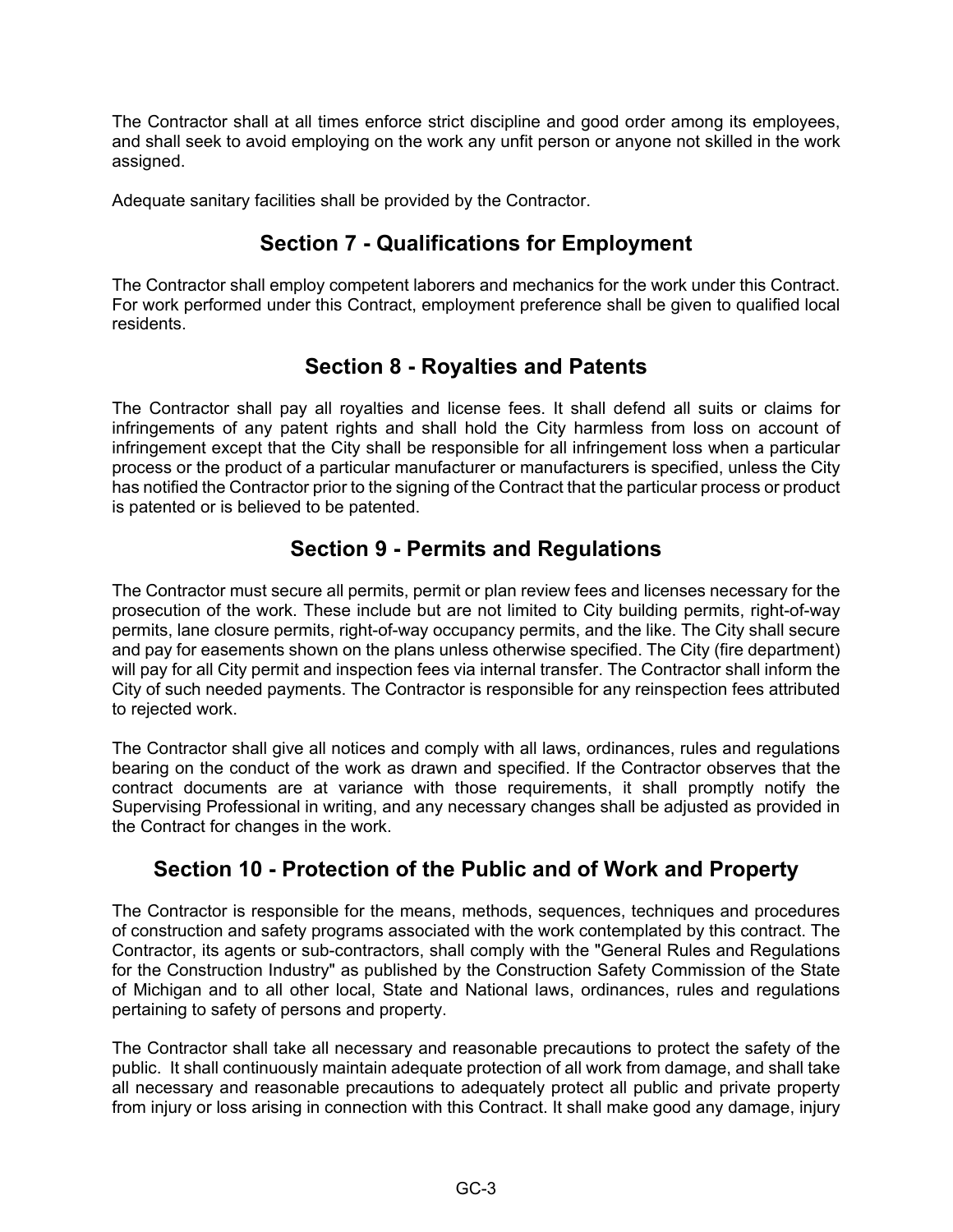or loss to its work and to public and private property resulting from lack of reasonable protective precautions, except as may be due to errors in the contract documents, or caused by agents or employees of the City. The Contractor shall obtain and maintain sufficient insurance to cover damage to any City property at the site by any cause.

In an emergency affecting the safety of life, or the work, or of adjoining property, the Contractor is, without special instructions or authorization from the Supervising Professional, permitted to act at its discretion to prevent the threatened loss or injury. It shall also so act, without appeal, if authorized or instructed by the Supervising Professional.

Any compensation claimed by the Contractor for emergency work shall be determined by agreement or in accordance with the terms of Claims for Extra Cost - Section 15.

## **Section 11 - Inspection of Work**

The City shall provide sufficient competent personnel for the inspection of the work.

The Supervising Professional shall at all times have access to the work whenever it is in preparation or progress, and the Contractor shall provide proper facilities for access and for inspection.

If the specifications, the Supervising Professional's instructions, laws, ordinances, or any public authority require any work to be specially tested or approved, the Contractor shall give the Supervising Professional timely notice of its readiness for inspection, and if the inspection is by an authority other than the Supervising Professional, of the date fixed for the inspection. Inspections by the Supervising Professional shall be made promptly, and where practicable at the source of supply. If any work should be covered up without approval or consent of the Supervising Professional, it must, if required by the Supervising Professional, be uncovered for examination and properly restored at the Contractor's expense.

Re-examination of any work may be ordered by the Supervising Professional, and, if so ordered, the work must be uncovered by the Contractor. If the work is found to be in accordance with the contract documents, the City shall pay the cost of re-examination and replacement. If the work is not in accordance with the contract documents, the Contractor shall pay the cost.

## **Section 12 - Superintendence**

The Contractor shall keep on the work site, during its progress and construction activities, a competent superintendent and any necessary assistants, all satisfactory to the Supervising Professional. The superintendent will be responsible to perform all on-site project management for the Contractor. The superintendent shall be experienced in the work required for this Contract. The superintendent shall represent the Contractor and all direction given to the superintendent shall be binding as if given to the Contractor. Important directions shall immediately be confirmed in writing to the Contractor. Other directions will be confirmed on written request. The Contractor shall give efficient superintendence to the work, using its best skill and attention.

## **Section 13 - Changes in the Work**

The City may make changes to the quantities of work within the general scope of the Contract at any time by a written order and without notice to the sureties. If the changes add to or deduct from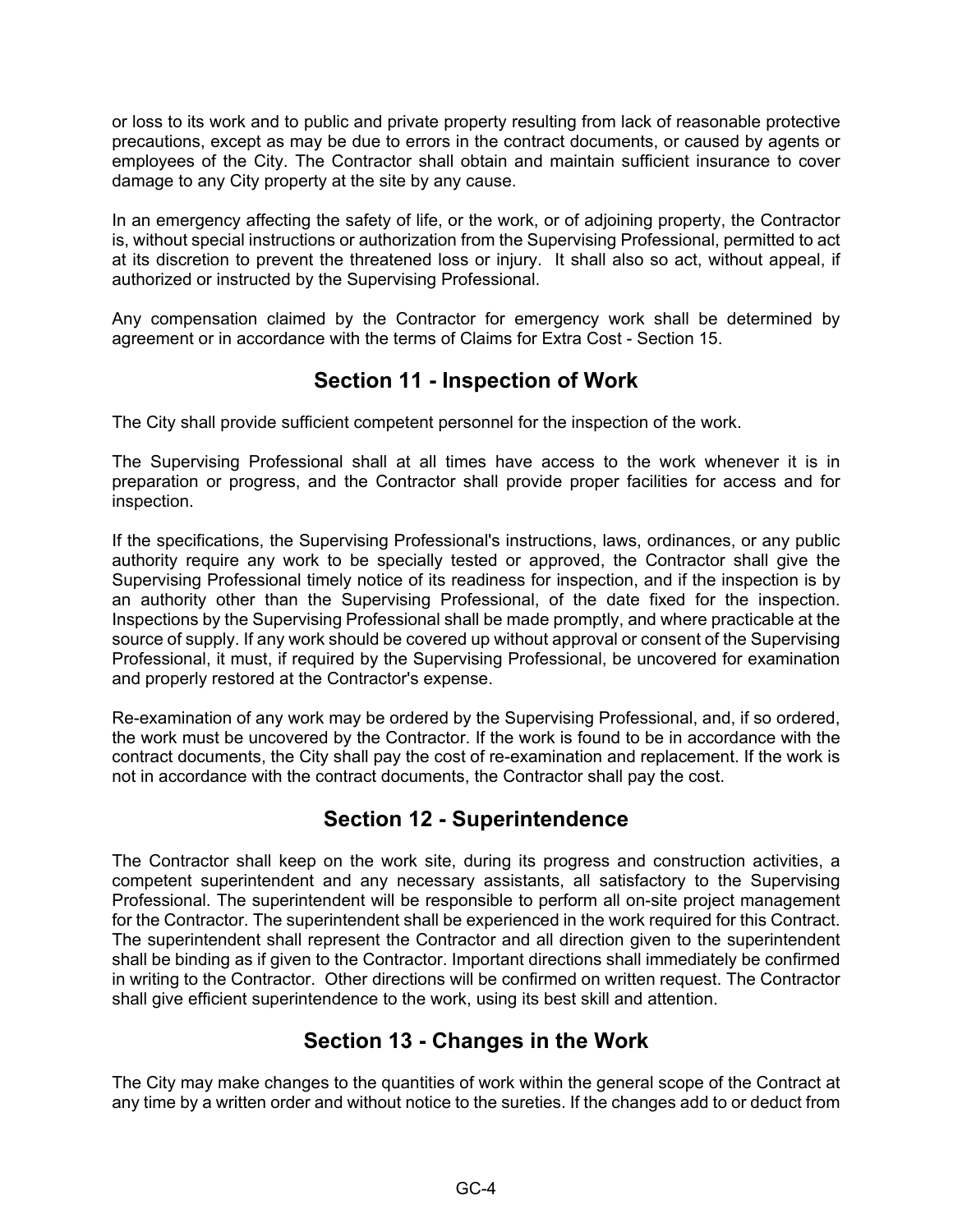the extent of the work, the Contract Sum shall be adjusted accordingly. All the changes shall be executed under the conditions of the original Contract except that any claim for extension of time caused by the change shall be adjusted at the time of ordering the change.

In giving instructions, the Supervising Professional shall have authority to make minor changes in the work not involving extra cost and not inconsistent with the purposes of the work, but otherwise, except in an emergency endangering life or property, no extra work or change shall be made unless in pursuance of a written order by the Supervising Professional, and no claim for an addition to the Contract Sum shall be valid unless the additional work was ordered in writing.

The Contractor shall proceed with the work as changed and the value of the work shall be determined as provided in Claims for Extra Cost - Section 15.

## **Section 14 - Extension of Time**

Extension of time stipulated in the Contract for completion of the work will be made if and as the Supervising Professional may deem proper under any of the following circumstances:

- (1) When work under an extra work order is added to the work under this Contract;
- (2) When the work is suspended as provided in Section 20;
- (3) When the work of the Contractor is delayed on account of conditions which could not have been foreseen, or which were beyond the control of the Contractor, and which were not the result of its fault or negligence;
- (4) Delays in the progress of the work caused by any act or neglect of the City or of its employees or by other Contractors employed by the City;
- (5) Delay due to an act of Government;
- (6) Delay by the Supervising Professional in the furnishing of plans and necessary information;
- (7) Other cause which in the opinion of the Supervising Professional entitles the Contractor to an extension of time.

The Contractor shall notify the Supervising Professional within 7 days of an occurrence or conditions which, in the Contractor's opinion, entitle it to an extension of time. The notice shall be in writing and submitted in ample time to permit full investigation and evaluation of the Contractor's claim. The Supervising Professional shall acknowledge receipt of the Contractor's notice within 7 days of its receipt. Failure to timely provide the written notice shall constitute a waiver by the Contractor of any claim.

In situations where an extension of time in contract completion is appropriate under this or any other section of the contract, the Contractor understands and agrees that the only available adjustment for events that cause any delays in contract completion shall be extension of the required time for contract completion and that there shall be no adjustments in the money due the Contractor on account of the delay.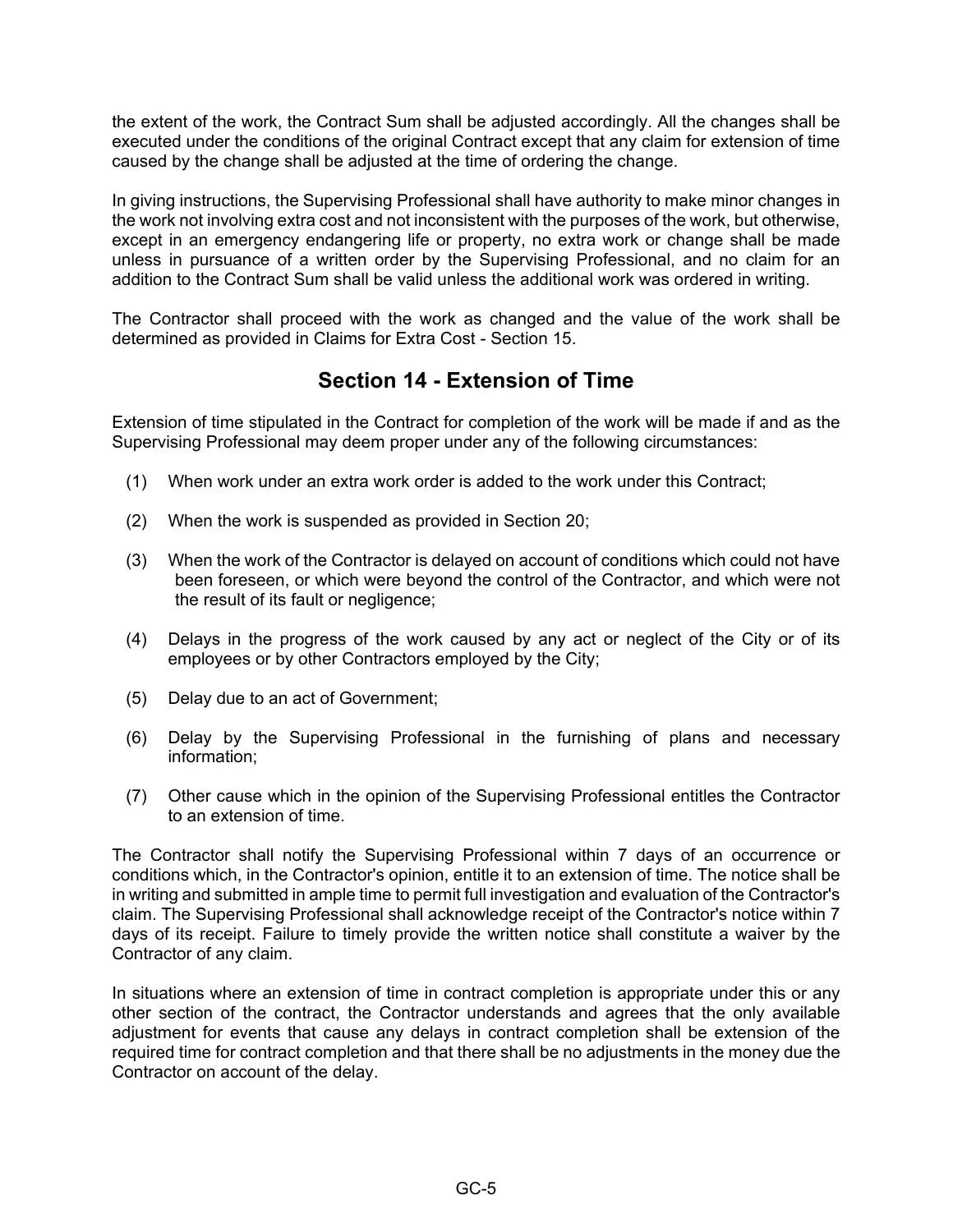## **Section 15 - Claims for Extra Cost**

If the Contractor claims that any instructions by drawings or other media issued after the date of the Contract involved extra cost under this Contract, it shall give the Supervising Professional written notice within 7 days after the receipt of the instructions, and in any event before proceeding to execute the work, except in emergency endangering life or property. The procedure shall then be as provided for Changes in the Work-Section l3. No claim shall be valid unless so made.

If the Supervising Professional orders, in writing, the performance of any work not covered by the contract documents, and for which no item of work is provided in the Contract, and for which no unit price or lump sum basis can be agreed upon, then the extra work shall be done on a Cost-Plus-Percentage basis of payment as follows:

- (1) The Contractor shall be reimbursed for all reasonable costs incurred in doing the work, and shall receive an additional payment of 15% of all the reasonable costs to cover both its indirect overhead costs and profit;
- (2) The term "Cost" shall cover all payroll charges for employees and supervision required under the specific order, together with all worker's compensation, Social Security, pension and retirement allowances and social insurance, or other regular payroll charges on same; the cost of all material and supplies required of either temporary or permanent character; rental of all power-driven equipment at agreed upon rates, together with cost of fuel and supply charges for the equipment; and any costs incurred by the Contractor as a direct result of executing the order, if approved by the Supervising Professional;
- (3) If the extra is performed under subcontract, the subcontractor shall be allowed to compute its charges as described above. The Contractor shall be permitted to add an additional charge of 5% percent to that of the subcontractor for the Contractor's supervision and contractual responsibility;
- (4) The quantities and items of work done each day shall be submitted to the Supervising Professional in a satisfactory form on the succeeding day, and shall be approved by the Supervising Professional and the Contractor or adjusted at once;
- (5) Payments of all charges for work under this Section in any one month shall be made along with normal progress payments. Retainage shall be in accordance with Progress Payments-Section 16.

No additional compensation will be provided for additional equipment, materials, personnel, overtime or special charges required to perform the work within the time requirements of the Contract.

When extra work is required and no suitable price for machinery and equipment can be determined in accordance with this Section, the hourly rate paid shall be 1/40 of the basic weekly rate listed in the Rental Rate Blue Book published by Dataquest Incorporated and applicable to the time period the equipment was first used for the extra work. The hourly rate will be deemed to include all costs of operation such as bucket or blade, fuel, maintenance, "regional factors", insurance, taxes, and the like, but not the costs of the operator.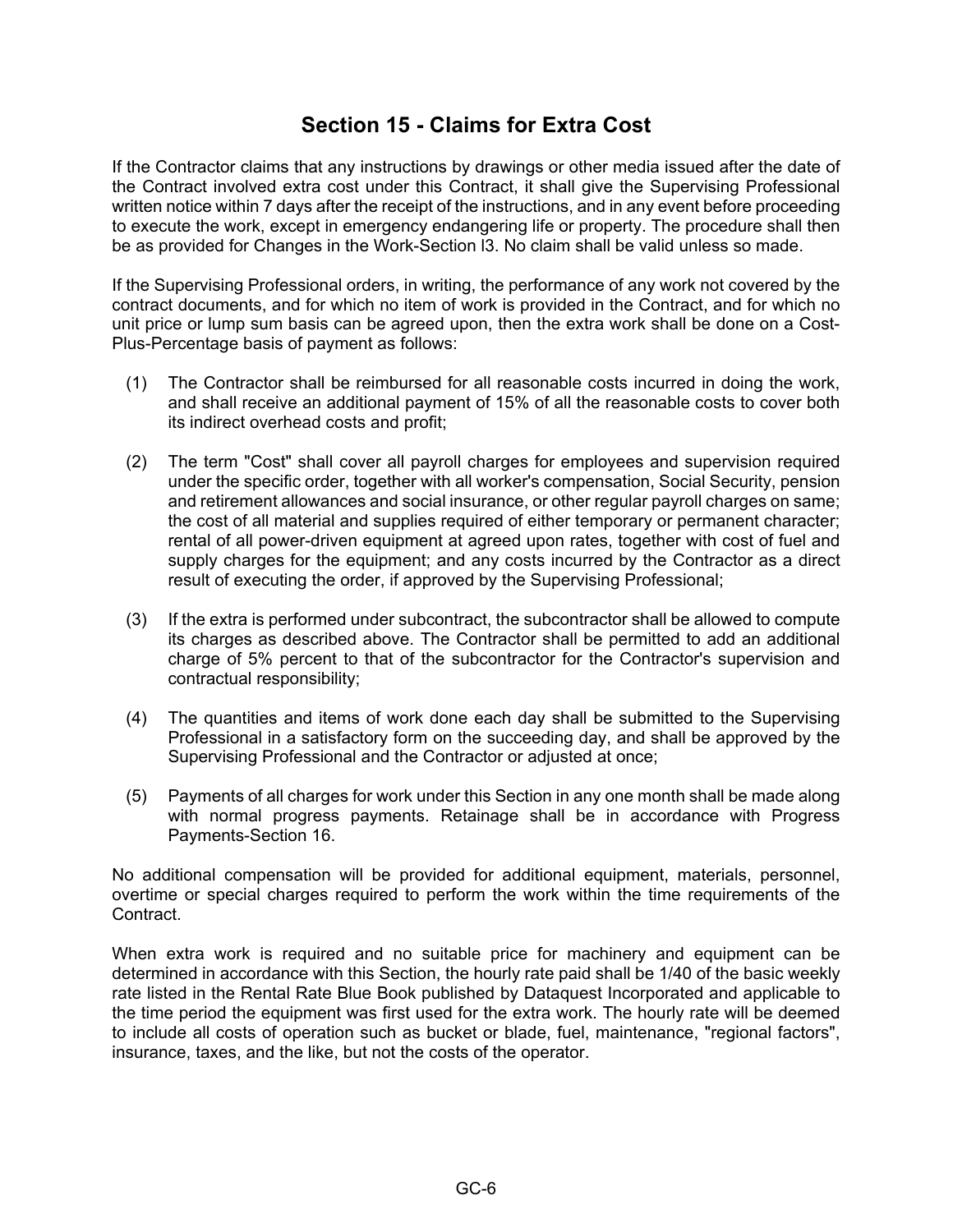## **Section 16 - Progress Payments**

The Contractor shall submit each month, or at longer intervals, if it so desires, an invoice covering work performed for which it believes payment, under the Contract terms, is due. The submission shall be to the City's Finance Department - Accounting Division. The Supervising Professional will, within 10 days following submission of the invoice, prepare a certificate for payment for the work in an amount to be determined by the Supervising Professional as fairly representing the acceptable work performed during the period covered by the Contractor's invoice. To insure the proper performance of this Contract, the City will retain a percentage of the estimate in accordance with Act 524, Public Acts of 1980. The City will then, following the receipt of the Supervising Professional's Certificate, make payment to the Contractor as soon as feasible, which is anticipated will be within 15 days.

An allowance may be made in progress payments if substantial quantities of permanent material have been delivered to the site but not incorporated in the completed work if the Contractor, in the opinion of the Supervising Professional, is diligently pursuing the work under this Contract. Such materials shall be properly stored and adequately protected. Allowance in the estimate shall be at the invoice price value of the items. Notwithstanding any payment of any allowance, all risk of loss due to vandalism or any damages to the stored materials remains with the Contractor.

In the case of Contracts which include only the Furnishing and Delivering of Equipment, the payments shall be; 60% of the Contract Sum upon the delivery of all equipment to be furnished, or in the case of delivery of a usable portion of the equipment in advance of the total equipment delivery, 60% of the estimated value of the portion of the equipment may be paid upon its delivery in advance of the time of the remainder of the equipment to be furnished; 30% of the Contract Sum upon completion of erection of all equipment furnished, but not later than 60 days after the date of delivery of all of the equipment to be furnished; and payment of the final 10% on final completion of erection, testing and acceptance of all the equipment to be furnished; but not later than l80 days after the date of delivery of all of the equipment to be furnished, unless testing has been completed and shows the equipment to be unacceptable.

With each invoice for periodic payment, the Contractor shall enclose a Contractor's Declaration - Section 43, and an updated project schedule per Order of Completion - Section 2.

## **Section 17 - Deductions for Uncorrected Work**

If the Supervising Professional decides it is inexpedient to correct work that has been damaged or that was not done in accordance with the Contract, an equitable deduction from the Contract price shall be made.

## **Section 18 - Correction of Work Before Final Payment**

The Contractor shall promptly remove from the premises all materials condemned by the Supervising Professional as failing to meet Contract requirements, whether incorporated in the work or not, and the Contractor shall promptly replace and re-execute the work in accordance with the Contract and without expense to the City and shall bear the expense of making good all work of other contractors destroyed or damaged by the removal or replacement.

If the Contractor does not remove the condemned work and materials within l0 days after written notice, the City may remove them and, if the removed material has value, may store the material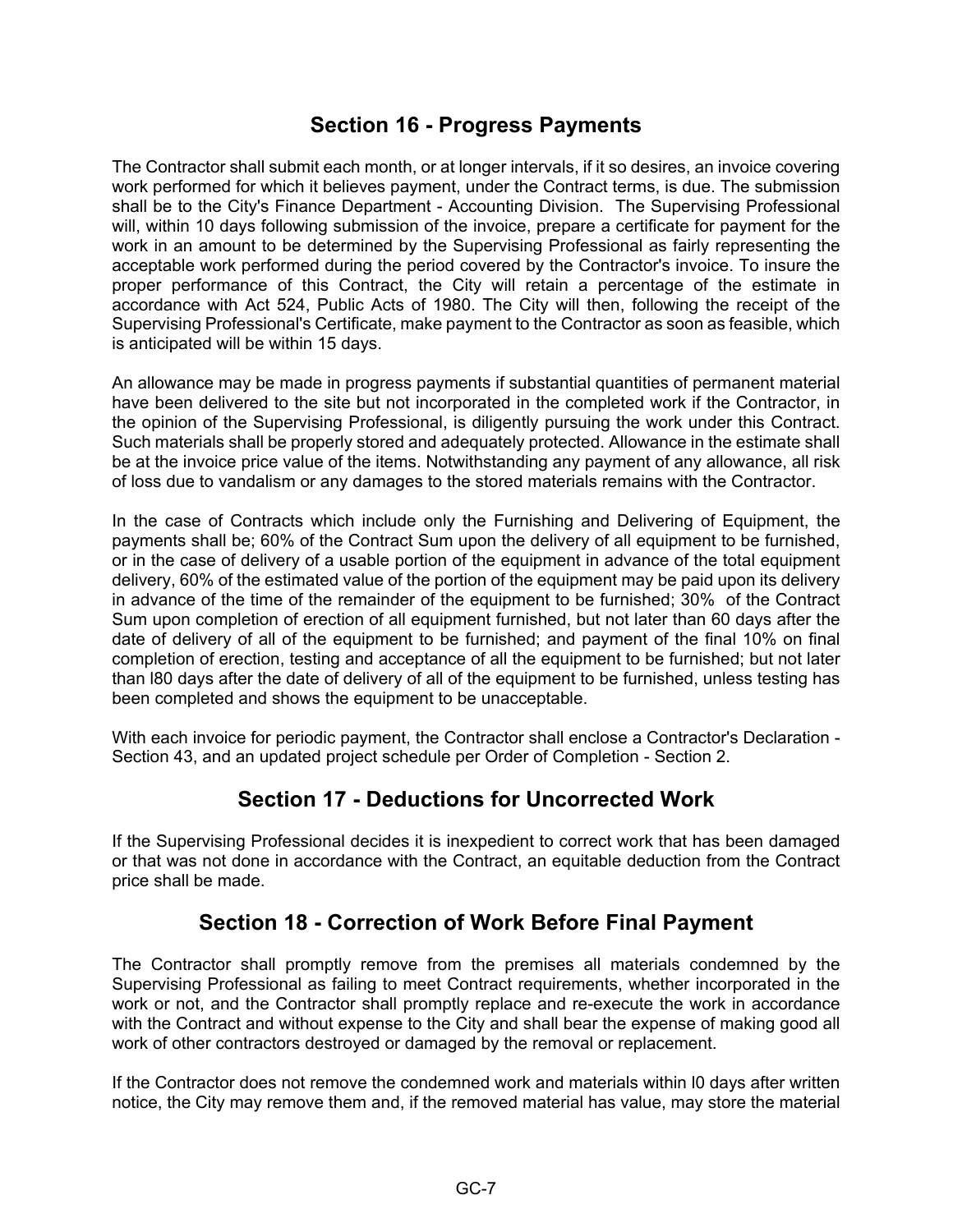at the expense of the Contractor. If the Contractor does not pay the expense of the removal within 10 days thereafter, the City may, upon 10 days written notice, sell the removed materials at auction or private sale and shall pay to the Contractor the net proceeds, after deducting all costs and expenses that should have been borne by the Contractor. If the removed material has no value, the Contractor must pay the City the expenses for disposal within 10 days of invoice for the disposal costs.

The inspection or lack of inspection of any material or work pertaining to this Contract shall not relieve the Contractor of its obligation to fulfill this Contract and defective work shall be made good. Unsuitable materials may be rejected by the Supervising Professional notwithstanding that the work and materials have been previously overlooked by the Supervising Professional and accepted or estimated for payment or paid for. If the work or any part shall be found defective at any time before the final acceptance of the whole work, the Contractor shall forthwith make good the defect in a manner satisfactory to the Supervising Professional. The judgment and the decision of the Supervising Professional as to whether the materials supplied and the work done under this Contract comply with the requirements of the Contract shall be conclusive and final.

## **Section 19 - Acceptance and Final Payment**

Upon receipt of written notice that the work is ready for final inspection and acceptance, the Supervising Professional will promptly make the inspection. When the Supervising Professional finds the work acceptable under the Contract and the Contract fully performed, the Supervising Professional will promptly sign and issue a final certificate stating that the work required by this Contract has been completed and is accepted by the City under the terms and conditions of the Contract. The entire balance found to be due the Contractor, including the retained percentage, shall be paid to the Contractor by the City within 30 days after the date of the final certificate.

Before issuance of final certificates, the Contractor shall file with the City:

- (1) The consent of the surety to payment of the final estimate;
- (2) The Contractor's Affidavit in the form required by Section 44.

In case the Affidavit or consent is not furnished, the City may retain out of any amount due the Contractor, sums sufficient to cover all lienable claims.

The making and acceptance of the final payment shall constitute a waiver of all claims by the City except those arising from:

- (1) unsettled liens;
- (2) faulty work appearing within 12 months after final payment;
- (3) hidden defects in meeting the requirements of the plans and specifications;
- (4) manufacturer's guarantees.

It shall also constitute a waiver of all claims by the Contractor, except those previously made and still unsettled.

## **Section 20 - Suspension of Work**

The City may at any time suspend the work, or any part by giving 5 days notice to the Contractor in writing. The work shall be resumed by the Contractor within 10 days after the date fixed in the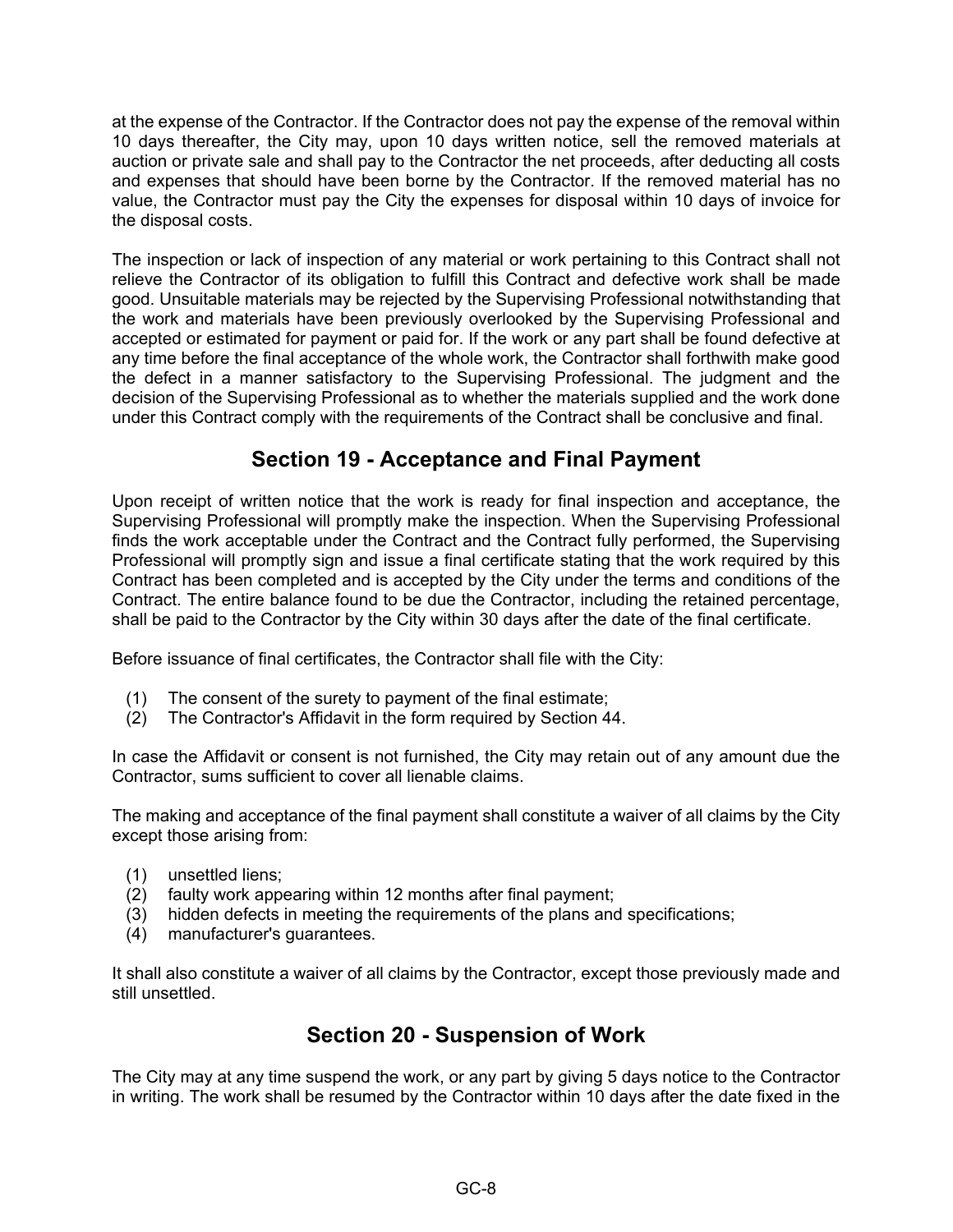written notice from the City to the Contractor to do so. The City shall reimburse the Contractor for expense incurred by the Contractor in connection with the work under this Contract as a result of the suspension.

If the work, or any part, shall be stopped by the notice in writing, and if the City does not give notice in writing to the Contractor to resume work at a date within 90 days of the date fixed in the written notice to suspend, then the Contractor may abandon that portion of the work suspended and will be entitled to the estimates and payments for all work done on the portions abandoned, if any, plus 10% of the value of the work abandoned, to compensate for loss of overhead, plant expense, and anticipated profit.

## **Section 21 - Delays and the City's Right to Terminate Contract**

If the Contractor refuses or fails to prosecute the work, or any separate part of it, with the diligence required to insure completion, ready for operation, within the allowable number of consecutive calendar days specified plus extensions, or fails to complete the work within the required time, the City may, by written notice to the Contractor, terminate its right to proceed with the work or any part of the work as to which there has been delay. After providing the notice the City may take over the work and prosecute it to completion, by contract or otherwise, and the Contractor and its sureties shall be liable to the City for any excess cost to the City. If the Contractor's right to proceed is terminated, the City may take possession of and utilize in completing the work, any materials, appliances and plant as may be on the site of the work and useful for completing the work. The right of the Contractor to proceed shall not be terminated or the Contractor charged with liquidated damages where an extension of time is granted under Extension of Time - Section 14.

If the Contractor is adjudged a bankrupt, or if it makes a general assignment for the benefit of creditors, or if a receiver is appointed on account of its insolvency, or if it persistently or repeatedly refuses or fails except in cases for which extension of time is provided, to supply enough properly skilled workers or proper materials, or if it fails to make prompt payments to subcontractors or for material or labor, or persistently disregards laws, ordinances or the instructions of the Supervising Professional, or otherwise is guilty of a substantial violation of any provision of the Contract, then the City, upon the certificate of the Supervising Professional that sufficient cause exists to justify such action, may, without prejudice to any other right or remedy and after giving the Contractor 3 days written notice, terminate this Contract. The City may then take possession of the premises and of all materials, tools and appliances thereon and without prejudice to any other remedy it may have, make good the deficiencies or finish the work by whatever method it may deem expedient, and deduct the cost from the payment due the Contractor. The Contractor shall not be entitled to receive any further payment until the work is finished. If the expense of finishing the work, including compensation for additional managerial and administrative services exceeds the unpaid balance of the Contract Sum, the Contractor and its surety are liable to the City for any excess cost incurred. The expense incurred by the City, and the damage incurred through the Contractor's default, shall be certified by the Supervising Professional.

## **Section 22 - Contractor's Right to Terminate Contract**

If the work should be stopped under an order of any court, or other public authority, for a period of 3 months, through no act or fault of the Contractor or of anyone employed by it, then the Contractor may, upon 7 days written notice to the City, terminate this Contract and recover from the City payment for all acceptable work executed plus reasonable profit.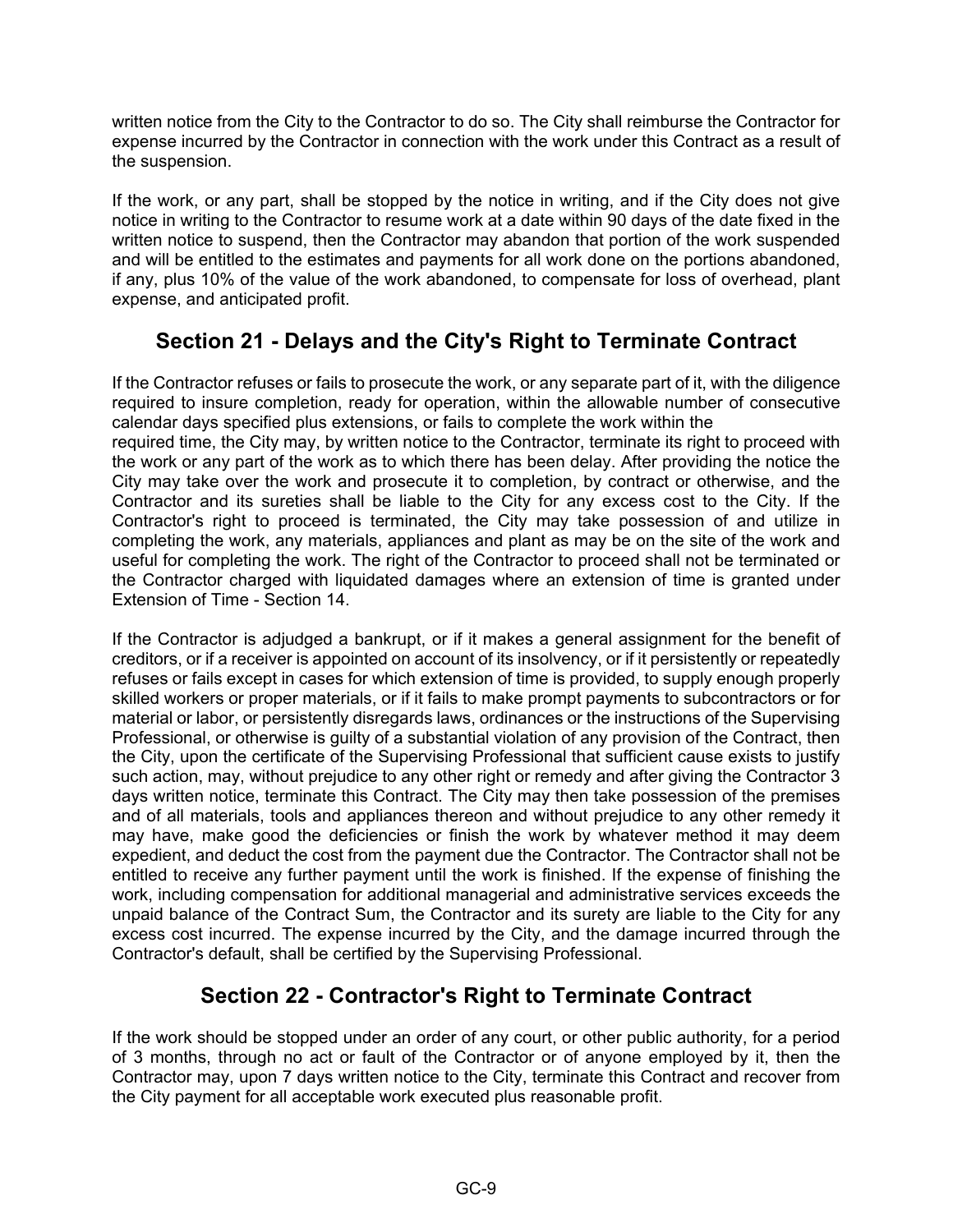## **Section 23 - City's Right To Do Work**

If the Contractor should neglect to prosecute the work properly or fail to perform any provision of this Contract, the City, 3 days after giving written notice to the Contractor and its surety may, without prejudice to any other remedy the City may have, make good the deficiencies and may deduct the cost from the payment due to the Contractor.

## **Section 24 - Removal of Equipment and Supplies**

In case of termination of this Contract before completion, from any or no cause, the Contractor, if notified to do so by the City, shall promptly remove any part or all of its equipment and supplies from the property of the City, failing which the City shall have the right to remove the equipment and supplies at the expense of the Contractor.

The removed equipment and supplies may be stored by the City and, if all costs of removal and storage are not paid by the Contractor within 10 days of invoicing, the City upon 10 days written notice may sell the equipment and supplies at auction or private sale, and shall pay the Contractor the net proceeds after deducting all costs and expenses that should have been borne by the Contractor and after deducting all amounts claimed due by any lien holder of the equipment or supplies.

## **Section 25 - Responsibility for Work and Warranties**

The Contractor assumes full responsibility for any and all materials and equipment used in the construction of the work and may not make claims against the City for damages to materials and equipment from any cause except negligence or willful act of the City. Until its final acceptance, the Contractor shall be responsible for damage to or destruction of the project (except for any part covered by Partial Completion and Acceptance - Section 26). The Contractor shall make good all work damaged or destroyed before acceptance. All risk of loss remains with the Contractor until final acceptance of the work (Section 19) or partial acceptance (Section 26). The Contractor is advised to investigate obtaining its own builders risk insurance.

The Contractor shall guarantee the quality of the work for a period of one year. The Contractor shall also unconditionally guarantee the quality of all equipment and materials that are furnished and installed under the contract for a period of one year. At the end of one year after the Contractor's receipt of final payment, the complete work, including equipment and materials furnished and installed under the contract, shall be inspected by the Contractor and the Supervising Professional. Any defects shall be corrected by the Contractor at its expense as soon as practicable but in all cases within 60 days. Any defects that are identified prior to the end of one year shall also be inspected by the Contractor and the Supervising Professional and shall be corrected by the Contractor at its expense as soon as practicable but in all cases within 60 days. The Contractor shall assign all manufacturer or material supplier warranties to the City prior to final payment. The assignment shall not relieve the Contractor of its obligations under this paragraph to correct defects.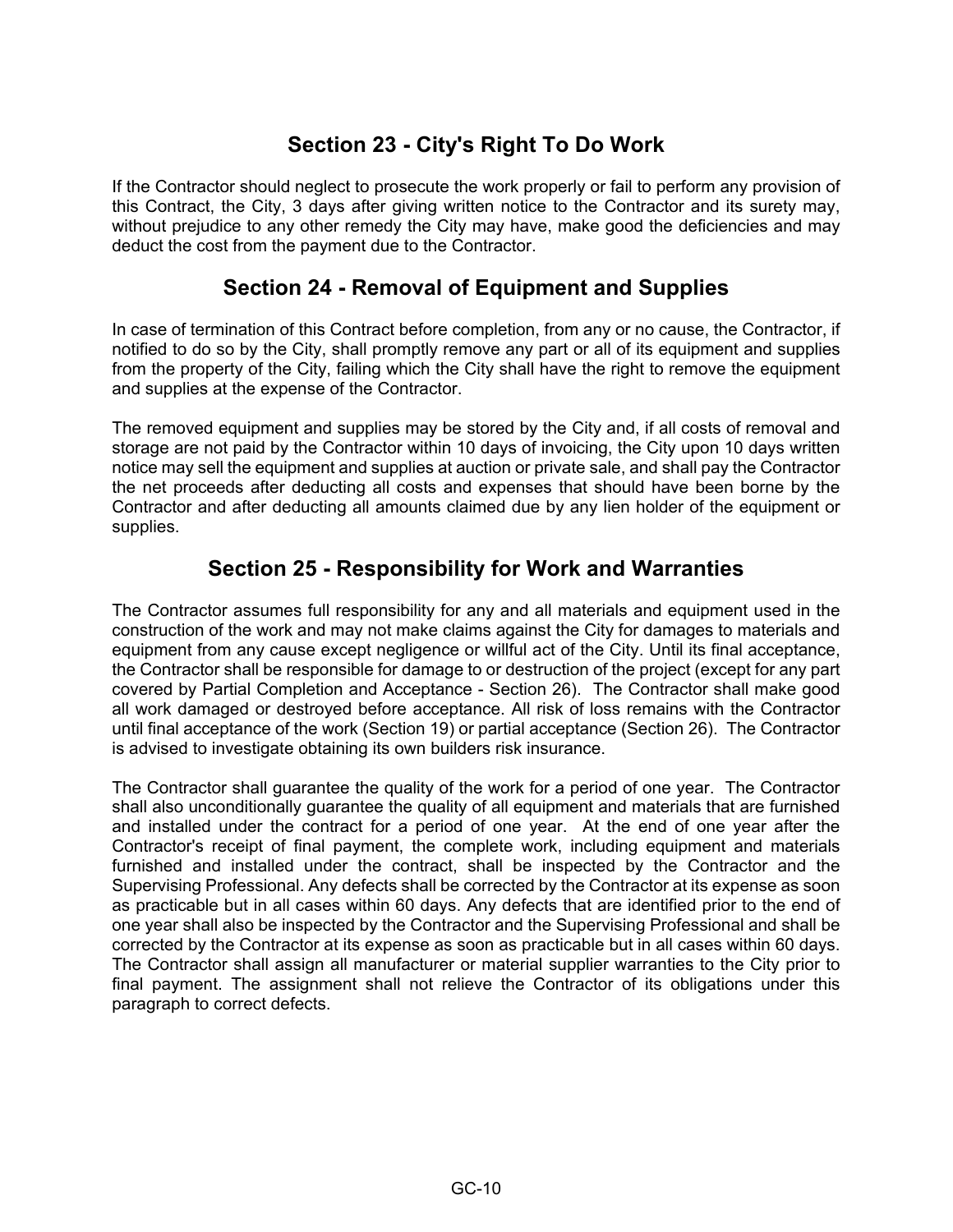## **Section 26 - Partial Completion and Acceptance**

If at any time prior to the issuance of the final certificate referred to in Acceptance and Final Payment - Section 19, any portion of the permanent construction has been satisfactorily completed, and if the Supervising Professional determines that portion of the permanent construction is not required for the operations of the Contractor but is needed by the City, the Supervising Professional shall issue to the Contractor a certificate of partial completion, and immediately the City may take over and use the portion of the permanent construction described in the certificate, and exclude the Contractor from that portion.

The issuance of a certificate of partial completion shall not constitute an extension of the Contractor's time to complete the portion of the permanent construction to which it relates if the Contractor has failed to complete it in accordance with the terms of this Contract. The issuance of the certificate shall not release the Contractor or its sureties from any obligations under this Contract including bonds.

If prior use increases the cost of, or delays the work, the Contractor shall be entitled to extra compensation, or extension of time, or both, as the Supervising Professional may determine.

## **Section 27 - Payments Withheld Prior to Final Acceptance of Work**

The City may withhold or, on account of subsequently discovered evidence, nullify the whole or part of any certificate to the extent reasonably appropriate to protect the City from loss on account of:

- (1) Defective work not remedied;
- (2) Claims filed or reasonable evidence indicating probable filing of claims by other parties against the Contractor;
- (3) Failure of the Contractor to make payments properly to subcontractors or for material or labor;
- (4) Damage to another Contractor.

When the above grounds are removed or the Contractor provides a Surety Bond satisfactory to the City which will protect the City in the amount withheld, payment shall be made for amounts withheld under this section.

## **Section 28 - Contractor's Insurance**

(1) The Contractor shall procure and maintain during the life of this Contract, including the guarantee period and during any warranty work, such insurance policies, including those set forth below, as will protect itself and the City from all claims for bodily injuries, death or property damage that may arise under this Contract; whether the act(s) or omission(s) giving rise to the claim were made by the Contractor, any subcontractor, or anyone employed by them directly or indirectly. Prior to commencement of any work under this contract, Contractor shall provide to the City documentation satisfactory to the City, through City-approved means (currently myCOI), demonstrating it has obtained the required policies and endorsements. The certificates of insurance endorsements and/or copies of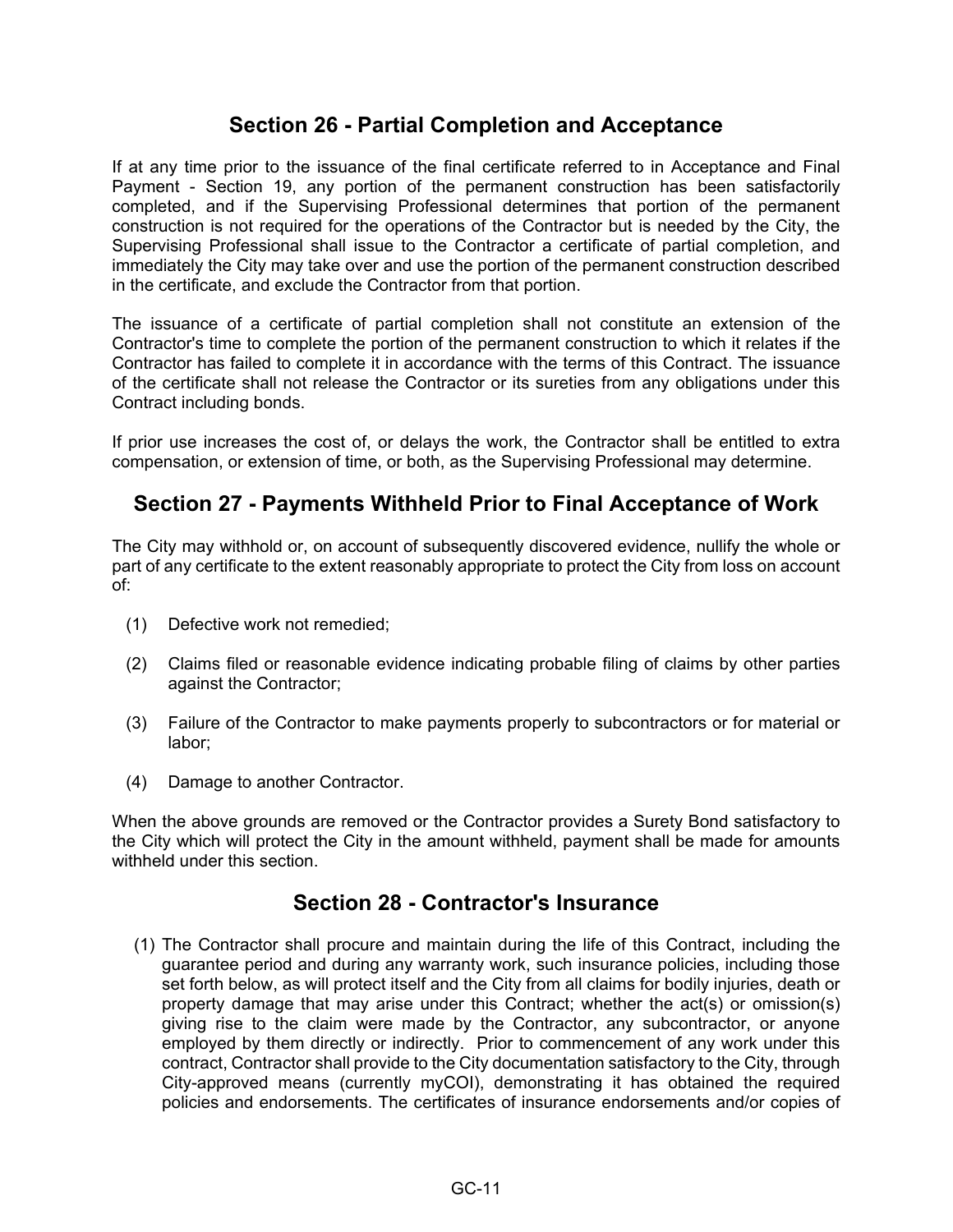policy language shall document that the Contractor satisfies the following minimum requirements. Contractor shall add registration@mycoitracking.com to its safe sender's list so that it will receive necessary communication from myCOI. When requested, Contractor shall provide the same documentation for its subcontractor(s) (if any).

Required insurance policies include:

(a) Worker's Compensation Insurance in accordance with all applicable state and federal statutes. Further, Employers Liability Coverage shall be obtained in the following minimum amounts:

 Bodily Injury by Accident - \$500,000 each accident Bodily Injury by Disease - \$500,000 each employee Bodily Injury by Disease - \$500,000 each policy limit

(b) Commercial General Liability Insurance equivalent to, as a minimum, Insurance Services Office form CG 00 01 04 13 or current equivalent. The City of Ann Arbor shall be named as an additional insured. There shall be no added exclusions or limiting endorsements specifically for the following coverages: Products and Completed Operations, Explosion, Collapse and Underground coverage or Pollution. Further there shall be no added exclusions or limiting endorsements that diminish the City's protections as an additional insured under the policy. The following minimum limits of liability are required:

| \$1,000,000 | Each occurrence as respect Bodily Injury Liability or Property     |
|-------------|--------------------------------------------------------------------|
|             | Damage Liability, or both combined.                                |
| \$2,000,000 | Per Project General Aggregate                                      |
| \$1,000,000 | Personal and Advertising Injury                                    |
| \$2,000,000 | Products and Completed Operations Aggregate, which,                |
|             | notwithstanding anything to the contrary herein, shall be          |
|             | maintained for three years from the date the project is completed. |

- (c) Motor Vehicle Liability Insurance, including Michigan No-Fault Coverages, equivalent to, as a minimum, Insurance Services Office form CA 00 01 10 13 or current equivalent. Coverage shall include all owned vehicles, all non-owned vehicles and all hired vehicles. The City of Ann Arbor shall be named as an additional insured. There shall be no added exclusions or limiting endorsements that diminish the City's protections as an additional insured under the policy. Further, the limits of liability shall be \$1,000,000 for each occurrence as respects Bodily Injury Liability or Property Damage Liability, or both combined.
- (d) Umbrella/Excess Liability Insurance shall be provided to apply excess of the Commercial General Liability, Employers Liability and the Motor Vehicle coverage enumerated above, for each occurrence and for aggregate in the amount of \$1,000,000.
- (2) Insurance required under subsection (1)(b) and (1)(c) above shall be considered primary as respects any other valid or collectible insurance that the City may possess, including any self-insured retentions the City may have; and any other insurance the City does possess shall be considered excess insurance only and shall not be required to contribute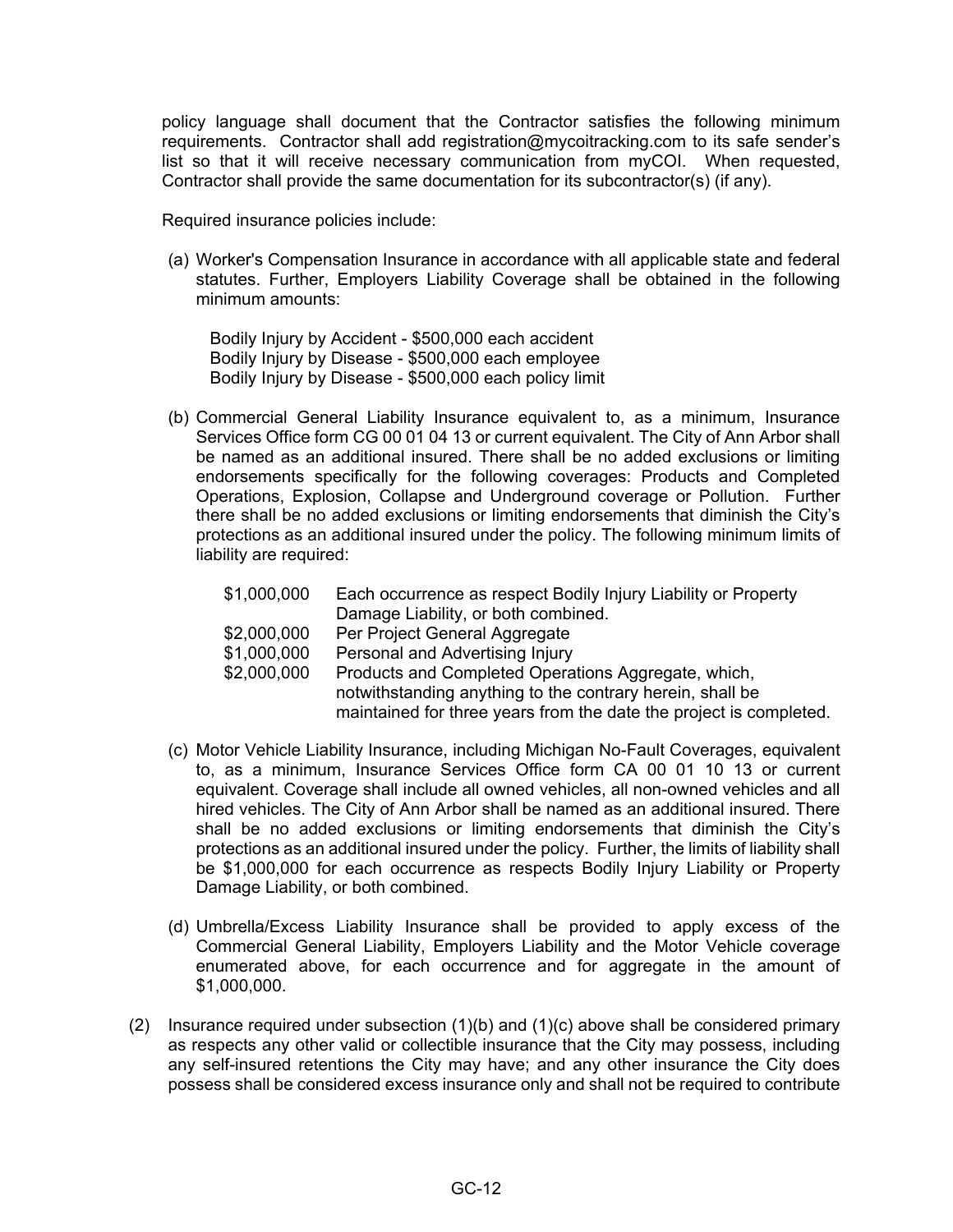with this insurance. Further, the Contractor agrees to waive any right of recovery by its insurer against the City for any insurance listed herein.

- (3) Insurance companies and policy forms are subject to approval of the City Attorney, which<br>approval shall not be unreasonably withheld. Documentation must provide and approval shall not be unreasonably withheld. demonstrate an unconditional and un-qualified 30-day written notice of cancellation in favor of the City of Ann Arbor. Further, the documentation must explicitly state the following: (a) the policy number(s); name of insurance company(s); name and address of the agent(s) or authorized representative(s); name(s), email address(es), and address of insured; project name; policy expiration date; and specific coverage amounts; (b) any deductibles or self-insured retentions which may be approved by the City, in its sole discretion; (c) that the policy conforms to the requirements specified Contractor shall furnish the City with satisfactory certificates of insurance and endorsements prior to commencement of any work. Upon request, the Contractor shall provide within 30 days a copy of the policy(ies) and all required endorsements to the City. If any of the above coverages expire by their terms during the term of this Contract, the Contractor shall deliver proof of renewal and/or new policies and endorsements to the Administering Service Area/Unit at least ten days prior to the expiration date.
	- (4) Any Insurance provider of Contractor shall be authorized to do business in the State of Michigan and shall carry and maintain a minimum rating assigned by A.M. Best & Company's Key Rating Guide of "A-" Overall and a minimum Financial Size Category of "V". Insurance policies and certificates issued by non-authorized insurance companies are not acceptable unless approved in writing by the City.
	- (5) City reserves the right to require additional coverage and/or coverage amounts as may be included from time to time in the Detailed Specifications for the Project.
- (6) The provisions of General Condition 28 shall survive the expiration or earlier termination of this contract for any reason.

## **Section 29 - Surety Bonds**

Bonds will be required from the successful bidder as follows:

- (1) A Performance Bond to the City of Ann Arbor for the amount of the bid(s) accepted;
- (2) A Labor and Material Bond to the City of Ann Arbor for the amount of the bid(s) accepted.

Bonds shall be executed on forms supplied by the City in a manner and by a Surety Company authorized to transact business in Michigan and satisfactory to the City Attorney.

## **Section 30 - Damage Claims**

The Contractor shall be held responsible for all damages to property of the City or others, caused by or resulting from the negligence of the Contractor, its employees, or agents during the progress of or connected with the prosecution of the work, whether within the limits of the work or elsewhere. The Contractor must restore all property injured including sidewalks, curbing, sodding, pipes, conduit, sewers or other public or private property to not less than its original condition with new work.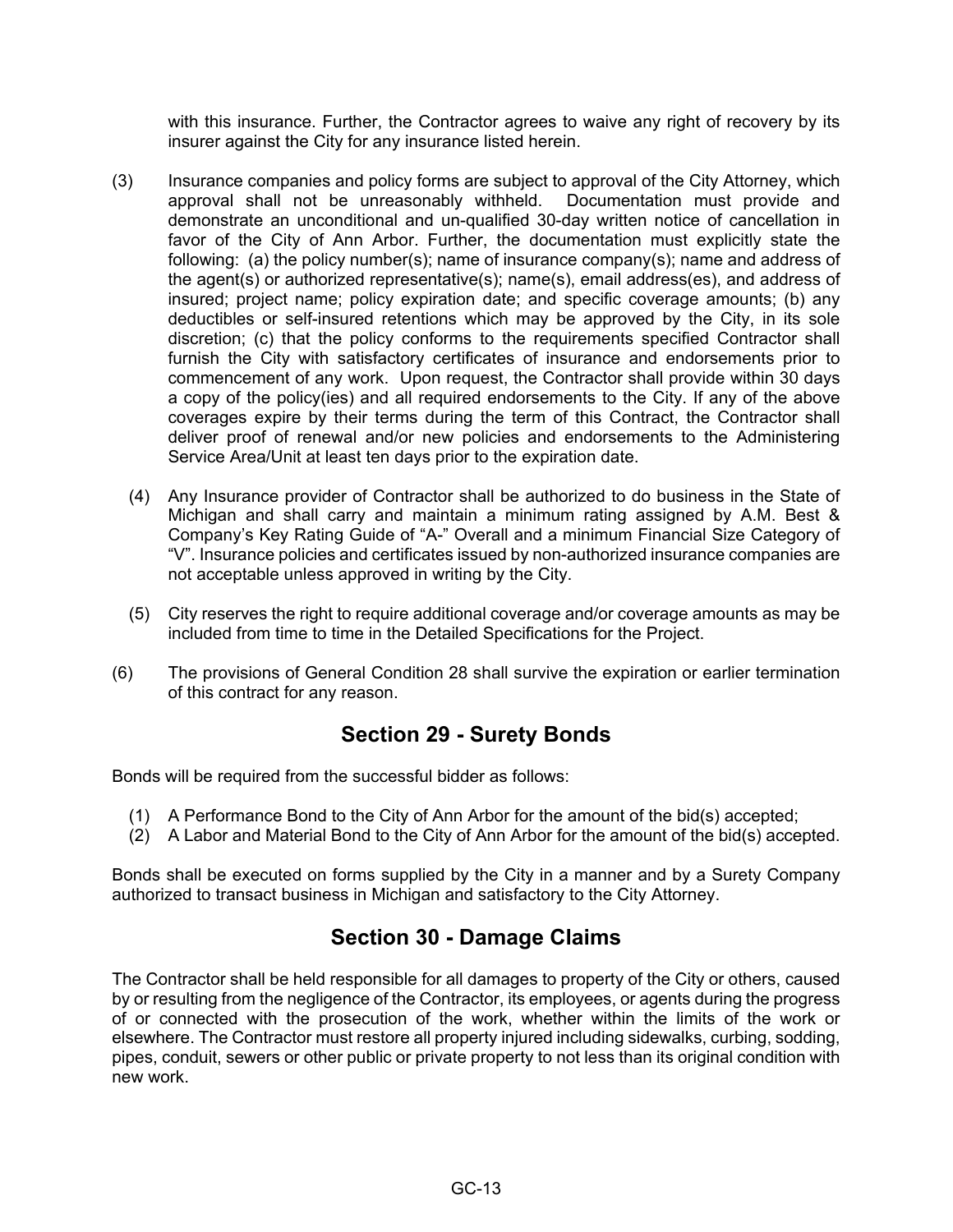## **Section 31 - Refusal to Obey Instructions**

If the Contractor refuses to obey the instructions of the Supervising Professional, the Supervising Professional shall withdraw inspection from the work, and no payments will be made for work performed thereafter nor may work be performed thereafter until the Supervising Professional shall have again authorized the work to proceed.

## **Section 32 - Assignment**

 Neither party to the Contract shall assign the Contract without the written consent of the other. The Contractor may assign any monies due to it to a third party acceptable to the City.

## **Section 33 - Rights of Various Interests**

Whenever work being done by the City's forces or by other contractors is contiguous to work covered by this Contract, the respective rights of the various interests involved shall be established by the Supervising Professional, to secure the completion of the various portions of the work in general harmony.

The Contractor is responsible to coordinate all aspects of the work, including coordination of, and with, utility companies and other contractors whose work impacts this project.

## **Section 34 - Subcontracts**

The Contractor shall not award any work to any subcontractor without prior written approval of the City. The approval will not be given until the Contractor submits to the City a written statement concerning the proposed award to the subcontractor. The statement shall contain all information the City may require.

The Contractor shall be as fully responsible to the City for the acts and omissions of its subcontractors, and of persons either directly or indirectly employed by them, as it is for the acts and omissions of persons directly employed by it.

The Contractor shall cause appropriate provisions to be inserted in all subcontracts relative to the work to bind subcontractors to the Contractor by the terms of the General Conditions and all other contract documents applicable to the work of the subcontractors and to give the Contractor the same power to terminate any subcontract that the City may exercise over the Contractor under any provision of the contract documents.

Nothing contained in the contract documents shall create any contractual relation between any subcontractor and the City.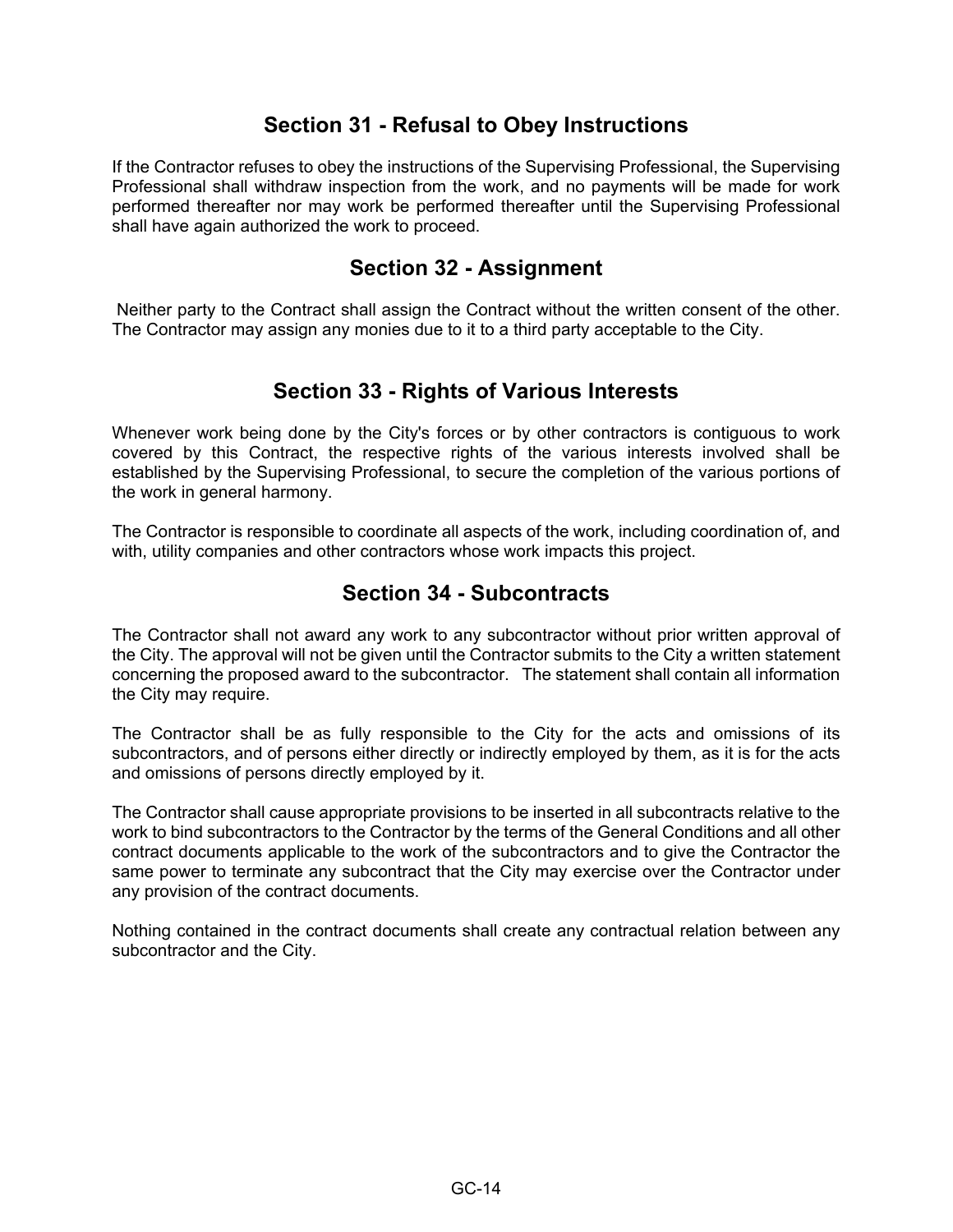## **Section 35 - Supervising Professional's Status**

The Supervising Professional has the right to inspect any or all work. The Supervising Professional has authority to stop the work whenever stoppage may be appropriate to insure the proper execution of the Contract. The Supervising Professional has the authority to reject all work and materials which do not conform to the Contract and to decide questions which arise in the execution of the work.

The Supervising Professional shall make all measurements and determinations of quantities. Those measurements and determinations are final and conclusive between the parties.

## **Section 36 - Supervising Professional's Decisions**

The Supervising Professional shall, within a reasonable time after their presentation to the Supervising Professional, make decisions in writing on all claims of the City or the Contractor and on all other matters relating to the execution and progress of the work or the interpretation of the contract documents.

## **Section 37 - Storing Materials and Supplies**

Materials and supplies may be stored at the site of the work at locations agreeable to the City unless specific exception is listed elsewhere in these documents. Ample way for foot traffic and drainage must be provided, and gutters must, at all times, be kept free from obstruction. Traffic on streets shall be interfered with as little as possible. The Contractor may not enter or occupy with agents, employees, tools, or material any private property without first obtaining written permission from its owner. A copy of the permission shall be furnished to the Supervising Professional.

## **Section 38 - Lands for Work**

The Contractor shall provide, at its own expense and without liability to the City, any additional land and access that may be required for temporary construction facilities or for storage of materials.

## **Section 39 - Cleaning Up**

The Contractor shall, as directed by the Supervising Professional, remove at its own expense from the City's property and from all public and private property all temporary structures, rubbish and waste materials resulting from its operations unless otherwise specifically approved, in writing, by the Supervising Professional.

## **Section 40 - Salvage**

The Supervising Professional may designate for salvage any materials from existing structures or underground services. Materials so designated remain City property and shall be transported or stored at a location as the Supervising Professional may direct.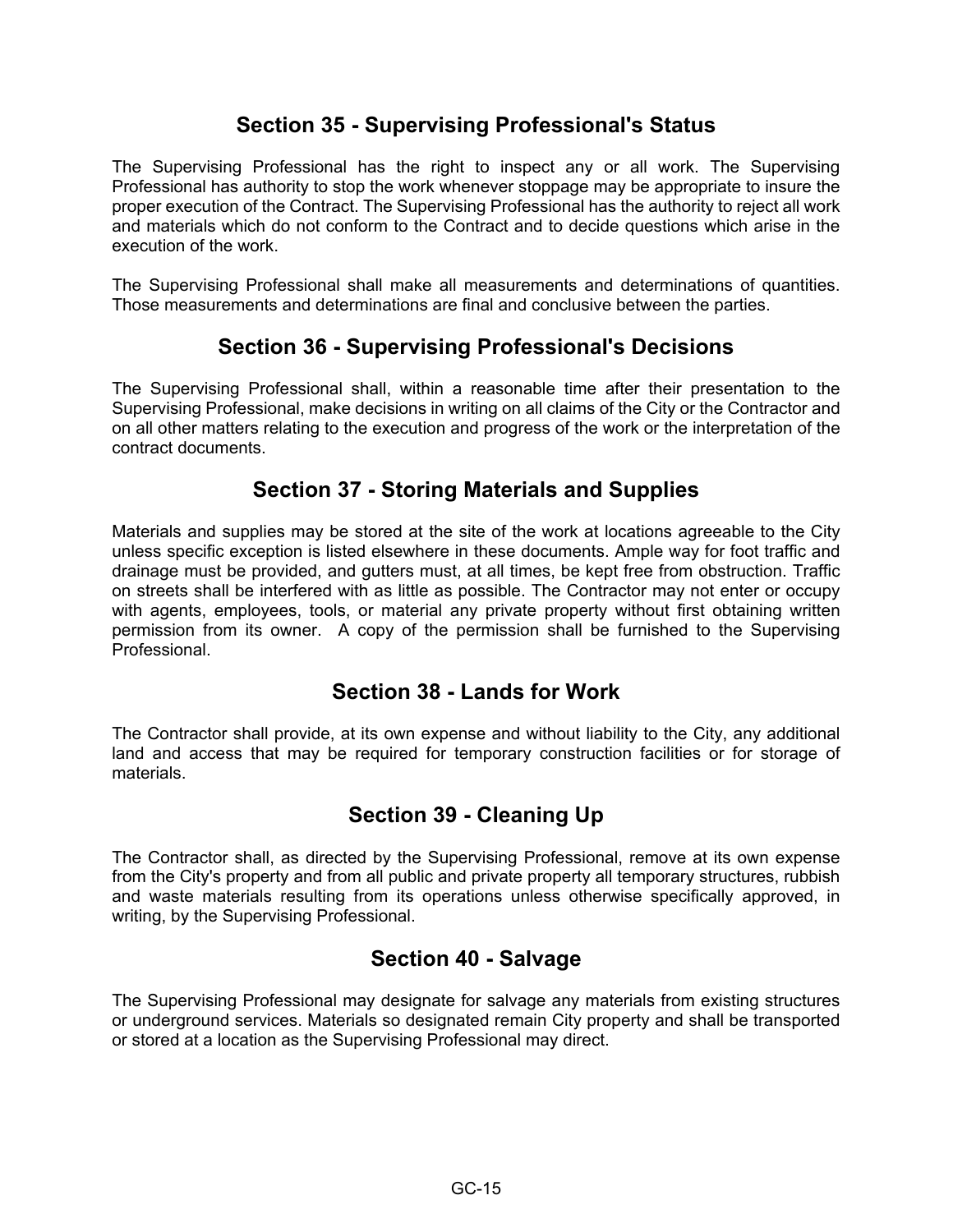## **Section 41 - Night, Saturday or Sunday Work**

No night or Sunday work (without prior written City approval) will be permitted except in the case of an emergency and then only to the extent absolutely necessary. The City may allow night work which, in the opinion of the Supervising Professional, can be satisfactorily performed at night. Night work is any work between 8:00 p.m. and 7:00 a.m. No Saturday work will be permitted unless the Contractor gives the Supervising Professional at least 48 hours but not more than 5 days notice of the Contractor's intention to work the upcoming Saturday.

## **Section 42 - Sales Taxes**

Under State law the City is exempt from the assessment of State Sales Tax on its direct purchases. Contractors who acquire materials, equipment, supplies, etc. for incorporation in City projects are not likewise exempt. State Law shall prevail. The Bidder shall familiarize itself with the State Law and prepare its Bid accordingly. No extra payment will be allowed under this Contract for failure of the Contractor to make proper allowance in this bid for taxes it must pay.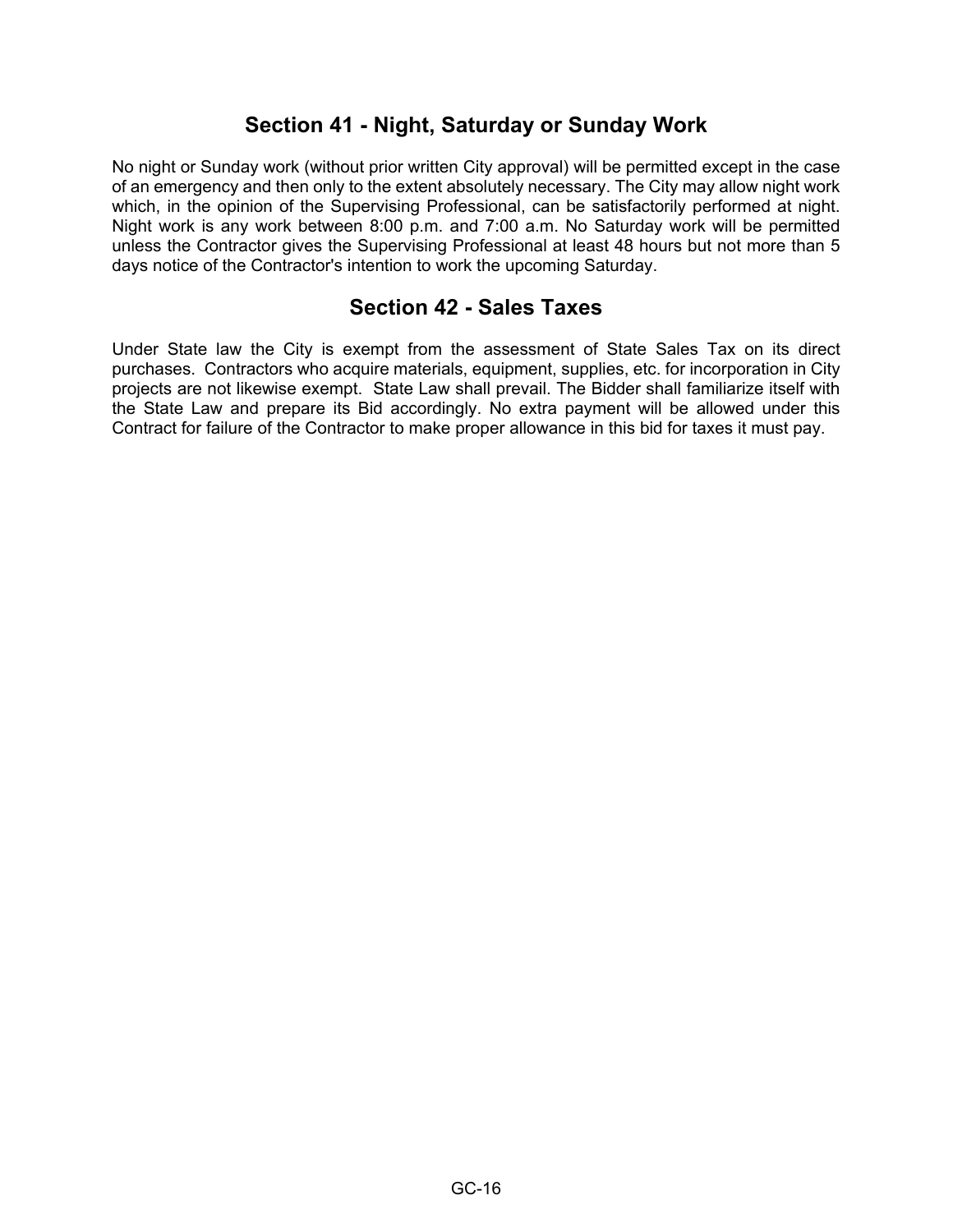## **Section 43**

## **CONTRACTOR'S DECLARATION**

I hereby declare that I have not, during the period \_\_\_\_\_\_\_\_\_\_\_\_\_, 20\_\_, to \_\_\_\_\_\_\_\_\_\_\_, 20 , performed any work, furnished any materials, sustained any loss, damage or delay, or otherwise done anything in addition to the regular items (or executed change orders) set forth in the Contract titled \_\_\_\_\_\_\_\_\_\_\_\_\_\_\_\_\_\_\_\_\_\_\_\_\_, for which I shall ask, demand, sue for, or claim compensation or extension of time from the City, except as I hereby make claim for additional compensation or extension of time as set forth on the attached itemized statement. I further declare that I have paid all payroll obligations related to this Contract that have become due during the above period and that all invoices related to this Contract received more than 30 days prior to this declaration have been paid in full except as listed below.

There is/is not (Contractor please circle one and strike one as appropriate) an itemized statement attached regarding a request for additional compensation or extension of time.

 $\overline{a}$ Contractor Date

By

(Signature)

Its

(Title of Office)

Past due invoices, if any, are listed below.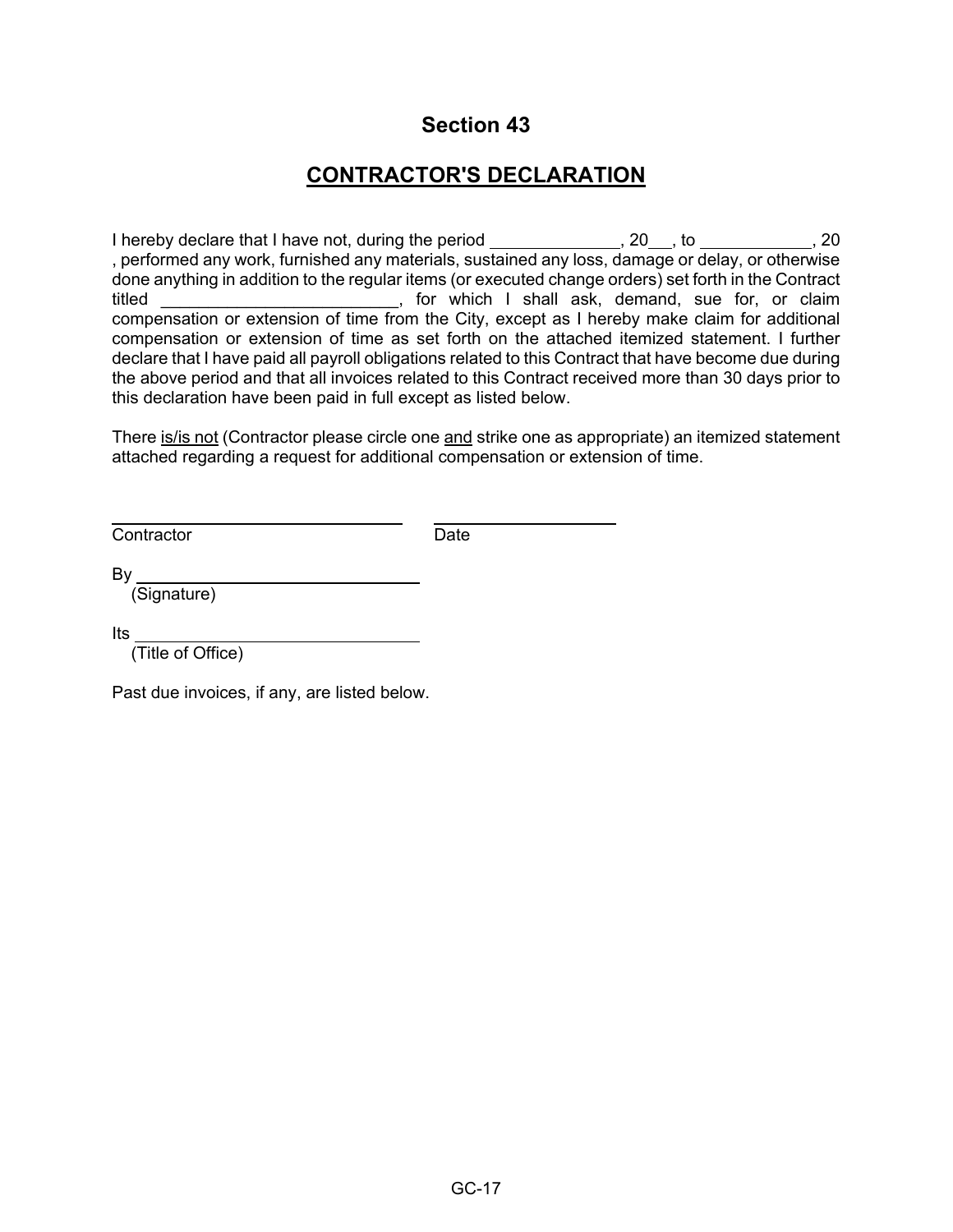## **Section 44**

## **CONTRACTOR'S AFFIDAVIT**

The undersigned Contractor,  $\qquad \qquad$ , represents that on 20 in the average contract by the City of Ann Arbor, Michigan to under the terms and conditions of a Contract titled \_\_\_\_\_\_\_\_\_\_\_\_\_\_\_\_\_\_\_\_\_\_\_\_\_\_\_. The Contractor represents that all work has now been accomplished and the Contract is complete.

The Contractor warrants and certifies that all of its indebtedness arising by reason of the Contract has been fully paid or satisfactorily secured; and that all claims from subcontractors and others for labor and material used in accomplishing the project, as well as all other claims arising from the performance of the Contract, have been fully paid or satisfactorily settled. The Contractor agrees that, if any claim should hereafter arise, it shall assume responsibility for it immediately upon request to do so by the City of Ann Arbor.

The Contractor, for valuable consideration received, does further waive, release and relinquish any and all claims or right of lien which the Contractor now has or may acquire upon the subject premises for labor and material used in the project owned by the City of Ann Arbor.

This affidavit is freely and voluntarily given with full knowledge of the facts.

| Contractor                                                                        | Date                     |
|-----------------------------------------------------------------------------------|--------------------------|
| By<br>(Signature)                                                                 |                          |
| lts<br>(Title of Office)                                                          |                          |
| Subscribed and sworn to before me, on this <u>equilibrative day</u> of elections. | . 20<br>County, Michigan |
| <b>Notary Public</b><br>County, MI<br>My commission expires on:                   |                          |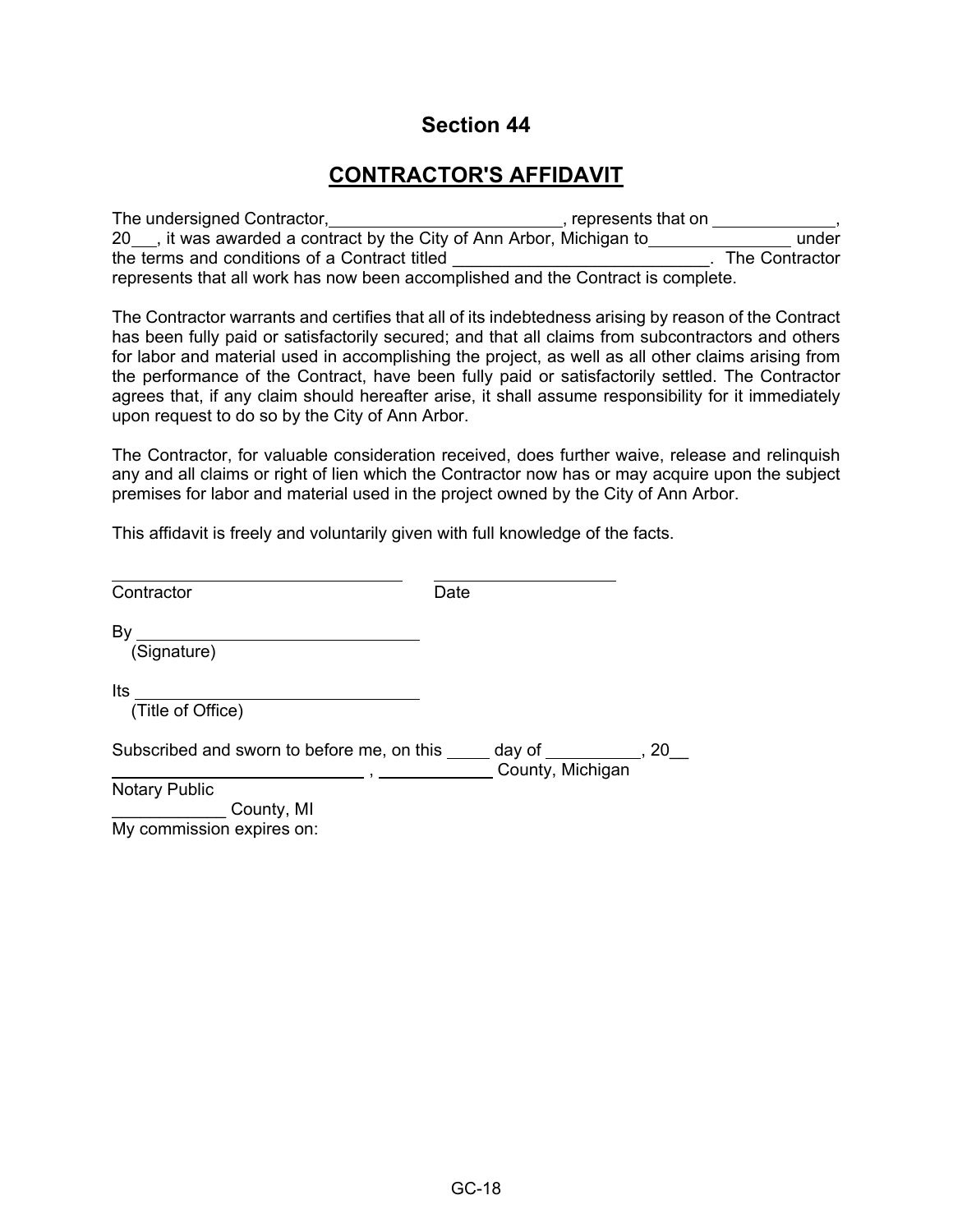#### **STANDARD SPECIFICATIONS**

All work under this contract shall be performed in accordance with the NSA Summary of Work description Section 011000 in effect at the date of availability of the contract documents stipulated in the Bid. All work under this Contract which is not included in these Standard Specifications, or which is performed using modifications to these Standard Specifications, shall be performed in accordance with the Detailed Specifications included in these contract documents.

Standard Specifications are available online:

http://www.a2gov.org/departments/engineering/Pages/Engineering-and-Contractor-Resources.aspx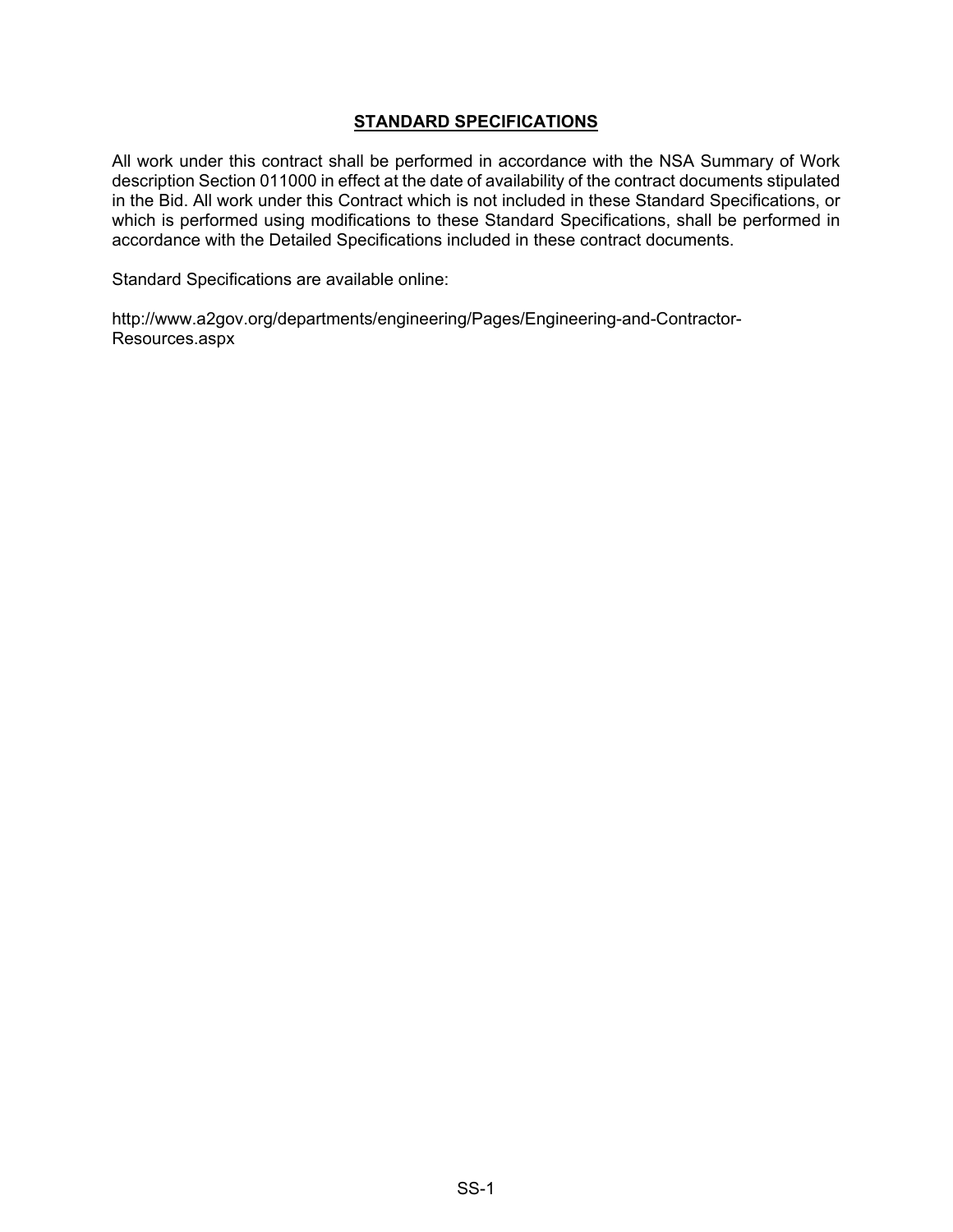## **DETAILED SPECIFICATIONS**

NSA documents (Project Manual & Drawings) as an attachment.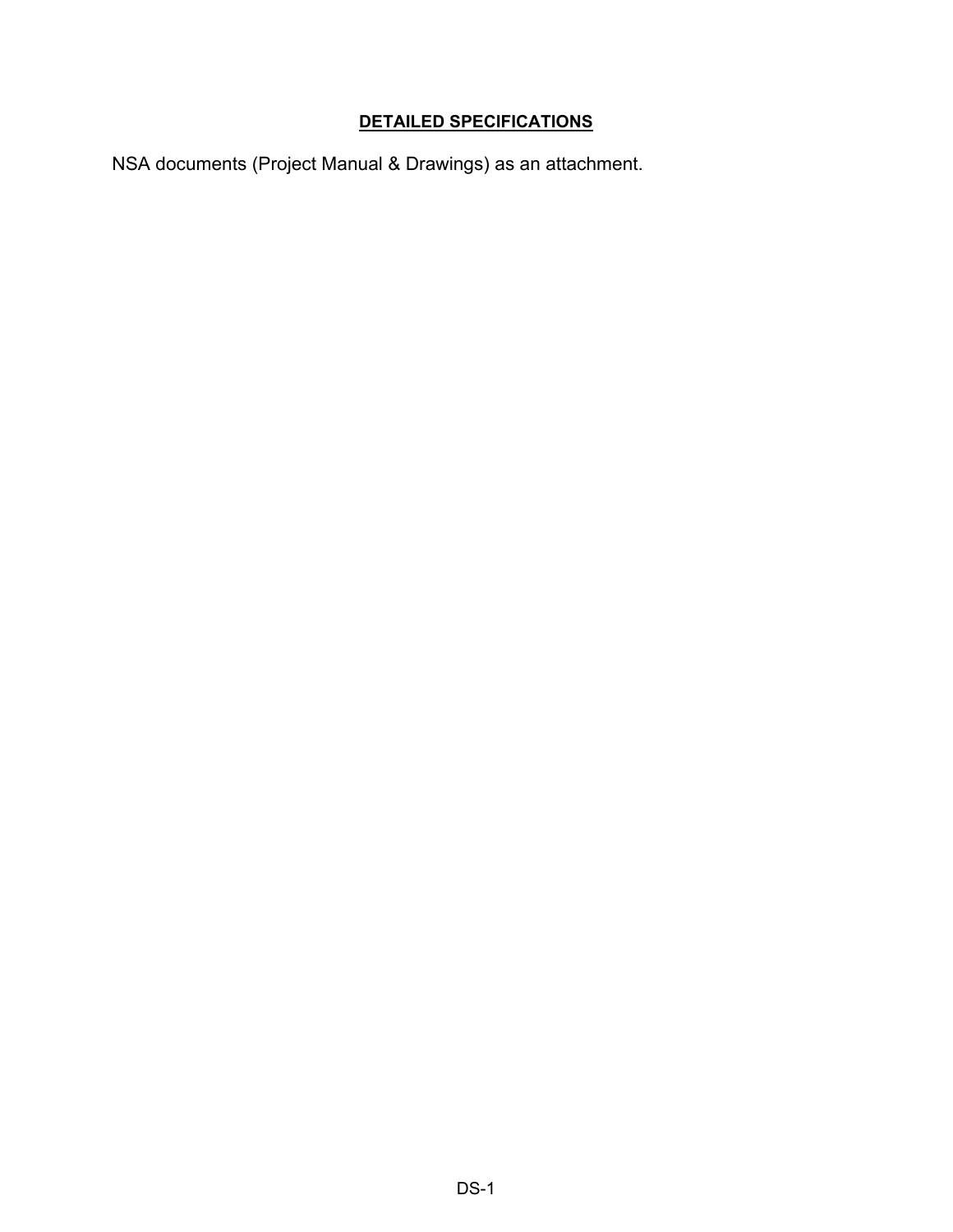## **APPENDIX**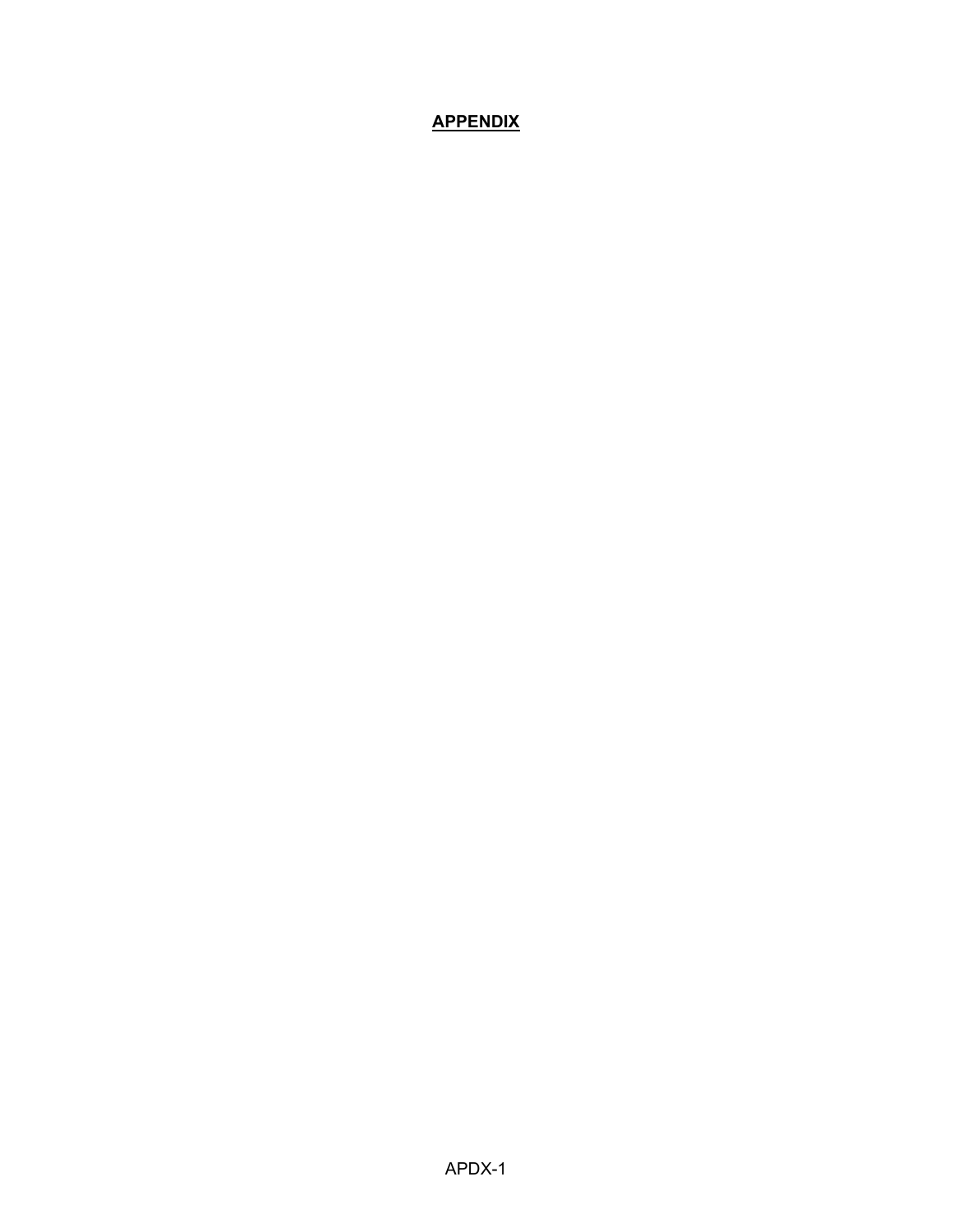#### **ATTACHMENT B GENERAL DECLARATIONS**

City of Ann Arbor Guy C. Larcom Municipal Building Ann Arbor, Michigan 48107

Ladies and Gentlemen:

The undersigned, as Bidder, declares that this Bid is made in good faith, without fraud or collusion with any person or persons bidding on the same Contract; that this Bidder has carefully read and examined the bid documents, including City Nondiscrimination requirements and Declaration of Compliance Form, Living Wage requirements and Declaration of Compliance Form, Prevailing Wage requirements and Declaration of Compliance Form, Vendor Conflict of Interest Form, Notice of Pre-Bid Conference, General Information, Bid, Bid Forms, Contract, Bond Forms, General Conditions, Standard Specifications, Detailed Specifications, all Addenda, and the Plans (if applicable) and understands them. The Bidder declares that it conducted a full investigation at the site and of the work proposed and is fully informed as to the nature of the work and the conditions relating to the work's performance. The Bidder also declares that it has extensive experience in successfully completing projects similar to this one.

The Bidder acknowledges that it has not received or relied upon any representations or warrants of any nature whatsoever from the City of Ann Arbor, its agents or employees, and that this Bid is based solely upon the Bidder's own independent business judgment.

The undersigned proposes to perform all work shown on the plans or described in the bid documents, including any addenda issued, and to furnish all necessary machinery, tools, apparatus, and other means of construction to do all the work, furnish all the materials, and complete the work in strict accordance with all terms of the Contract of which this Bid is one part.

In accordance with these bid documents, and Addenda numbered, the undersigned, as Bidder, proposes to perform at the sites in and/or around Ann Arbor, Michigan, all the work included herein for the amounts set forth in the Bid Forms.

The Bidder declares that it has become fully familiar with the liquidated damage clauses for completion times and for compliance with City Code Chapter 112, understands and agrees that the liquidated damages are for the non-quantifiable aspects of non-compliance and do not cover actual damages that may be shown and agrees that if awarded the Contract, all liquidated damage clauses form part of the Contract.

The Bidder declares that it has become fully familiar with the provisions of Chapter 14, Section 1:320 (Prevailing wages) and Chapter 23 (Living Wage) of the Code of the City of Ann Arbor and that it understands and agrees to comply, to the extent applicable to employees providing services to the City under this Contract, with the wage and reporting requirements stated in the City Code provisions cited. Bidder certifies that the statements contained in the City Prevailing Wage and Living Wage Declaration of Compliance Forms are true and correct. Bidder further agrees that the cited provisions of Chapter 14 and Chapter 23 form a part of this Contract.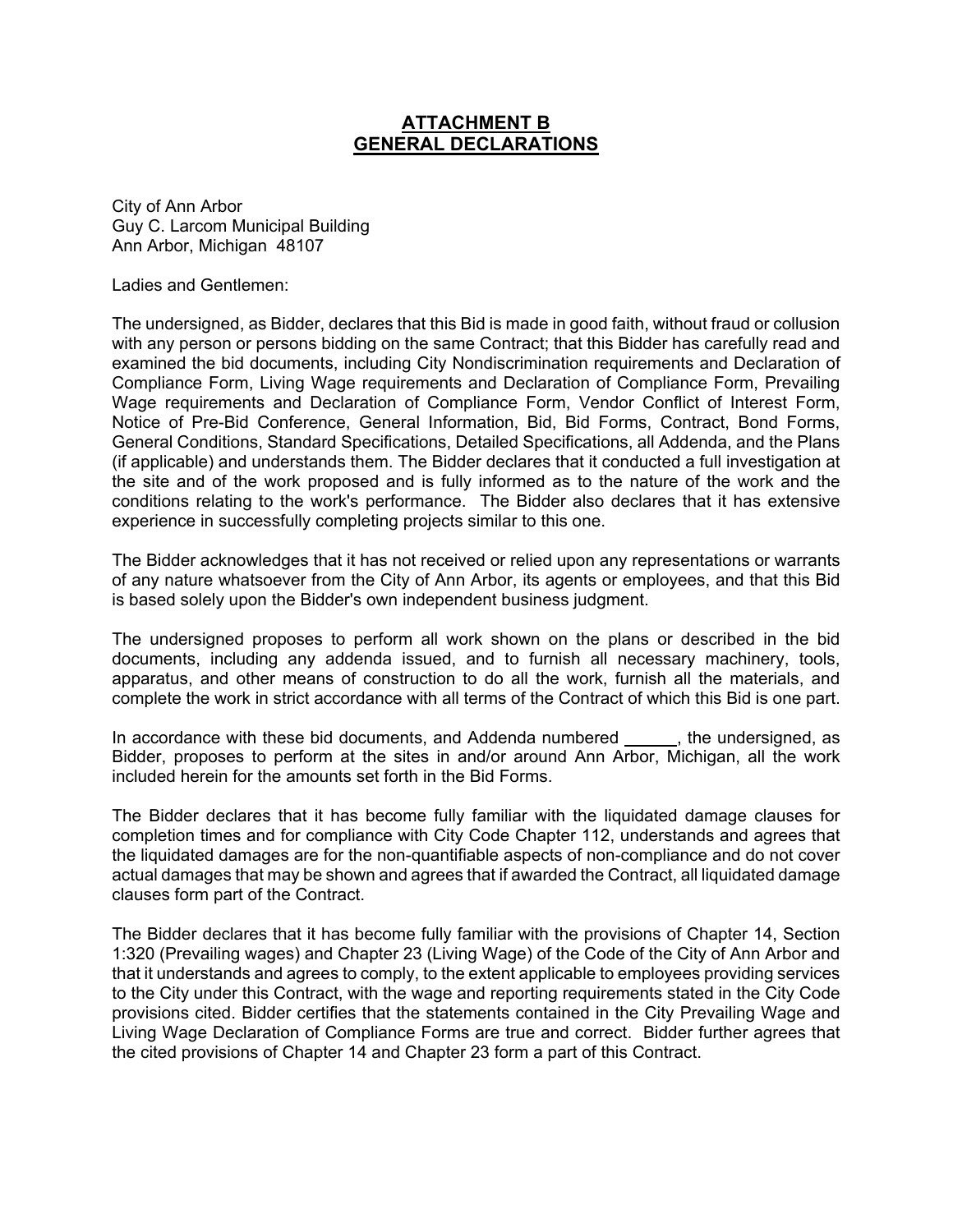The Bidder declares that it has become familiar with the City Conflict of Interest Disclosure Form and certifies that the statement contained therein is true and correct.

The Bidder encloses a certified check or Bid Bond in the amount of 5% of the total of the Bid Price. The Bidder agrees both to contract for the work and to furnish the necessary Bonds and insurance documentation within 10 days after being notified of the acceptance of the Bid.

If this Bid is accepted by the City and the Bidder fails to contract and furnish the required Bonds and insurance documentation within 10 days after being notified of the acceptance of this Bid, then the Bidder shall be considered to have abandoned the Contract and the certified check or Bid Bond accompanying this Bid shall become due and payable to the City.

If the Bidder enters into the Contract in accordance with this Bid, or if this Bid is rejected, then the accompanying check or Bid Bond shall be returned to the Bidder.

In submitting this Bid, it is understood that the right is reserved by the City to accept any Bid, to reject any or all Bids, to waive irregularities and/or informalities in any Bid, and to make the award in any manner the City believes to be in its best interest.

SIGNED THIS \_\_\_\_\_\_\_\_\_ DAY OF \_\_\_\_\_\_\_\_\_\_\_\_\_\_, 202 .

\_\_\_\_\_\_\_\_\_\_\_\_\_\_\_\_\_\_\_\_\_\_\_\_\_ \_\_\_\_\_\_\_\_\_\_\_\_\_\_\_\_\_\_\_\_\_\_\_\_\_\_\_

\_\_\_\_\_\_\_\_\_\_\_\_\_\_\_\_\_\_\_\_\_\_\_\_\_ \_\_\_\_\_\_\_\_\_\_\_\_\_\_\_\_\_\_\_\_\_\_\_\_\_\_\_

Bidder's Name **Authorized Signature of Bidder** 

**Official Address** (Print Name of Signer Above)

Telephone Number **Email Address for Award Notice**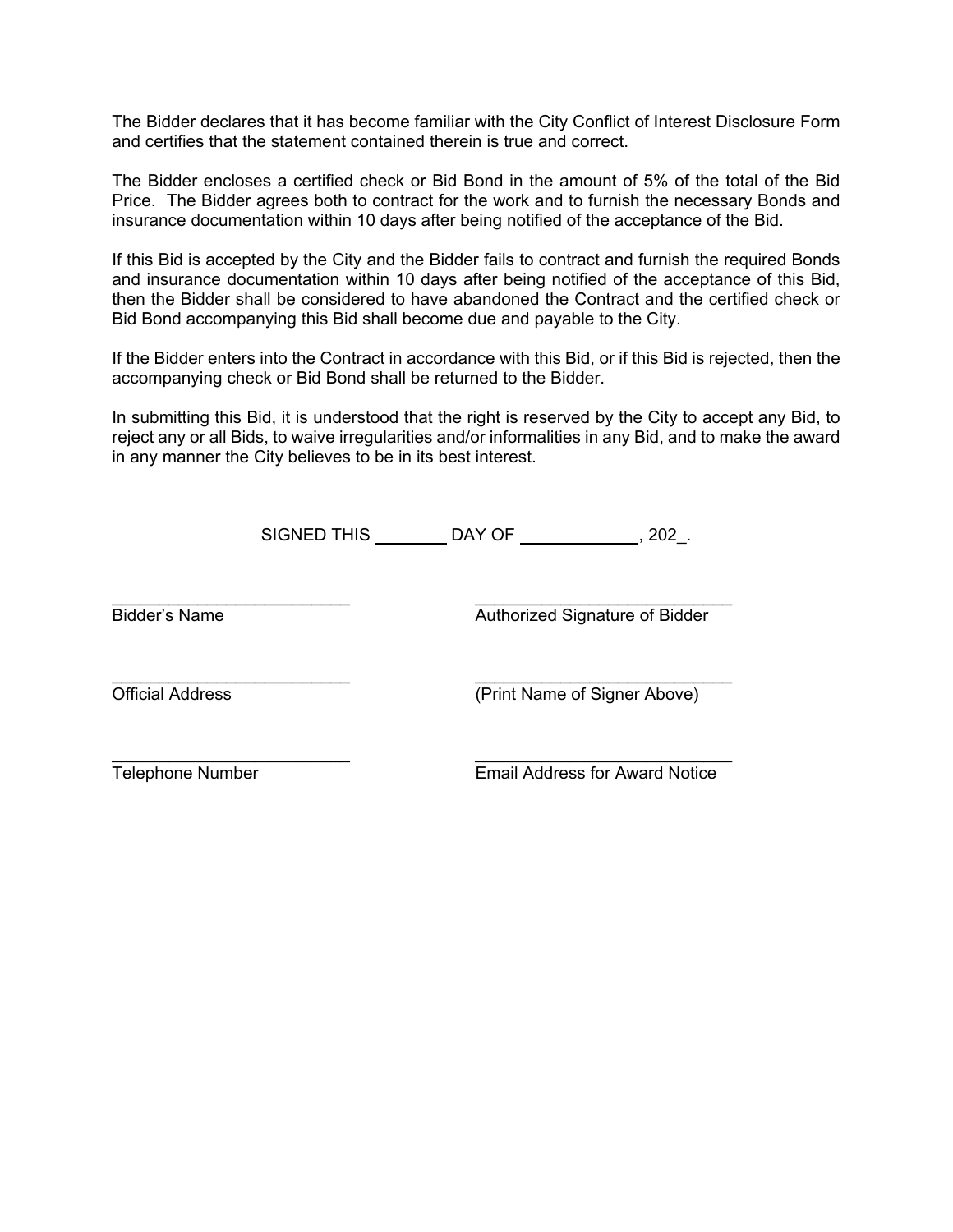#### **ATTACHMENT C LEGAL STATUS OF BIDDER**

(The bidder shall fill out the appropriate form and strike out the other three.)

Bidder declares that it is:

\* A corporation organized and doing business under the laws of the State of

, for whom , bearing the office title of 1. Whose signature is affixed to this Bid, is authorized to execute contracts. **NOTE: If not incorporated in Michigan, please attach the corporation's Certificate of Authority**  • A limited liability company doing business under the laws of the State of \_\_\_\_\_\_\_\_, whom \_\_\_\_\_\_\_\_\_\_\_\_\_\_\_\_\_\_\_ bearing the title of \_\_\_\_\_\_\_\_\_\_\_\_\_\_\_\_\_\_\_\_\_\_\_\_\_\_\_\_\_\_\_\_\_\_ whose signature is affixed to this proposal, is authorized to execute contract on behalf of the LLC. \* A partnership, organized under the laws of the state of the state of and filed in the county of \_\_\_\_\_\_\_\_\_\_\_\_\_, whose members are (list all members and the street and mailing address of each) (attach separate sheet if necessary): \* An individual, whose signature with address, is affixed to this Bid: (initial here) **Authorized Official \_\_\_\_\_\_\_\_\_\_\_\_\_\_\_\_\_\_\_\_\_\_\_\_\_\_\_\_\_\_\_\_\_\_\_\_\_\_\_\_\_\_\_ Date \_\_\_\_\_\_\_\_\_\_\_\_\_\_,** 202\_ (Print) Name \_\_\_\_\_\_\_\_\_\_\_\_\_\_\_\_\_\_\_\_\_\_\_\_\_\_\_\_\_\_\_ Title \_\_\_\_\_\_\_\_\_\_\_\_\_\_\_\_\_\_\_\_\_\_\_\_\_\_\_\_\_ Company: Address:  $\mathcal{L}_\text{max}$  and  $\mathcal{L}_\text{max}$  and  $\mathcal{L}_\text{max}$  and  $\mathcal{L}_\text{max}$  and  $\mathcal{L}_\text{max}$  and  $\mathcal{L}_\text{max}$ Contact Phone ( ) \_\_\_\_\_\_\_\_\_\_\_\_\_\_\_\_\_\_\_\_ Fax ( ) \_\_\_\_\_\_\_\_\_\_\_\_\_\_\_\_\_\_\_\_\_\_\_\_\_\_\_ Email \_\_\_\_\_\_\_\_\_\_\_\_\_\_\_\_\_\_\_\_\_\_\_\_\_\_\_\_\_\_\_\_\_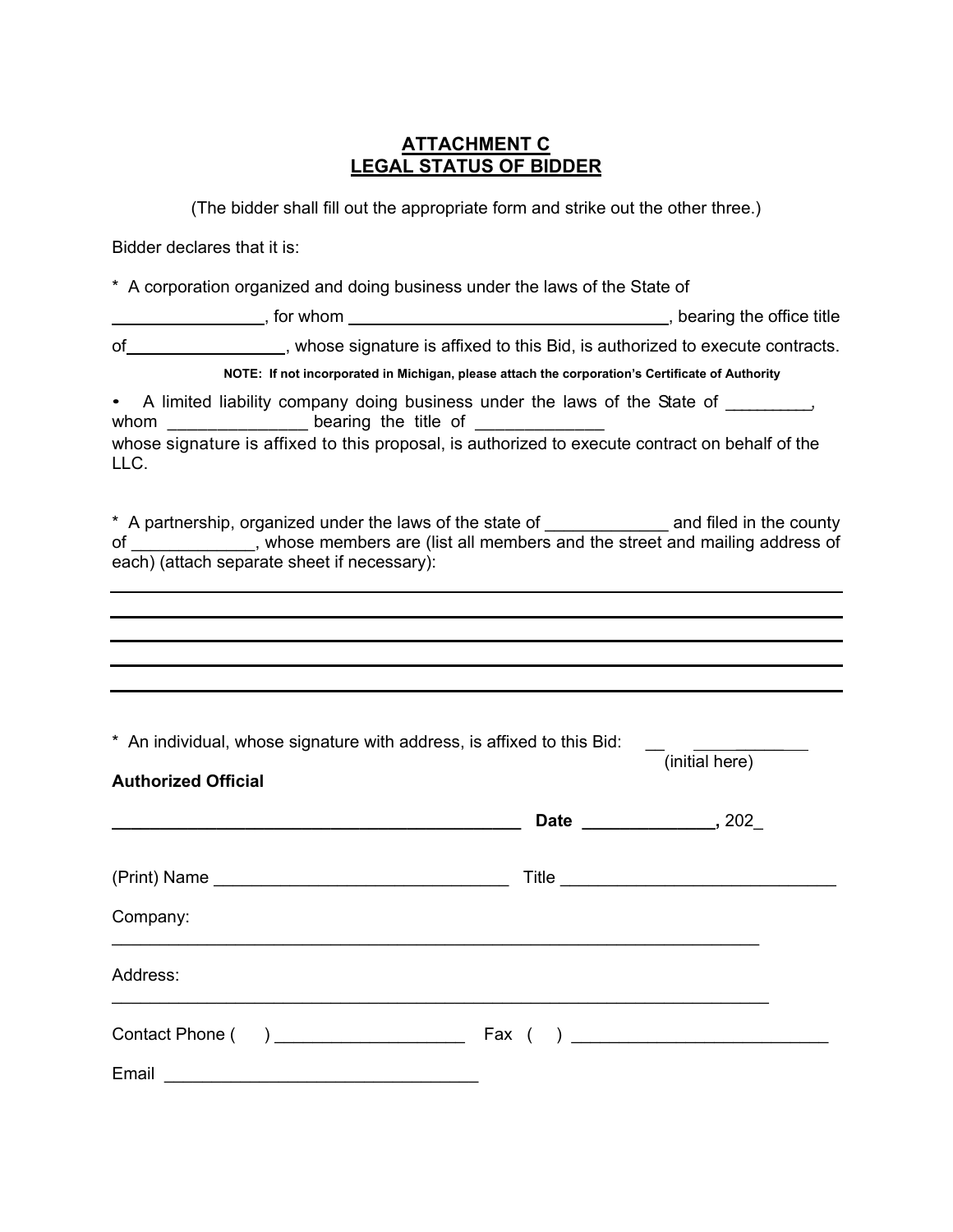#### **ATTACHMENT D PREVAILING WAGE DECLARATION OF COMPLIANCE**

The "wage and employment requirements" of Section 1:320 of Chapter 14 of Title I of the Ann Arbor City Code mandates that the city not enter any contract, understanding or other arrangement for a public improvement for or on behalf of the city unless the contract provides that all craftsmen, mechanics and laborers employed directly on the site in connection with said improvements, including said employees of subcontractors, shall receive the prevailing wage for the corresponding classes of craftsmen, mechanics and laborers, as determined by statistics for the Ann Arbor area compiled by the United States Department of Labor. Where the contract and the Ann Arbor City Code are silent as to definitions of terms required in determining contract compliance with regard to prevailing wages, the definitions provided in the Davis-Bacon Act as amended (40 U.S.C. 278-a to 276-a-7) for the terms shall be used. Further, to the extent that any employees of the contractor providing services under this contract are not part of the class of craftsmen, mechanics and laborers who receive a prevailing wage in conformance with section 1:320 of Chapter 14 of Title I of the Code of the City of Ann Arbor, employees shall be paid a prescribed minimum level of compensation (i.e. Living Wage) for the time those employees perform work on the contract in conformance with section 1:815 of Chapter 23 of Title I of the Code of the City of Ann Arbor.

At the request of the city, any contractor or subcontractor shall provide satisfactory proof of compliance with this provision.

The Contractor agrees:

- (a) To pay each of its employees whose wage level is required to comply with federal, state or local prevailing wage law, for work covered or funded by this contract with the City,
- (b) To require each subcontractor performing work covered or funded by this contract with the City to pay each of its employees the applicable prescribed wage level under the conditions stated in subsection (a) or (b) above.
- (c) To provide to the City payroll records or other documentation within ten (10) business days from the receipt of a request by the City.
- (d) To permit access to work sites to City representatives for the purposes of monitoring compliance, and investigating complaints or non-compliance.

The undersigned states that he/she has the requisite authority to act on behalf of his/her employer in these matters and has offered to provide the services in accordance with the terms of the wage and employment provisions of the Chapter 14 of the Ann Arbor City Code. The undersigned certifies that he/she has read and is familiar with the terms of Section 1:320 of Chapter 14 of the Ann Arbor City Code and by executing this Declaration of Compliance obligates his/her employer and any subcontractor employed by it to perform work on the contract to the wage and employment requirements stated herein. The undersigned further acknowledges and agrees that if it is found to be in violation of the wage and employment requirements of Section 1:320 of the Chapter 14 of the Ann Arbor City Code it shall has be deemed a material breach of the terms of the contract and grounds for termination of same by the City.

\_\_\_\_\_\_\_\_\_\_\_\_\_\_\_\_\_\_\_\_\_\_\_\_\_\_\_\_\_\_\_\_\_\_\_\_\_\_\_\_\_\_\_\_\_\_\_\_\_\_\_\_\_\_\_\_ Company Name

 $\mathcal{L}_\text{max}$  and the contract of the contract of the contract of the contract of the contract of the contract of the contract of the contract of the contract of the contract of the contract of the contract of the contrac Signature of Authorized Representative Date

 $\mathcal{L}_\text{max}$ 

 $\mathcal{L}_\text{max}$  and the contract of the contract of the contract of the contract of the contract of the contract of the contract of the contract of the contract of the contract of the contract of the contract of the contrac Print Name and Title

 $\mathcal{L}_\text{max}$  and the contract of the contract of the contract of the contract of the contract of the contract of the contract of the contract of the contract of the contract of the contract of the contract of the contrac Address, City, State, Zip

Phone/Email address

Questions about this form? Contact Procurement Office City of Ann Arbor Phone: 734/794-6500

9/25/15 Rev 0 PW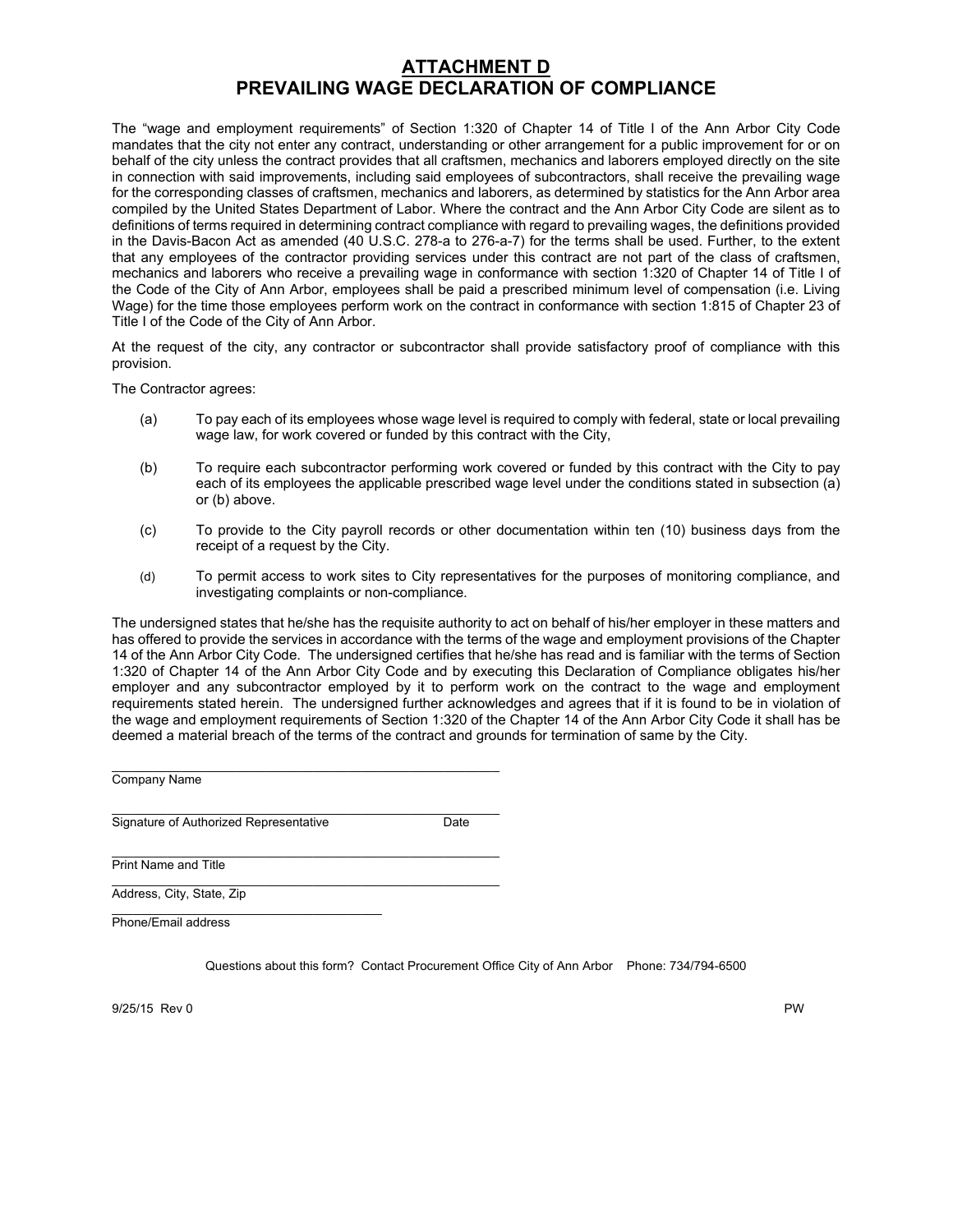#### **ATTACHMENT E LIVING WAGE ORDINANCE DECLARATION OF COMPLIANCE**

The Ann Arbor Living Wage Ordinance (Section 1:811-1:821 of Chapter 23 of Title I of the Code) requires that an employer who is (a) a contractor providing services to or for the City for a value greater than \$10,000 for any twelvemonth contract term, or (b) a recipient of federal, state, or local grant funding administered by the City for a value greater than \$10,000, or (c) a recipient of financial assistance awarded by the City for a value greater than \$10,000, shall pay its employees a prescribed minimum level of compensation (i.e., Living Wage) for the time those employees perform work on the contract or in connection with the grant or financial assistance. The Living Wage must be paid to these employees for the length of the contract/program.

*Companies employing fewer than 5 persons and non-profits employing fewer than 10 persons are exempt from compliance with the Living Wage Ordinance. If this exemption applies to your company/non-profit agency please check here* [\_\_\_] *No. of employees*\_\_

The Contractor or Grantee agrees:

(a) To pay each of its employees whose wage level is not required to comply with federal, state or local prevailing wage law, for work covered or funded by a contract with or grant from the City, no less than the Living Wage. The current Living Wage is defined as \$14.05/hour for those employers that provide employee health care (as defined in the Ordinance at Section 1:815 Sec. 1 (a)), or no less than \$15.66/hour for those employers that do not provide health care. The Contractor or Grantor understands that the Living Wage is adjusted and established annually on April 30 in accordance with the Ordinance and covered employers shall be required to pay the adjusted amount thereafter to be in compliance with Section 1:815(3).

*Check the applicable box below which applies to your workforce* 

- Employees who are assigned to any covered City contract/grant will be paid at or above the applicable living wage without health benefits
- [\_\_\_] Employees who are assigned to any covered City contract/grant will be paid at or above the applicable living wage with health benefits
- (b) To post a notice approved by the City regarding the applicability of the Living Wage Ordinance in every work place or other location in which employees or other persons contracting for employment are working.
- (c) To provide to the City payroll records or other documentation within ten (10) business days from the receipt of a request by the City.
- (d) To permit access to work sites to City representatives for the purposes of monitoring compliance, and investigating complaints or non-compliance.
- (e) To take no action that would reduce the compensation, wages, fringe benefits, or leave available to any employee covered by the Living Wage Ordinance or any person contracted for employment and covered by the Living Wage Ordinance in order to pay the living wage required by the Living Wage Ordinance.

The undersigned states that he/she has the requisite authority to act on behalf of his/her employer in these matters and has offered to provide the services or agrees to accept financial assistance in accordance with the terms of the Living Wage Ordinance. The undersigned certifies that he/she has read and is familiar with the terms of the Living Wage Ordinance, obligates the Employer/Grantee to those terms and acknowledges that if his/her employer is found to be in violation of Ordinance it may be subject to civil penalties and termination of the awarded contract or grant of financial assistance.

| Company Name                           |      | <b>Street Address</b> |
|----------------------------------------|------|-----------------------|
| Signature of Authorized Representative | Date | City, State, Zip      |
| Print Name and Title                   |      | Phone/Email address   |

City of Ann Arbor Procurement Office, 734/794-6500, procurement@a2gov.org Rev. 3/9/21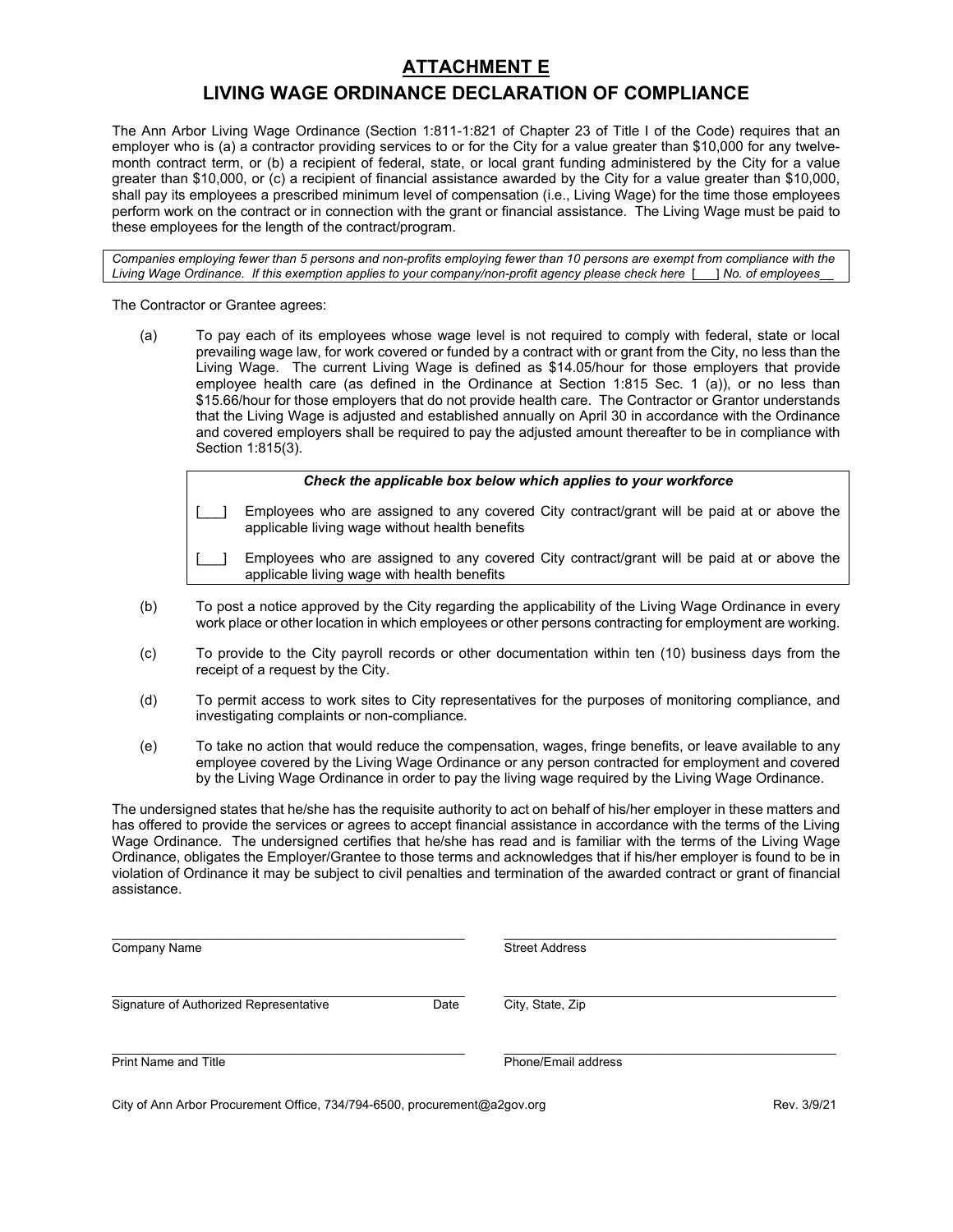# **CITY OF ANN ARBOR LIVING WAGE ORDINANCE**

# **RATE EFFECTIVE APRIL 30, 2021 - ENDING APRIL 29, 2022**





If the employer provides health If the employer does **NOT** care benefits**\*** provide health care benefits**\***

Employers providing services to or for the City of Ann Arbor or recipients of grants or financial assistance from the City of Ann Arbor for a value of more than \$10,000 in a twelve-month period of time must pay those employees performing work on a City of Ann Arbor contract or grant, the above living wage.

# **ENFORCEMENT**

The City of Ann Arbor may recover back wages either administratively or through court action for the employees that have been underpaid in violation of the law. Persons denied payment of the living wage have the right to bring a civil action for damages in addition to any action taken by the City.

Violation of this Ordinance is punishable by fines of not more than \$500/violation plus costs, with each day being considered a separate violation. Additionally, the City of Ann Arbor has the right to modify, terminate, cancel or suspend a contract in the event of a violation of the Ordinance.

**\*** Health Care benefits include those paid for by the employer or making an employer contribution toward the purchase of health care. The employee contribution must not exceed \$.50 an hour for an average work week; and the employer cost or contribution must equal no less than \$1/hr for the average work week.

**The Law Requires Employers to Display This Poster Where Employees Can Readily See It.** 

> **For Additional Information or to File a Complaint contact Colin Spencer at 734/794-6500 or cspencer@a2gov.org**

Revised 2/4/2021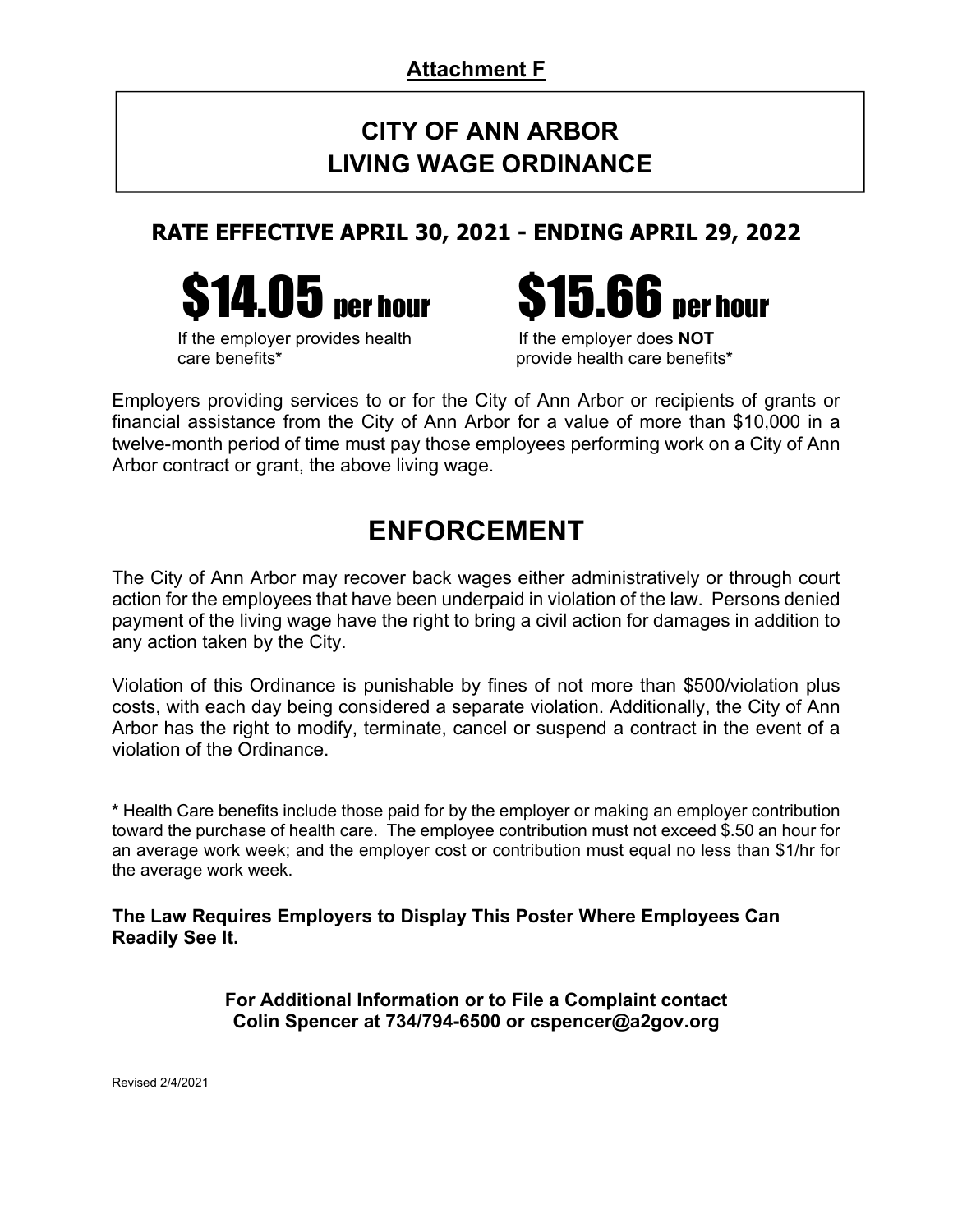## **ATTACHEMENT G**



## Vendor Conflict of Interest Disclosure Form

All vendors interested in conducting business with the City of Ann Arbor must complete and return the Vendor Conflict of Interest Disclosure Form in order to be eligible to be awarded a contract. Please note that all vendors are subject to comply with the City of Ann Arbor's conflict of interest policies as stated within the certification section below.

If a vendor has a relationship with a City of Ann Arbor official or employee, an immediate family member of a City of Ann Arbor official or employee, the vendor shall disclose the information required below.

- 1. No City official or employee or City employee's immediate family member has an ownership interest in vendor's company or is deriving personal financial gain from this contract.
- 2. No retired or separated City official or employee who has been retired or separated from the City for less than one (1) year has an ownership interest in vendor's Company.
- 3. No City employee is contemporaneously employed or prospectively to be employed with the vendor.
- 4. Vendor hereby declares it has not and will not provide gifts or hospitality of any dollar value or any other gratuities to any City employee or elected official to obtain or maintain a contract.
- 5. Please note any exceptions below:

| <b>Conflict of Interest Disclosure*</b>                                                                                                           |                                                                                                    |  |  |  |  |  |  |  |  |  |
|---------------------------------------------------------------------------------------------------------------------------------------------------|----------------------------------------------------------------------------------------------------|--|--|--|--|--|--|--|--|--|
| Name of City of Ann Arbor employees, elected<br>officials or immediate family members with whom<br>there may be a potential conflict of interest. | Relationship to employee<br>Interest in vendor's company<br>) Other (please describe in box below) |  |  |  |  |  |  |  |  |  |
|                                                                                                                                                   |                                                                                                    |  |  |  |  |  |  |  |  |  |

\*Disclosing a potential conflict of interest does not disqualify vendors. In the event vendors do not disclose potential conflicts of interest and they are detected by the City, vendor will be exempt from doing business with the City.

| I certify that this Conflict of Interest Disclosure has been examined by me and that its<br>contents are true and correct to my knowledge and belief and I have the authority to so<br>certify on behalf of the Vendor by my signature below: |  |                            |  |  |  |  |  |  |  |  |  |
|-----------------------------------------------------------------------------------------------------------------------------------------------------------------------------------------------------------------------------------------------|--|----------------------------|--|--|--|--|--|--|--|--|--|
|                                                                                                                                                                                                                                               |  |                            |  |  |  |  |  |  |  |  |  |
| <b>Vendor Name</b>                                                                                                                                                                                                                            |  | <b>Vendor Phone Number</b> |  |  |  |  |  |  |  |  |  |
|                                                                                                                                                                                                                                               |  |                            |  |  |  |  |  |  |  |  |  |
| <b>Printed Name of Vendor Authorized</b><br><b>Signature of Vendor Authorized</b><br><b>Date</b><br><b>Representative</b><br><b>Representative</b>                                                                                            |  |                            |  |  |  |  |  |  |  |  |  |

Questions about this form? Contact Procurement Office City of Ann Arbor Phone: 734/794-6500, procurement@a2gov.org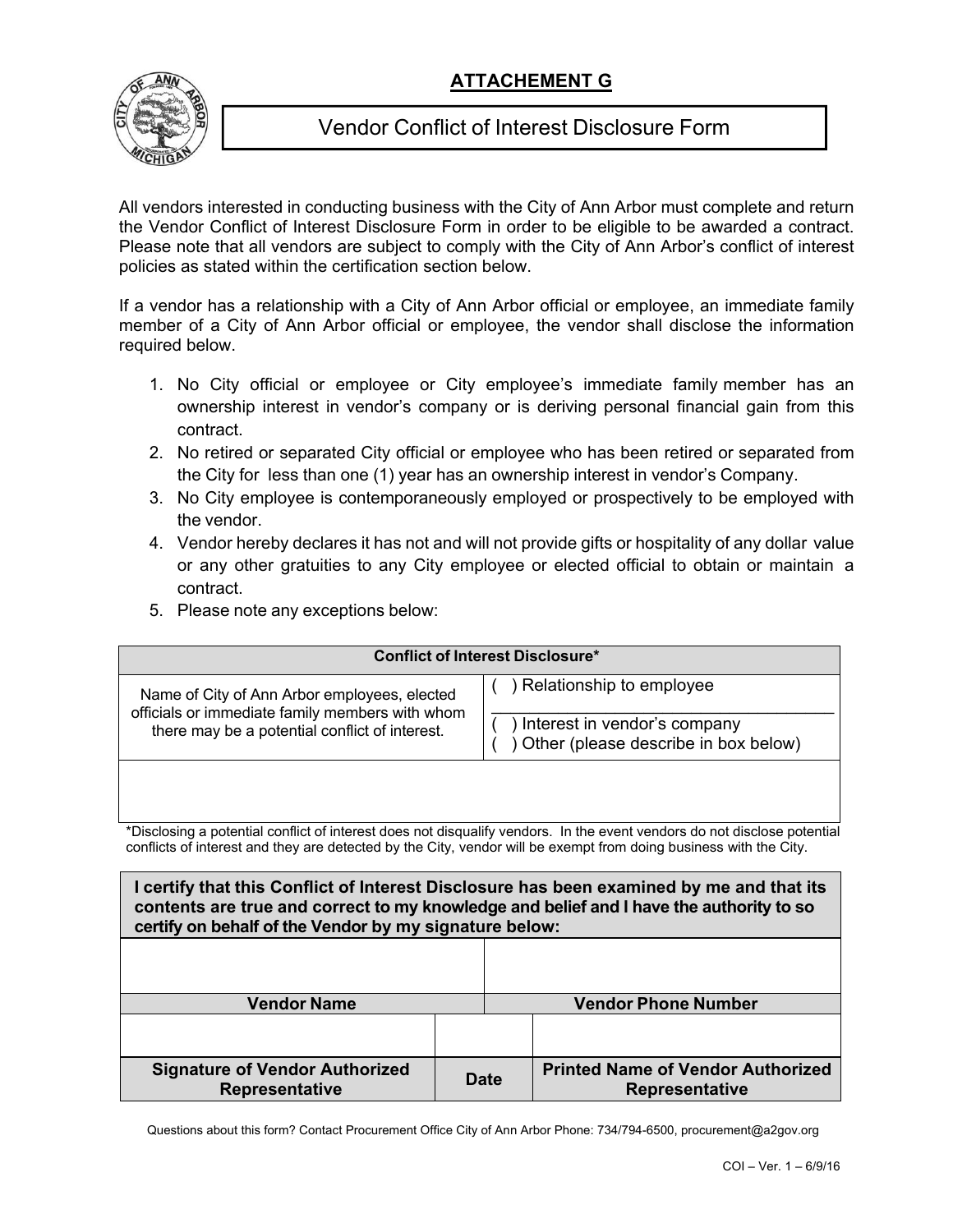### **ATTACHMENT H**

#### **DECLARATION OF COMPLIANCE**

#### Non-Discrimination Ordinance

The "non discrimination by city contractors" provision of the City of Ann Arbor Non-Discrimination Ordinance (Ann Arbor City Code Chapter 112, Section 9:158) requires all contractors proposing to do business with the City to treat employees in a manner which provides equal employment opportunity and does not discriminate against any of their employees, any City employee working with them, or any applicant for employment on the basis of actual or perceived age, arrest record, color, disability, educational association, familial status, family responsibilities, gender expression, gender identity, genetic information, height, HIV status, marital status, national origin, political beliefs, race, religion, sex, sexual orientation, source of income, veteran status, victim of domestic violence or stalking, or weight. It also requires that the contractors include a similar provision in all subcontracts that they execute for City work or programs.

In addition the City Non-Discrimination Ordinance requires that all contractors proposing to do business with the City of Ann Arbor must satisfy the contract compliance administrative policy adopted by the City Administrator. A copy of that policy may be obtained from the Purchasing Manager

The Contractor agrees:

- (a) To comply with the terms of the City of Ann Arbor's Non-Discrimination Ordinance and contract compliance administrative policy, including but not limited to an acceptable affirmative action program if applicable.
- (b) To post the City of Ann Arbor's Non-Discrimination Ordinance Notice in every work place or other location in which employees or other persons are contracted to provide services under a contract with the City.
- (c) To provide documentation within the specified time frame in connection with any workforce verification, compliance review or complaint investigation.
- (d) To permit access to employees and work sites to City representatives for the purposes of monitoring compliance, or investigating complaints of non-compliance.

The undersigned states that he/she has the requisite authority to act on behalf of his/her employer in these matters and has offered to provide the services in accordance with the terms of the Ann Arbor Non-Discrimination Ordinance. The undersigned certifies that he/she has read and is familiar with the terms of the Non-Discrimination Ordinance, obligates the Contractor to those terms and acknowledges that if his/her employer is found to be in violation of Ordinance it may be subject to civil penalties and termination of the awarded contract.

| Company Name                           |      |
|----------------------------------------|------|
| Signature of Authorized Representative | Date |
| Print Name and Title                   |      |
| Address, City, State, Zip              |      |
| <b>Phone/Email Address</b>             |      |

**Questions about the Notice or the City Administrative Policy, Please contact:**  Procurement Office of the City of Ann Arbor (734) 794-6500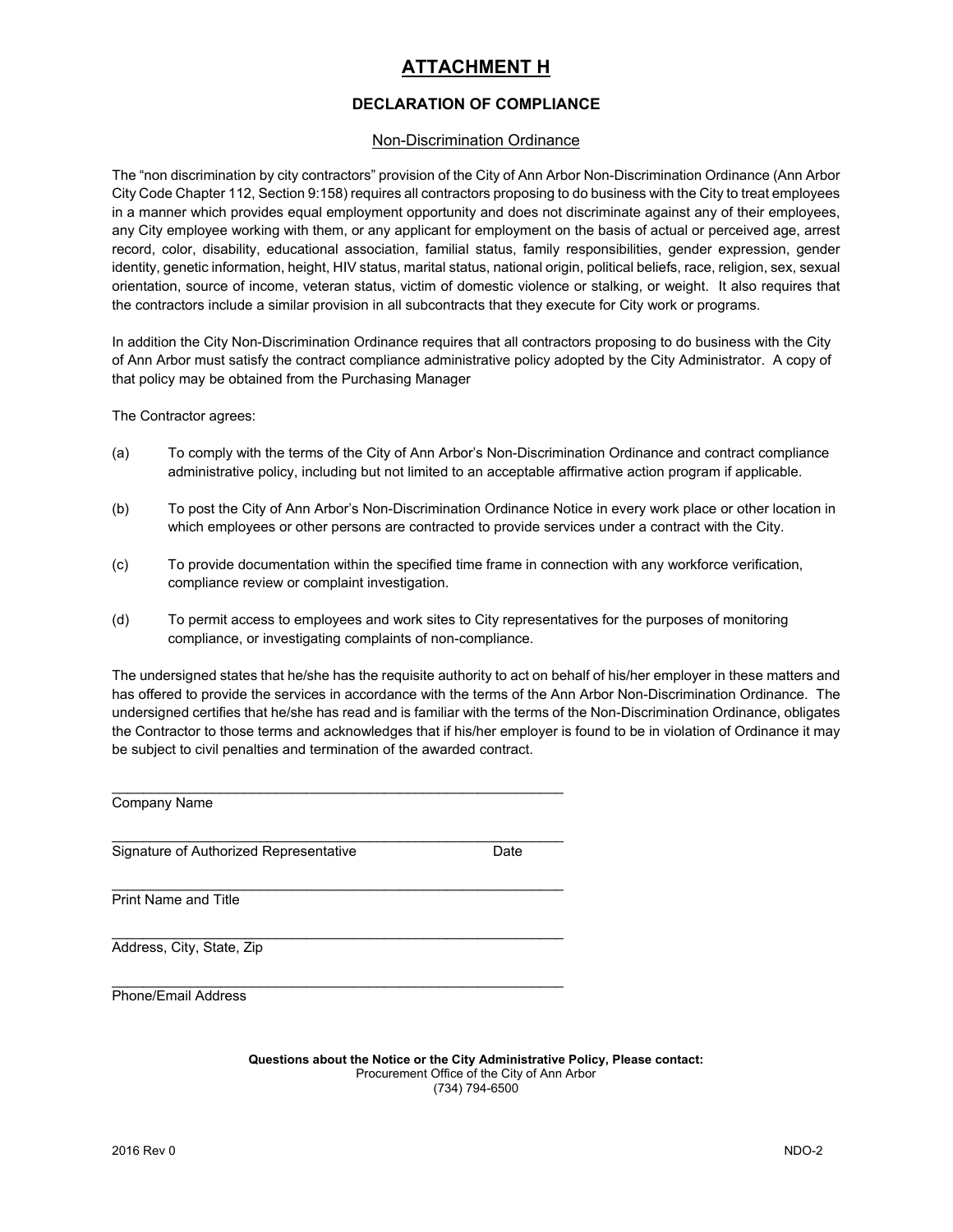## **CITY OF ANN ARBOR NON-DISCRIMINATION ORDINANCE**

Relevant provisions of Chapter 112, Nondiscrimination, of the Ann Arbor City Code are included below. You can review the entire ordinance at www.a2gov.org/humanrights.

**Intent: It is the intent of the city that no individual be denied equal protection of the laws; nor shall any individual be denied the enjoyment of his or her civil or political rights or be discriminated against because of actual or perceived age, arrest record, color, disability, educational association, familial status, family responsibilities, gender expression, gender identity, genetic information, height, HIV status, marital status, national origin, political beliefs, race, religion, sex, sexual orientation, source of income, veteran status, victim of domestic violence or stalking, or weight.** 

**Discriminatory Employment Practices: No person shall discriminate in the hire, employment, compensation, work classifications, conditions or terms, promotion or demotion, or termination of employment of any individual. No person shall discriminate in limiting membership, conditions of membership or termination of membership in any labor union or apprenticeship program.** 

**Discriminatory Effects: No person shall adopt, enforce or employ any policy or requirement which has the effect of creating unequal opportunities according to actual or perceived age, arrest record, color, disability, educational association, familial status, family responsibilities, gender expression, gender identity, genetic information, height, HIV status, marital status, national origin, political beliefs, race, religion, sex, sexual orientation, source of income, veteran status, victim of domestic violence or stalking, or weight for an individual to obtain housing, employment or public accommodation, except for a bona fide business necessity. Such a necessity does not arise due to a mere inconvenience or because of suspected objection to such a person by neighbors, customers or other persons.** 

**Nondiscrimination by City Contractors: All contractors proposing to do business with the City of Ann Arbor shall satisfy the contract compliance administrative policy adopted by the City Administrator in accordance with the guidelines of this section. All city contractors shall ensure that applicants are employed and that employees are treated during employment in a manner which provides equal employment opportunity and tends to eliminate inequality based upon any classification protected by this chapter. All contractors shall agree not to discriminate against an employee or applicant for employment with respect to hire, tenure, terms, conditions, or privileges of employment, or a matter directly or indirectly related to employment, because of any applicable protected classification. All contractors shall be required to post a copy of Ann Arbor's Non-Discrimination Ordinance at all work locations where its employees provide services under a contract with the city.** 

**Complaint Procedure: If any individual believes there has been a violation of this chapter, he/she may file a complaint with the City's Human Rights Commission. The complaint must be filed within 180 calendar days from the date of the individual's knowledge of the allegedly discriminatory action or 180 calendar days from the date when the individual should have known of the allegedly discriminatory action. A complaint that is not filed within this timeframe cannot be considered by the Human Rights Commission. To file a complaint, first complete the complaint form, which is available at www.a2gov.org/humanrights. Then submit it to the Human Rights Commission by e-mail (hrc@a2gov.org), by mail (Ann Arbor Human Rights Commission, PO Box 8647, Ann Arbor, Ml 48107), or in person (City Clerk's Office). For further information, please call the commission at 734-794-6141 or e-mail the commission at hrc@a2gov.org.** 

**Private Actions For Damages or Injunctive Relief: To the extent allowed by law, an individual who is the victim of discriminatory action in violation of this chapter may bring a civil action for appropriate injunctive relief or damages or both against the person(s) who acted in violation of this chapter.**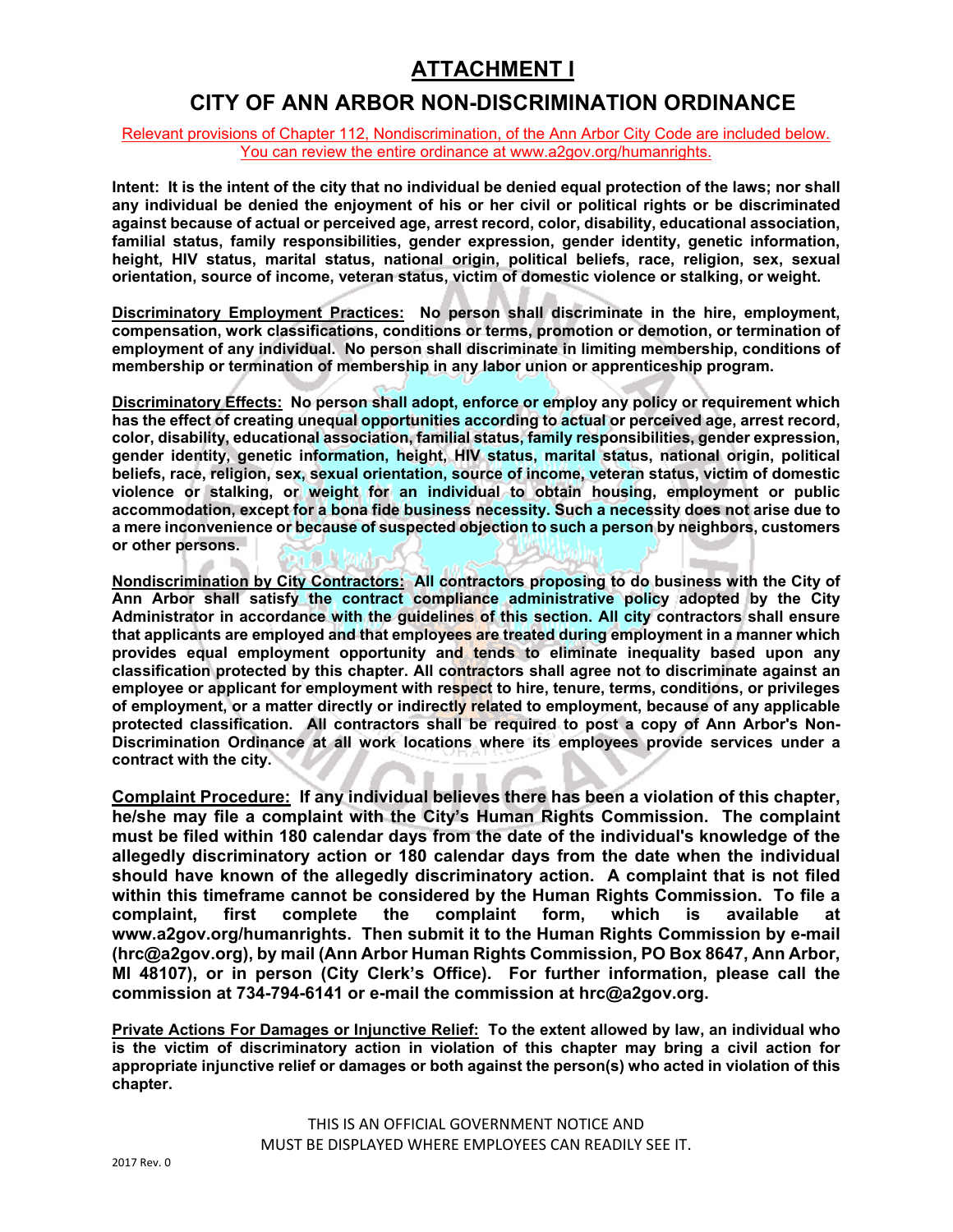Michigan Department<br>Of Transportation<br>CP-347 (04/10)

## MICHIGAN DEPARTMENT OF TRANSPORTATION **CERTIFIED PAYROLL**

COMPLETION OF CERTIFIED PAYROLL FORM FULFILLS THE MINIMUM MDOT PREVAILING WAGE REQUIREMENTS

|                   |                      | (1) NAME OF CONTRACTOR / SUBCONTRACTOR (CIRCLE ONE) |              |  | (2) ADDRESS |                         |                          |                                        |                           |                                            |                                                |                                                       |             |               |                |                 |                        |                                                 |
|-------------------|----------------------|-----------------------------------------------------|--------------|--|-------------|-------------------------|--------------------------|----------------------------------------|---------------------------|--------------------------------------------|------------------------------------------------|-------------------------------------------------------|-------------|---------------|----------------|-----------------|------------------------|-------------------------------------------------|
| (3) PAYROLL NO.   |                      | (4) FOR WEEK ENDING                                 |              |  |             |                         | (5) PROJECT AND LOCATION |                                        |                           |                                            |                                                |                                                       |             |               |                | (6) CONTRACT ID |                        |                                                 |
| (a)               |                      | (b)                                                 | (c)          |  |             | (d) DAY AND DATE        |                          | (e)                                    | (f)                       | (g)                                        | (h)<br>GROSS                                   | (i)                                                   |             |               | (j) DEDUCTIONS |                 |                        | (k)                                             |
|                   | EMPLOYEE INFORMATION | WORK CLASSIFICATION                                 | Type<br>Hour |  |             | HOURS WORKED ON PROJECT |                          | TOTAL<br><b>HOURS</b><br>ON<br>PROJECT | PROJECT<br>RATE OF<br>PAY | PROJECT<br>RATE OF<br>FRINGE<br><b>PAY</b> | PROJECT<br>EARNED<br>GROSS<br>WEEKLY<br>EARNED | TOTAL<br>WEEKLY<br><b>HOURS</b><br>WORKED<br>ALL JOBS | <b>FICA</b> | FEDERAL STATE |                | <b>OTHER</b>    | <b>TOTAL</b><br>DEDUCT | TOTAL<br>WEEKLY<br>WAGES<br>PAIDFOR<br>ALL JOBS |
| NAME:             |                      |                                                     |              |  |             |                         |                          | 0                                      |                           |                                            | \$0.00                                         |                                                       |             |               |                |                 | \$0.00                 | \$0.00                                          |
| ETH/GEN:<br>NAME: | ID#:                 | GROUPICLASS #:                                      | s            |  |             |                         |                          | 0<br>0                                 |                           |                                            | \$0.00                                         |                                                       |             |               |                |                 |                        |                                                 |
| ETH/GEN:          | ID#:                 | GROUP/CLASS #:                                      | s            |  |             |                         |                          | 0                                      |                           |                                            |                                                |                                                       |             |               |                |                 | \$0.00                 | \$0.00                                          |
| NAME:             |                      |                                                     |              |  |             |                         |                          | 0                                      |                           |                                            | \$0.00                                         |                                                       |             |               |                |                 | \$0.00                 | \$0.00                                          |
| ETH/GEN:<br>NAME: | ID#:                 | GROUPICLASS #:                                      | s            |  |             |                         |                          | 0                                      |                           |                                            | \$0.00                                         |                                                       |             |               |                |                 |                        |                                                 |
|                   |                      |                                                     |              |  |             |                         |                          | 0<br>0                                 |                           |                                            |                                                |                                                       |             |               |                |                 | \$0.00                 | \$0.00                                          |
| ETH/GEN:<br>NAME: | ID#:                 | GROUPICLASS #:                                      | s            |  |             |                         |                          | 0                                      |                           |                                            | \$0.00                                         |                                                       |             |               |                |                 |                        |                                                 |
| ETH/GEN:          | ID#:                 | GROUPICLASS #:                                      | s            |  |             |                         |                          | 0                                      |                           |                                            |                                                |                                                       |             |               |                |                 | \$0.00                 | \$0.00                                          |
| NAME:             |                      |                                                     |              |  |             |                         |                          | 0                                      |                           |                                            | \$0.00                                         |                                                       |             |               |                |                 | \$0.00                 | \$0.00                                          |
| ETH/GEN:<br>NAME: | ID#:                 | GROUPICLASS #:                                      | s            |  |             |                         |                          | 0                                      |                           |                                            | \$0.00                                         |                                                       |             |               |                |                 |                        |                                                 |
|                   |                      |                                                     |              |  |             |                         |                          | 0<br>0                                 |                           |                                            |                                                |                                                       |             |               |                |                 | \$0.00                 | \$0.00                                          |
| ETH/GEN:<br>NAME: | ID#:                 | GROUPICLASS #:                                      | s            |  |             |                         |                          | 0                                      |                           |                                            | \$0.00                                         |                                                       |             |               |                |                 |                        |                                                 |
| <b>FTHIGEN:</b>   | ID#:                 | <b>GROUPICLASS #</b>                                | ls.          |  |             |                         |                          | 0                                      |                           |                                            |                                                |                                                       |             |               |                |                 | \$0.00                 | \$0.00                                          |

Page 1 of 2